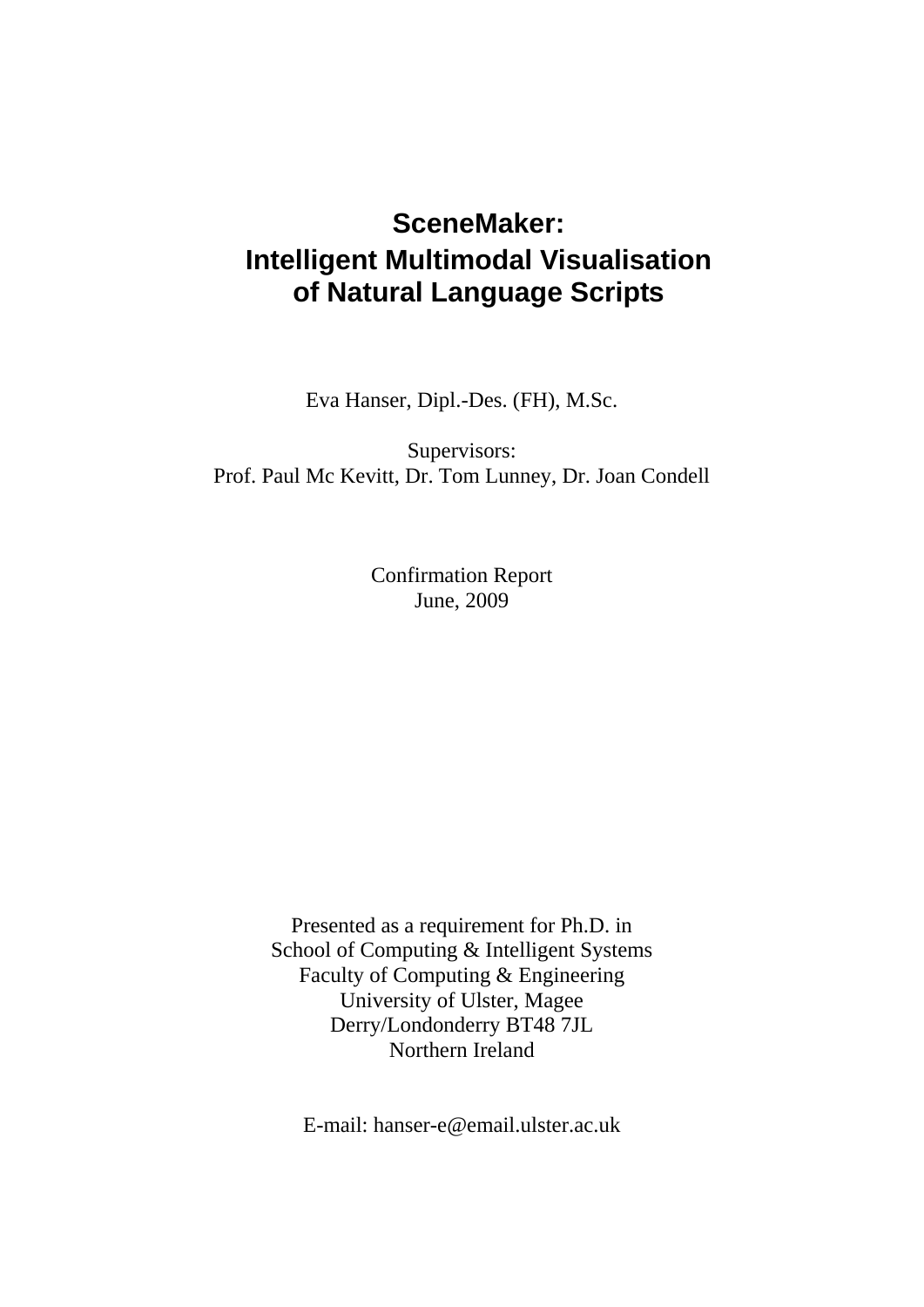# **Abstract**

Performing plays or creating films and animations is a complex creative, and thus expensive, process involving various professionals and media. This research project proposes to augment this process by automatically interpreting film and play scripts and automatically generating animated scenes from them. For this purpose a web based software prototype, *SceneMaker*, will be developed. During the generation of the story content, special attention will be given to emotional aspects and their reflection in the execution of all types of modalities: fluency and manner of actions and behaviour, body language, facial expressions, speech, voice pitch, scene composition, timing, lighting, music and camera. The main objective of this work is to demonstrate how a scene and actor behaviour changes, when emotional states are taken into account, e.g. walking down a street in a happy versus a sad state. Consequently, more realistic and believable story visualisations are an expected outcome. Literature on related research areas is reviewed involving natural language and text, screenplay or play script, layout processing with regard to personality and emotion detection, modelling affective behaviour of embodied agents, visualisation of 3D scenes with digital cinematography and genre-based presentation, intelligent multimedia selection and mobile 3D technology.

*SceneMaker*'s architecture with a language and text analysis module, a reasoning and decision making module based on cognitive, emotional information and a multimedia module for multimodal visualisation are presented along with a development plan and test scenarios. Technologies and software relevant for the development of *SceneMaker* are analysed and prospective tools for text and language processing, visualisation, media allocation and mobile user interfaces are suggested. Accuracy of content animation, effectiveness of expression and usability of the interface will be evaluated in empirical tests. In relation to other work, this project will present a genre-specific text-to-animation methodology which combines all relevant expressive modalities. Emotional expressivity inspired by the OCC (Ortony, Clore and Collins) emotion model will influence all modalities to enhance believability of virtual actors as well as scene presentation. Compared to other scene production systems, *SceneMaker* will infer emotions from the story context, rather than relying on explicit emotion keywords, *SceneMaker* will automatically detect genre from the script and apply appropriate cinematic direction. Also *SceneMaker* will enable 3D animation editing via web-based and mobile platforms.

In conclusion, *SceneMaker* will reduce production time, save costs and enhance communication of ideas through the development of an intelligent, multimodal animation generation system providing quick previsualisations of scenes from script text input.

*Keywords***:** Natural Language Processing, Script Writing, Text Layout Analysis, Automatic 3D Visualisation, Affective Embodied Agents, Emotion Reasoning, Intelligent Cinematography, Virtual Director, Multimedia Scene Production, Genre Specification, Mobile Multimodal Application, *SceneMaker*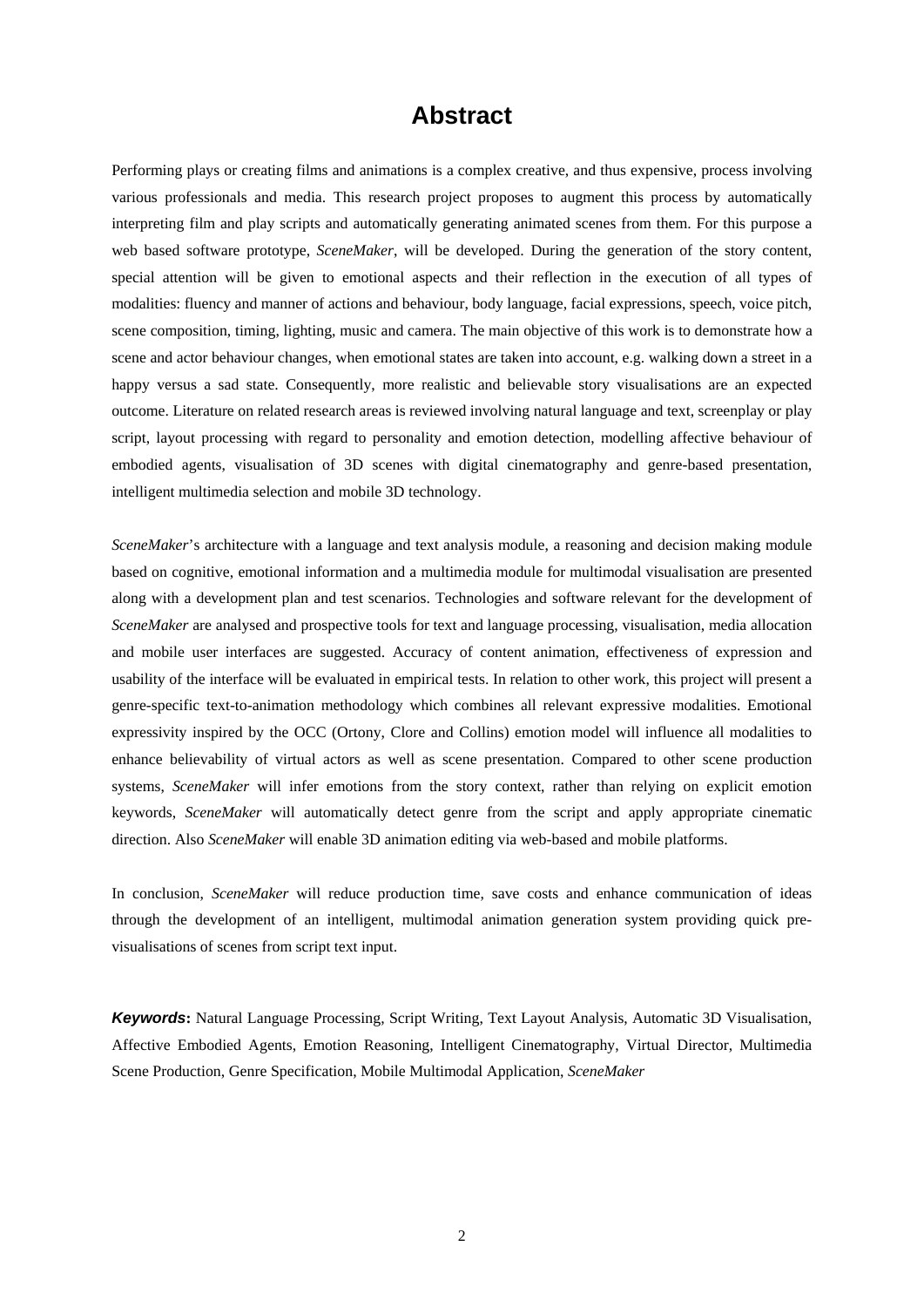# **Table of Contents**

| Abstract            |    |  |  |  |  |  |  |
|---------------------|----|--|--|--|--|--|--|
| 1 Introduction      | 4  |  |  |  |  |  |  |
|                     |    |  |  |  |  |  |  |
|                     |    |  |  |  |  |  |  |
| 2 Literature Review | 8  |  |  |  |  |  |  |
|                     |    |  |  |  |  |  |  |
|                     |    |  |  |  |  |  |  |
|                     |    |  |  |  |  |  |  |
|                     |    |  |  |  |  |  |  |
|                     |    |  |  |  |  |  |  |
|                     |    |  |  |  |  |  |  |
|                     |    |  |  |  |  |  |  |
|                     |    |  |  |  |  |  |  |
|                     |    |  |  |  |  |  |  |
|                     |    |  |  |  |  |  |  |
|                     |    |  |  |  |  |  |  |
|                     |    |  |  |  |  |  |  |
|                     |    |  |  |  |  |  |  |
|                     |    |  |  |  |  |  |  |
|                     |    |  |  |  |  |  |  |
|                     |    |  |  |  |  |  |  |
|                     |    |  |  |  |  |  |  |
|                     |    |  |  |  |  |  |  |
|                     |    |  |  |  |  |  |  |
| 3 Project Proposal  | 28 |  |  |  |  |  |  |
|                     |    |  |  |  |  |  |  |
|                     |    |  |  |  |  |  |  |
|                     |    |  |  |  |  |  |  |
|                     |    |  |  |  |  |  |  |
|                     |    |  |  |  |  |  |  |
|                     |    |  |  |  |  |  |  |
|                     |    |  |  |  |  |  |  |
|                     |    |  |  |  |  |  |  |
|                     |    |  |  |  |  |  |  |
|                     |    |  |  |  |  |  |  |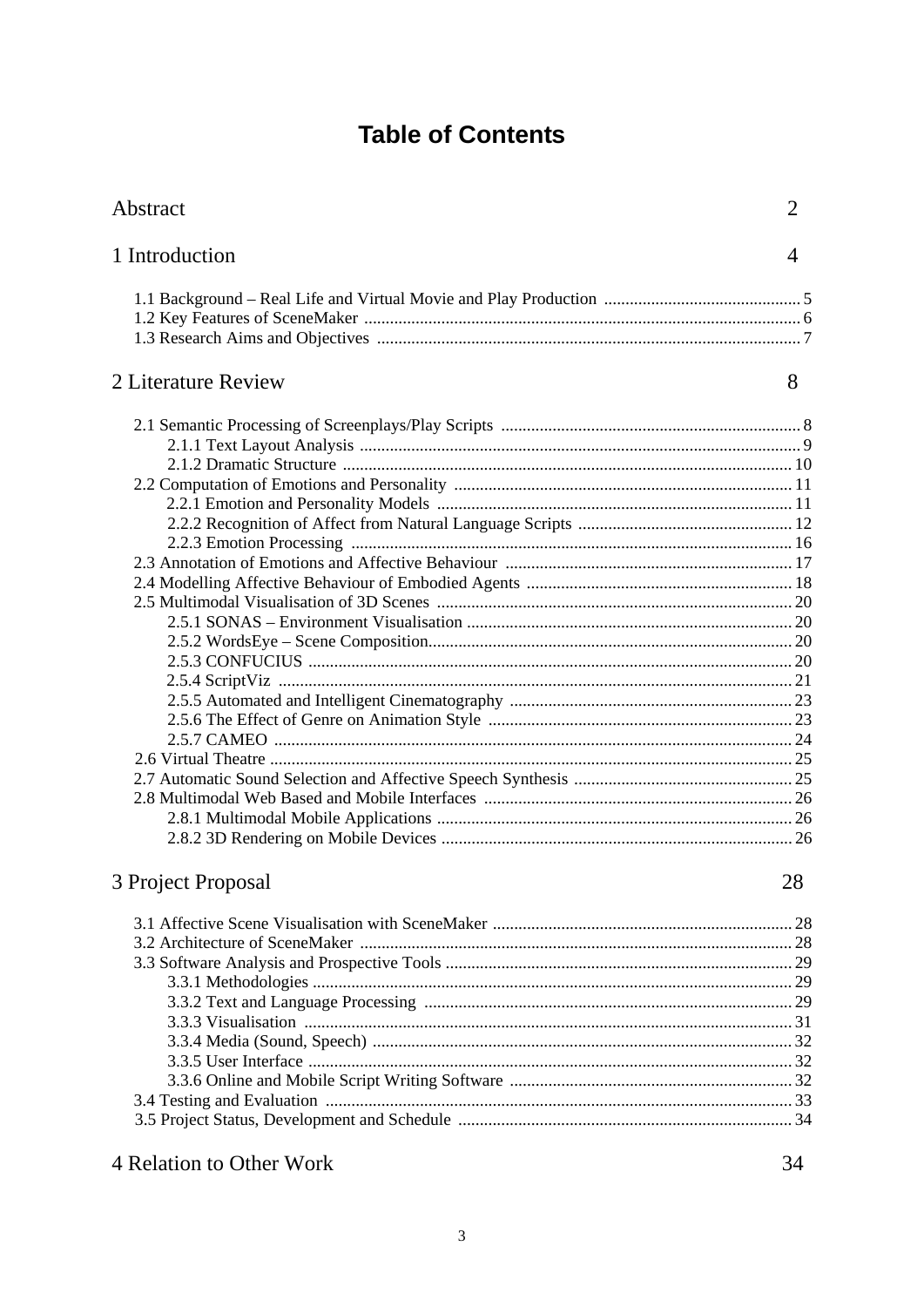| 5 Conclusion | 36 |
|--------------|----|
| References   | 37 |

# Appendices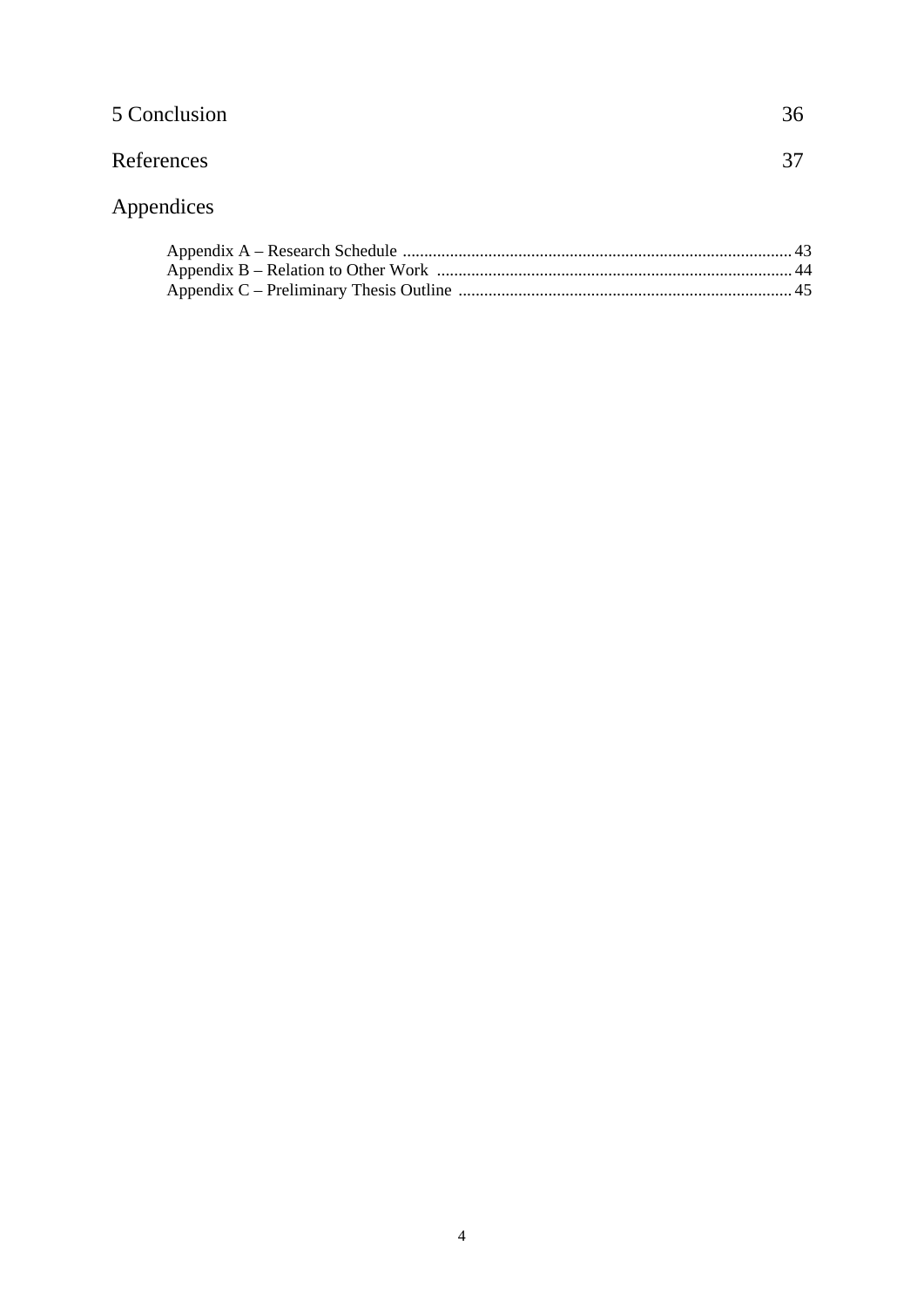# **1 Introduction**

This section covers the theoretical foundations of this research as well as highlighting the practical need for, and usefulness of, this project for movie and play production. The research areas and features to be addressed through the development of the software prototype, *SceneMaker*, are presented. The principle aims and objectives of this work are summarized.

# *1.1 Background – Real Life and Virtual Movie and Play Production*

The production of plays or movies is an expensive process involving planning and rehearsal time, actors, technical equipment for lighting, sound and special effects. It is also a creative act which might not always be straightforward, but requires experimentation, visualisation of ideas and their communication between everyone involved, e.g. play writers, directors, actors, camera men, orchestra, managers, costume and set designers. This creative act usually begins with ideas being written down as story scripts, which are then pre-visualised as storyboards or rough animation sketches. In the next step actors practise and perform the scenes and scripts may be altered until the final performance or movie is created. This research intends to simplify the production process by computerising the pre-production stage by automatically producing 3D animation pre-visualisations from written scripts and cutting out storyboarding and many practice runs.

Directors aim for the best possible impact of a scene on the viewer, aesthetically appealing views and believable characters. It is important to not just show an action or event, but how exactly it is shown in cinematic presentation and in the behavioural manner of the actors. Affect and emotions are continuously exchanged in human interaction and manipulate decision making. Accordingly, they are relevant for interpreting and reasoning in storytelling. Realistic and appropriate presentation of emotional aspects attracts the audiences' interest and gives an illusion of believability, thus conveying the right sense or feeling, is a significant element of entertainment, film making and play performance. Consequently, an automatic scene generation system faces challenges in achieving the same quality and sensitivity in its visualisations. Unfortunately the behaviour of digital agents in current systems is still very artificial. Various research investigates human-like reasoning, behaviour models and decision making to model realistic, emotionally influenced behaviour of virtual humans, but results are still limited in expressiveness, because of narrow emotion structures and restricted visual mapping. This project will focus on reflecting individual personality and emotional states of virtual actors impacting on their behaviour, as well as cinematic techniques consistent with the genre, theme and overall moods.

Another focus of this work is the creation of the connection between language elements, written words found in the scene script and matching visual elements, 3d objects and their animation. Language and vision (and music) share meanings, or semantics, which humans hold in their mind as common knowledge. This knowledge has to be captured and structured in databases for computational access and processing. The formal structure of screenplays or play scripts, which defines scene settings, location and time, actions of characters and dialogues well, is intended to support language processing to extract semantic information.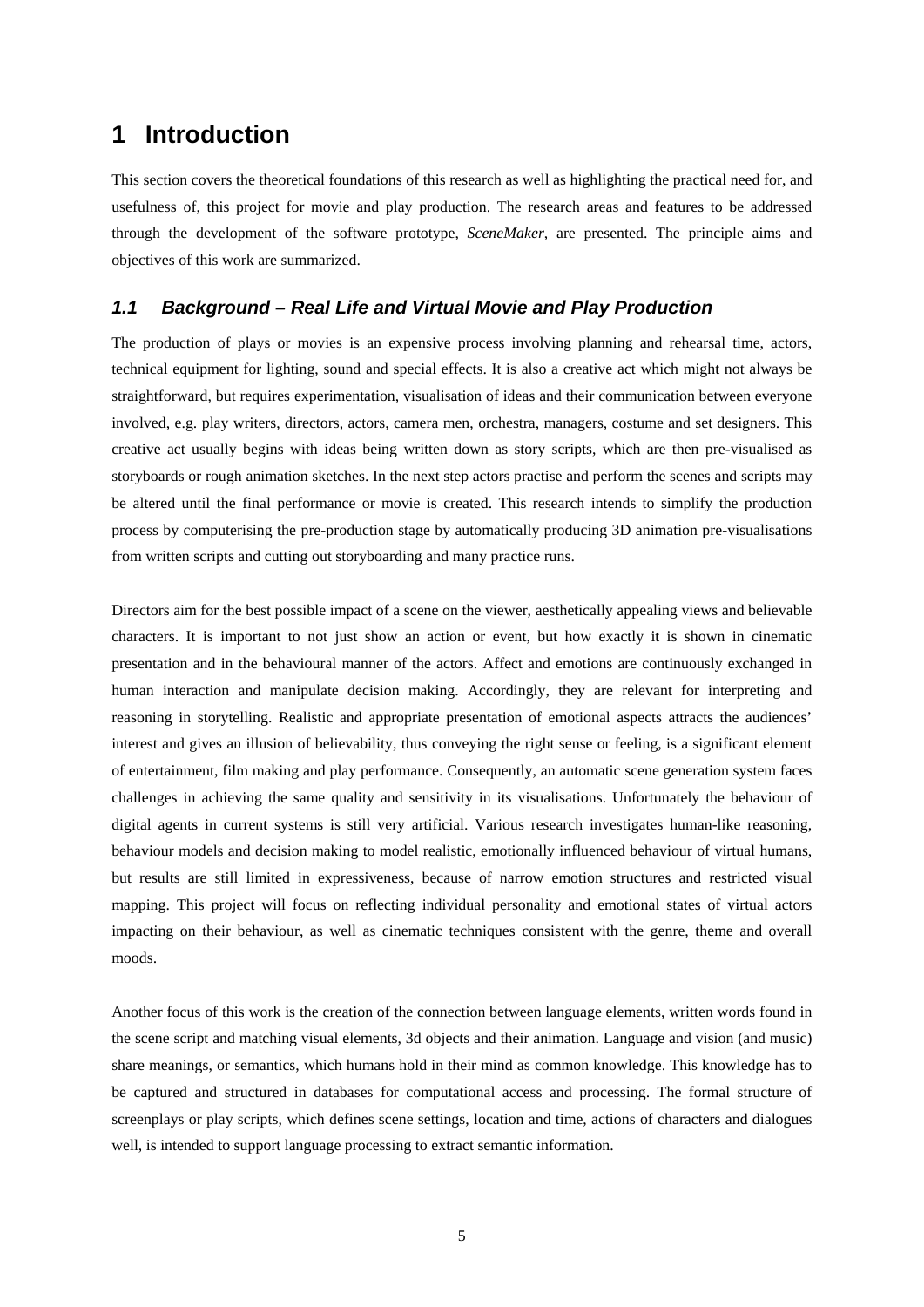Such technology could be applied in the training of film/drama directors without having to continuously utilise expensive actors and actresses. Alternatively, it may be useful for advertising agencies, which constantly need rapid visualisations of various ideas and concepts. At the Ohio State University a virtual theatre interface (Virtual Theatre, 2004) for teaching drama students about lighting, positioning on stage and different view points was considered very beneficial and improved training methods.

#### *1.2 Key Features of SceneMaker*

This research proposes a web based software prototype, *SceneMaker*, which will assist in the film or play production process. *SceneMaker* will provide a facility for everyone involved in the creation of animated scenes to test and pre-visualise scenes, before putting them into action. Users input a natural language text scene script and automatically receive multimodal 3D visualisations taking into account considerations such as aesthetics and emotions. The user can refine the output through an interface which facilitates the direct control of character behaviour, actions and cinematographic settings, e.g. lighting and camera settings, within the 3D environment, as well as access to cognitive settings such as personality and emotional states. *SceneMaker* focuses on the precise representation of emotional expression in all modalities available for scene production and especially on most human-like modelling of body language as it is the most expressive modality in human communication, delivering 60-80 percent of our messages. Actual words only represent 7-10 percent of all modalities delivering a message in conversation (Su et al., 2007). Further modalities include voice tone, volume, facial expression, gaze, gesture, body posture, spatial behaviour and aspects of appearance. These facts show the importance of the visualisation of body language in film/play production, but also point out the challenges in deriving information for animation from scripts containing mostly dialogues. Much research is dedicated to modelling of emotion and facial expressions, gaze and hand gestures (Kopp et al., 2008; Sowa, 2008), but body posture has yet to be addressed extensively (Gunes and Piccardi, 2006).

The *SceneMaker* prototype will be developed using appropriate multimodal technology. Natural language processing, affective reasoning and visualisation tools will be combined to form a unique research contribution. *SceneMaker* will extend an existing software prototype, CONFUCIUS (Ma, 2006), which performs automated conversion of natural language to 3D animation for action verbs. Computational emotion processing can be divided into the five phases: classification, quantification, interaction, mapping and expression (Bartneck, 2002). In the classification phase the emotional effect of the story content – events, actions and objects – is evaluated and appropriate emotion categories are selected according to the chosen emotion model and common knowledge. In the quantification phase the intensity of the triggered emotions is calculated. In the interaction phase the new emotion values are linked to the character's personality, current mood and circumstances to filter relevant emotions for display. In the mapping phase the resulting emotional values need to be mapped to possible emotional expressions through, e.g. Extensible Markup Language (XML) annotations. Finally, in the expression phase the emotional state is visualised through the defined bodily expressions and behaviour. *SceneMaker* will add screenplay/play script layout analysis and genre recognition to the pre-processing of text. Emotion and genre will be directing the cinematographic presentation of the scene environment affecting lighting and camera work. *SceneMaker* will be accessible over the internet and thus will be an easily available tool for script writers, animators, directors, actors or drama students to creatively and inexpensively express their ideas. They can prove the ideas' effectiveness in achieving their desired effect whilst writing or advising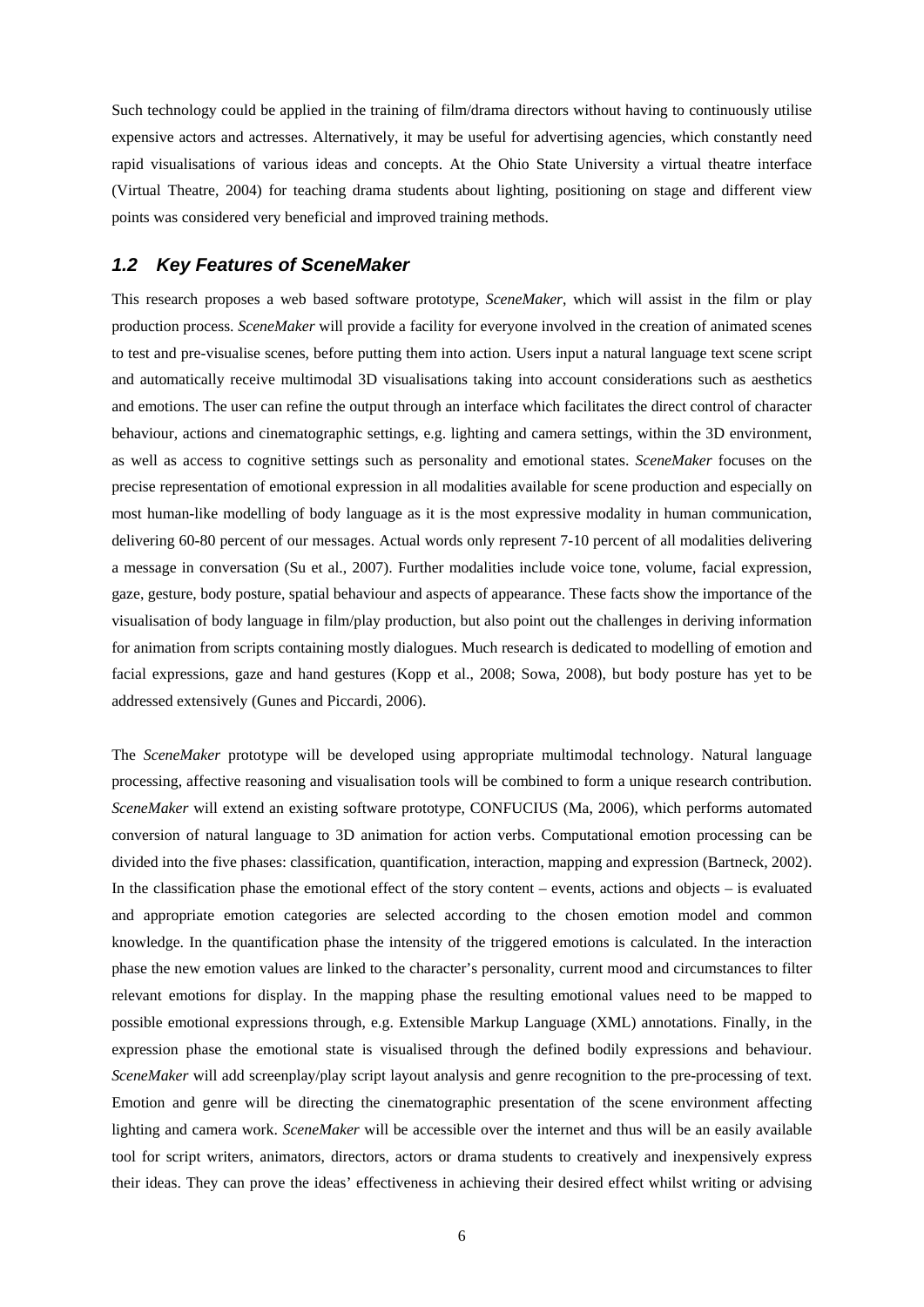directors and actors on set. Successful example scenes can be saved and shared with other scene producers. A Graphical User Interface (GUI) suitable for mobile devices is intended to facilitate the use of *SceneMaker* on stage or on set.

### *1.3 Research Aims and Objectives*

This research aims to solve three research questions: How can emotional information be computationally interpreted from screenplays? How can emotional states be structured for visualisation purposes and synchronised in presenting all relevant modalities? Can compelling, life-like animations be achieved? These questions will be addressed through the design and implementation of an automated animation system, *SceneMaker*, featuring affective actor modelling and scene production based on personality, social and narrative roles and emotions. The software prototype, *SceneMaker,* will be a multimodal content generation system, with a user interface for script input and manual manipulation of the automatically outputted scenes, accessible on mobile devices, which can be applied seamlessly for testing and customizing performances according to the producers' intentions. The objective is to give directors or animators a reasonable idea of what the scene they are planning will look like.

The key objectives of this work are:

- To interpret natural language text input, in particular screenplays, extracting semantics and emotional aspects essential for visualization
- To integrate knowledge bases of common sense and emotional relations required for affective reasoning and decision making rules
- To map language elements to visual elements to present actors, objects and actions or events with affective properties
- To generate virtual scenes automatically, with 3D animation, speech and non-speech audio
- To coordinate the timing of different media/modalities to form a coherent animation
- To apply genre-specific presentation aesthetics
- To design and implement a software prototype, *SceneMaker*, realising the above mentioned objectives
- To evaluate and test the effectiveness of *SceneMaker* and the realism achieved compared to other work in the field

This includes potential unique contributions to:

- Enhance believability of virtual actors and scene presentation
- Incorporate the cognitively inspired OCC emotion model within visualisation tools
- Extract emotions from context, rather than explicitly keywords
- Automatically detect genre and animate accordingly
- Editing 3D content on mobile devices

These potential contributions are a means to achieve the main aim of this research namely to automatically create believable characters and realistic presentations and convey meaning in telling stories computationally.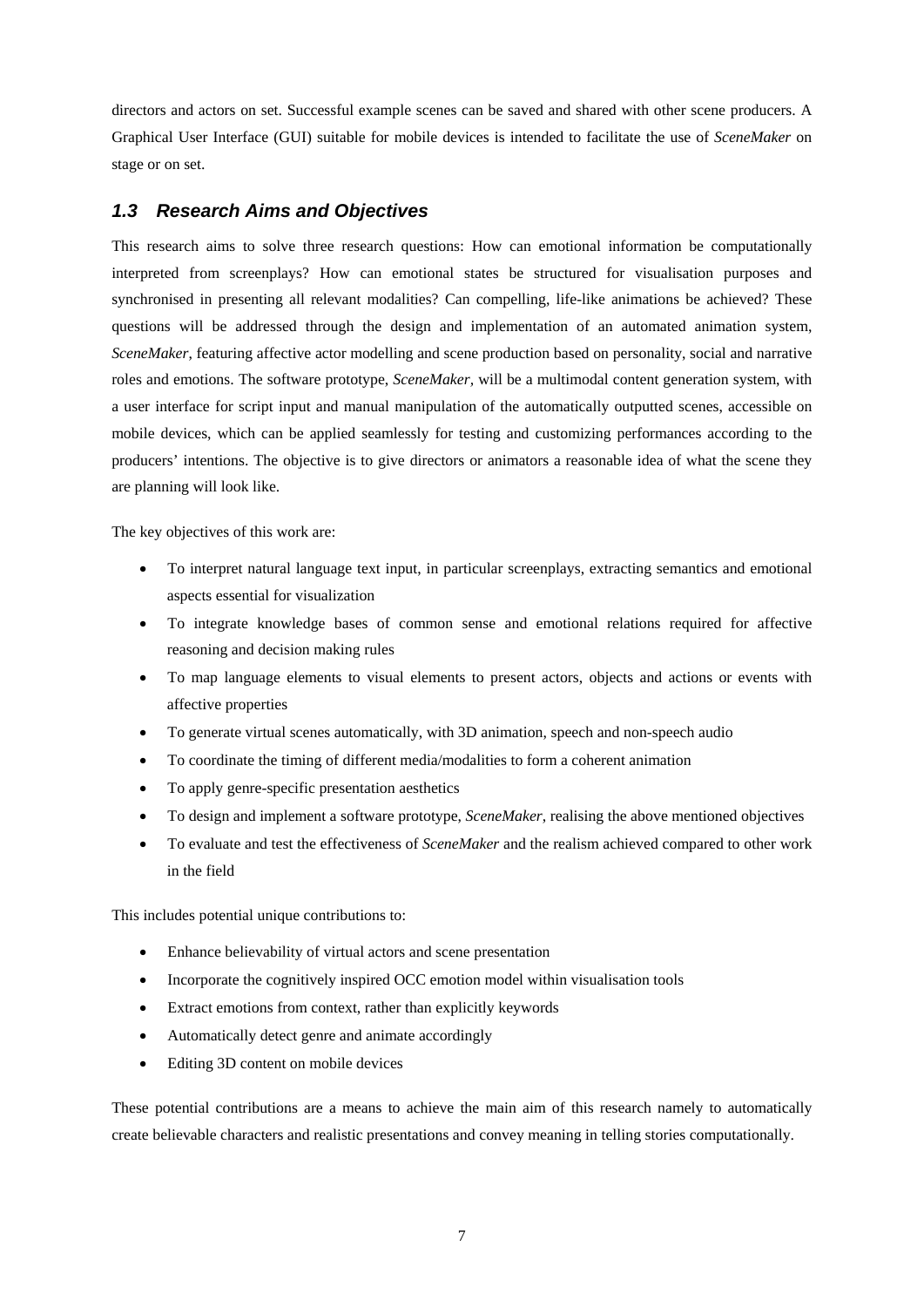Section 2 of this report gives an overview of current research on scene production for multimodal and interactive storytelling, virtual theatre, affective agents and mobile 3D applications. In section 3, the project proposal and prototype, *SceneMaker,* are described. *SceneMaker* is compared to related multimodal visualisation applications in section 4. Section 5 concludes the report.

# **2 Literature Review**

Successful storytelling, with the focus of this paper being movie or play production, requires sensitivity and tact in the translation and execution of all actions and content. The attention to detail and reflection of subtle expressions, emotions and personality traits is significant for the believability of characters and animations (Bates, 1994). Hence visualisation tools have to provide affective 'understanding' and 'reasoning' similar to human cognitive processes. In order to appear believable virtual scenes do not have to be real-life imitations, but need to be as realistic as filmic/theatrical performances. The automatic and intelligent production of film/theatre scenes, with characters expressing emotional states and with affective design of the animation, involves seven development stages:

- 1. Semantic processing of the screenplay or play script to draw context information from the formal text layout of the script and from the dramatic structure of typical stories;
- 2. Computation of emotions and personality defining and computationally recognizing emotion and personality models from natural language text;
- 3. Annotation of emotions and affective behaviour assigning appropriate behaviour to detected emotions, bringing the behaviour instructions into a computer readable notation;
- 4. Modelling affective behaviour of embodied agents applying emotional expressions to 3D models;
- 5. Multimodal visualisation of 3D scenes and virtual theatre bringing the scene environment together including automatic cinematic direction and genre-oriented animation styling;
- 6. Automatic sound selection and affective speech synthesis adding a further modality reflecting mood and theme through audio;
- 7. Multimodal web-based and mobile interfaces introducing intelligent and multimodal applications and 3D rendering techniques on mobile devices.

This section reviews state-of-the-art advances in these areas and discusses related research projects.

# *2.1 Semantic Processing of Screenplays/Play Scripts*

The specific format of scripts allows easy access to content information. The layout analysis alone provides semantic clues. Breaking a script down into its structural components assists in identifying, location, time, actors and actions. Determining a story's general dramatic structure creates presumptions about emotional states and the development of characters. This section will discuss the specifics of screenplay and play script formatting and dramatic narrative structure and review techniques for their automatic processing.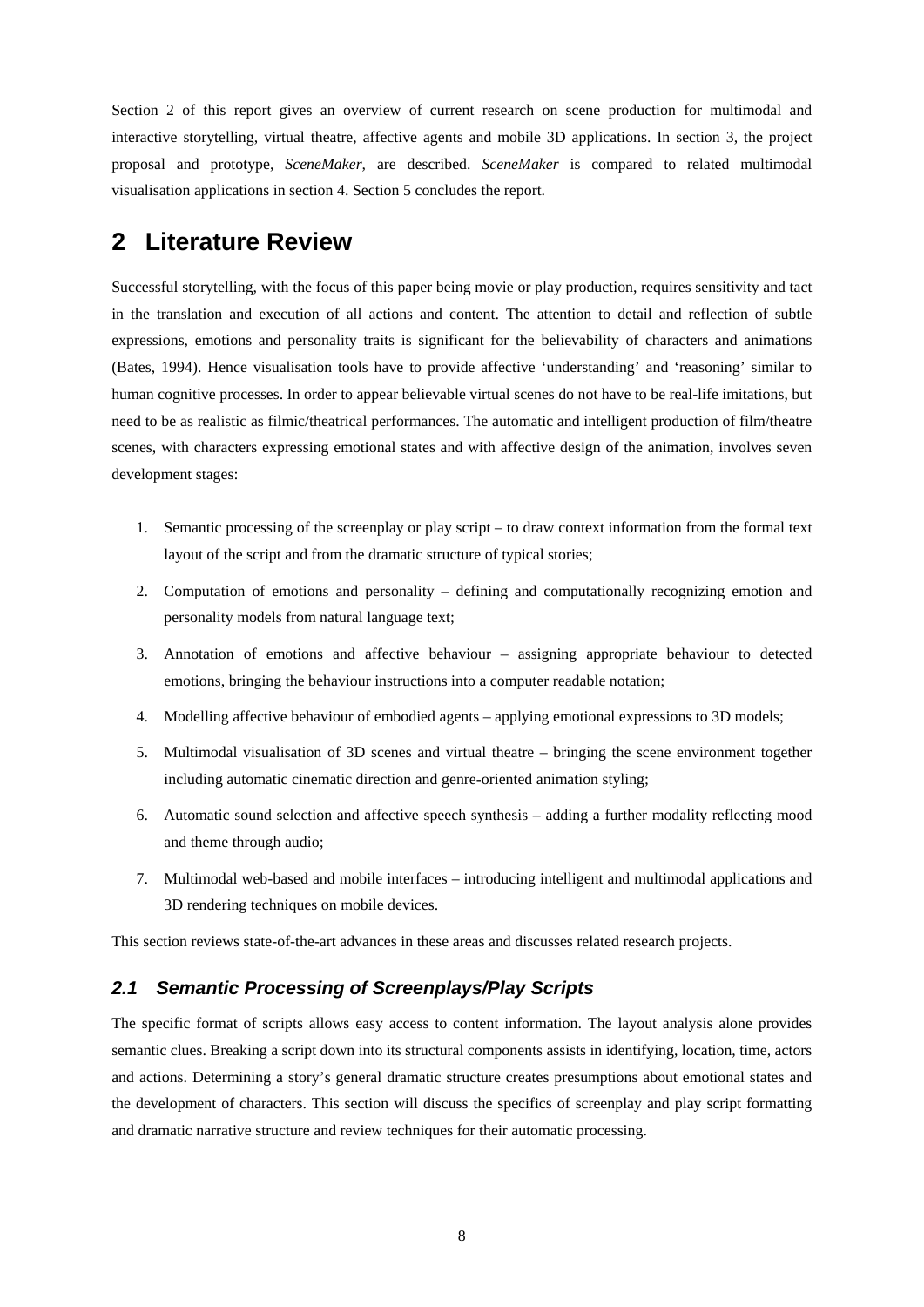#### **2.1.1 Text Layout Analysis**

Professional screenplays and play scripts follow a unified, semi-regular writing style with strict formatting rules in order to serve practical purposes of the production process. They are written plans to translate a story into a film, play or animation visualisation and to direct scene flow, composition and content. The manifestationoriented prose of scene descriptions focuses on what is audible and visible with sparse interpretations and explanations only when clarification is needed. Scene headings answer the question of 'where' and 'when', action descriptions make it easy to recognise 'who done what' and parenthesis refine the manner 'how it was done'. The well structured text layout eases the machine parsing of scripts. Elements such as dialog, location, time, present actors, actions and sound cues can be visually recognised through capitalisation, indentation, parentheses and text alignment or tab settings. The writing style may vary slightly between different screenplays, but it is always coherent within one document.

#### *Layout of Screenplays*

Final shooting scripts include numbered scenes and a codified notation to specify technical or dramatic elements such as scene transitions, changes in narrative perspective, sound effects, emphasis of dramatically relevant objects and characters speaking from outside a scene. One script page usually equals one minute of screen time. The beginning of a new scene is indicated by the 'slug line' which consists of three parts, the indoors or outdoors environment, location and time of the day, usually separated with a dash and in capitalised letters, e.g. 'EXT – Hotel pool – NIGHT'. A more detailed description in prose of the scene and action may follow, though sentences may not always be complete and for instance verbs could be missing in set descriptions. Newly introduced actors, objects, sounds and camera instructions are capitalised. In the dialogue part, the actor's name is capitalised and centred (2 tabs) and his/her spoken text is one tab indented. Further actions or manners during the dialogue are given in parenthesis. An example extract of a professional screenplay is given in Figure 1.

```
INT. M.I.T. HALLWAY -- NIGHT 
Lambeau comes out of his office with Tom and locks the door. 
As he turns to walk down the hallway, he stops. A faint TICKING 
SOUND can be heard. He turns and walks down the hall. 
Lambeau and Tom come around a corner. His P.O.V. reveals a 
figure in silhouette blazing through the proof on the 
chalkboard. There is a mop and a bucket beside him. As Lambeau 
draws closer, reveal that the figure is Will, in his janitor's 
uniform. There is a look of intense concentration in his eyes. 
                    LAMBEAU 
           Excuse me! 
Will looks up, immediately starts to shuffle off. 
                    WILL.
           Oh, I'm sorry. 
                    LAMBEAU 
           What're you doing? 
                     WILL 
                     (walking away) 
           I'm sorry.
```
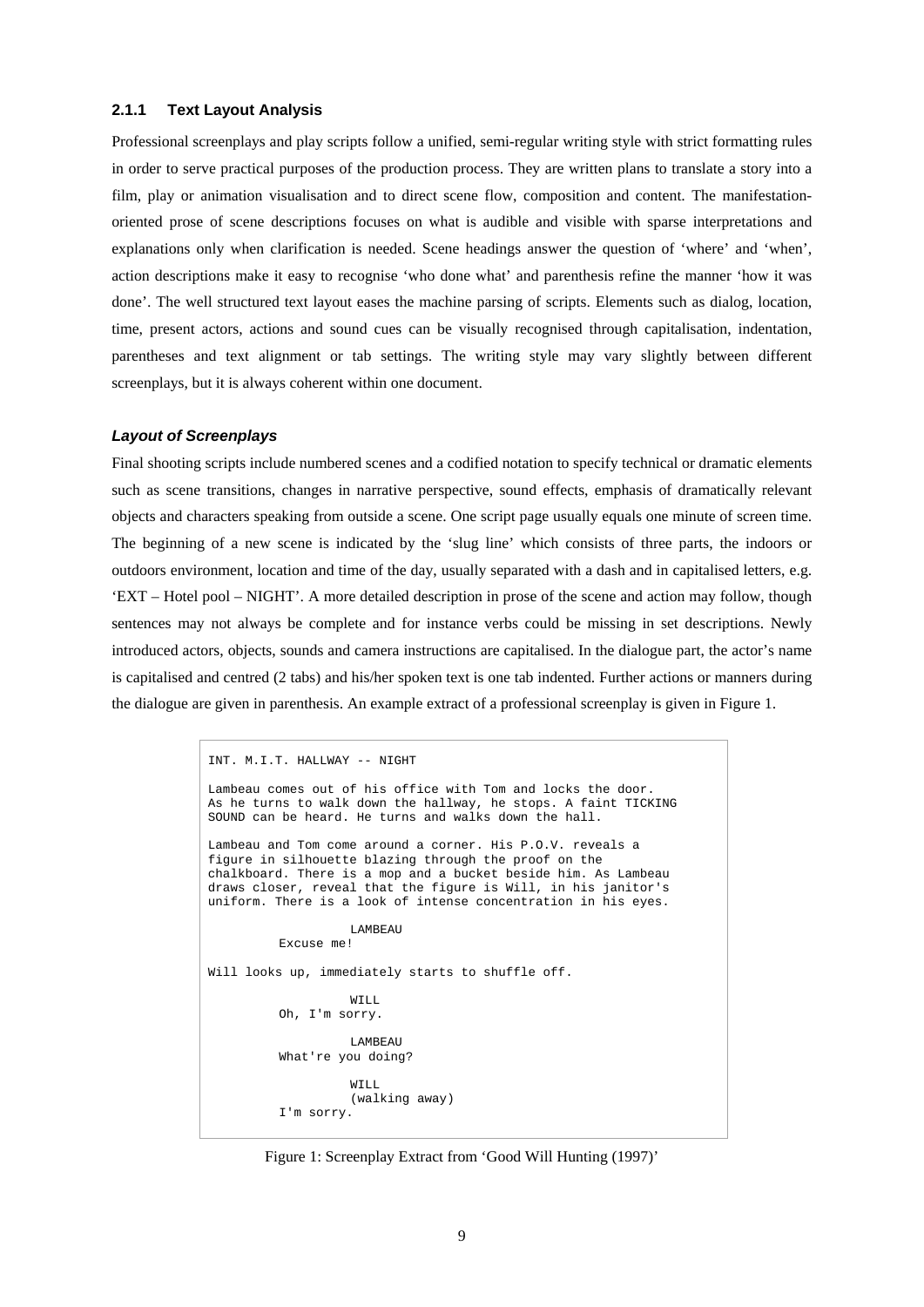#### *Layout of Play Scripts*

The layout of play scripts differs slightly and is more varied among different plays. An example of a play script excerpt is shown in Figure 2. Play scripts generally begin with a title page which might potentially state the genre and number of acts of the play. A cast list follows naming all actors to appear on stage. At the beginning of an act the act number is written centred and in capital letters potentially followed by a statement line similar to the slug line indicating location, props and time. Scene, actors and actions are described in more detail in the following paragraph. All descriptions are italised, actions and manners can be inserted into dialogue with squared brackets and all names are capitalised. An actor's name with a colon indicates spoken dialogue. The keyword 'curtain', capitalised and centred, marks the end of an act.

> ACT ONE *A country road. A tree. Evening*. ESTRAGON, *sitting on a low mound, is trying to take off his boot. He pulls at it with both hands, panting. He give up, exhausted, rests, tries again. As before. Enter* VLADIMIR. ESTRAGON: [*Giving up again.*] Nothing to be done. VLADIMIR: [Advancing with short, stiff strides, legs wide apart.] I'm beginning to come round to that opinion. All my life I've tried to put it from me, saying, Vladimir, be reasonable, you haven't yet tried everything. And I resumed the struggle. [*He broods, musing on the struggle. Turning to* ESTRAGON*.*] So there you are again. ESTRAGON: Am I?

Figure 2: Play Script Extract from 'Waiting for Godot' by Samual Beckett

A number of research projects focus on screenplay processing and analysis. Preuß and Loviscach (2007) make use of the formal text layout of screenplays to automate the production of comic books. Through text analysis, dialogue elements are easily identified and placed into speech balloons, verbal directions and interrupted dialogues are mirrored in the corresponding speech balloon style and sound descriptions are presented through noise graphics. Choujaa and Dulay (2008) translate the high-level content of plain text screenplays into a machine readable XML representation. The screenplay layout is converted into an XML structure categorising items of content. A grammar for parsing screenplays is developed by Turetsky and Dimitrova (2004). Location, time, description of a scene, individual lines of dialogue and their speaker, the manner and action direction for the actors and transition between scenes, e.g. cut, fade, wipe, dissolve, are extracted. Thus screenplays are a rich source of high level semantic information.

#### **2.1.2 Dramatic Structure**

Generally, stories follow the dramatic structure of three acts. They are divided into *beginning*, *middle* and *end*  (Choujaa and Dulay, 2008). In the beginning, the main character or protagonist is introduced as he/she is confronted with a new experience or a problem to solve. The middle typical accelerates in suspense and shot pace when actions/events densify, as the protagonist struggles to achieve his goal, leading to a climax or turning point where the character changes or finds a more successful approach. The decelerating end reveals the final conclusion, potentially with another moment of suspense, where the protagonist achieves his goal or tragically fails. Salway and Graham (2003) reveal the narrative structure of films by analysing the characters' emotional course filtered from scene descriptions.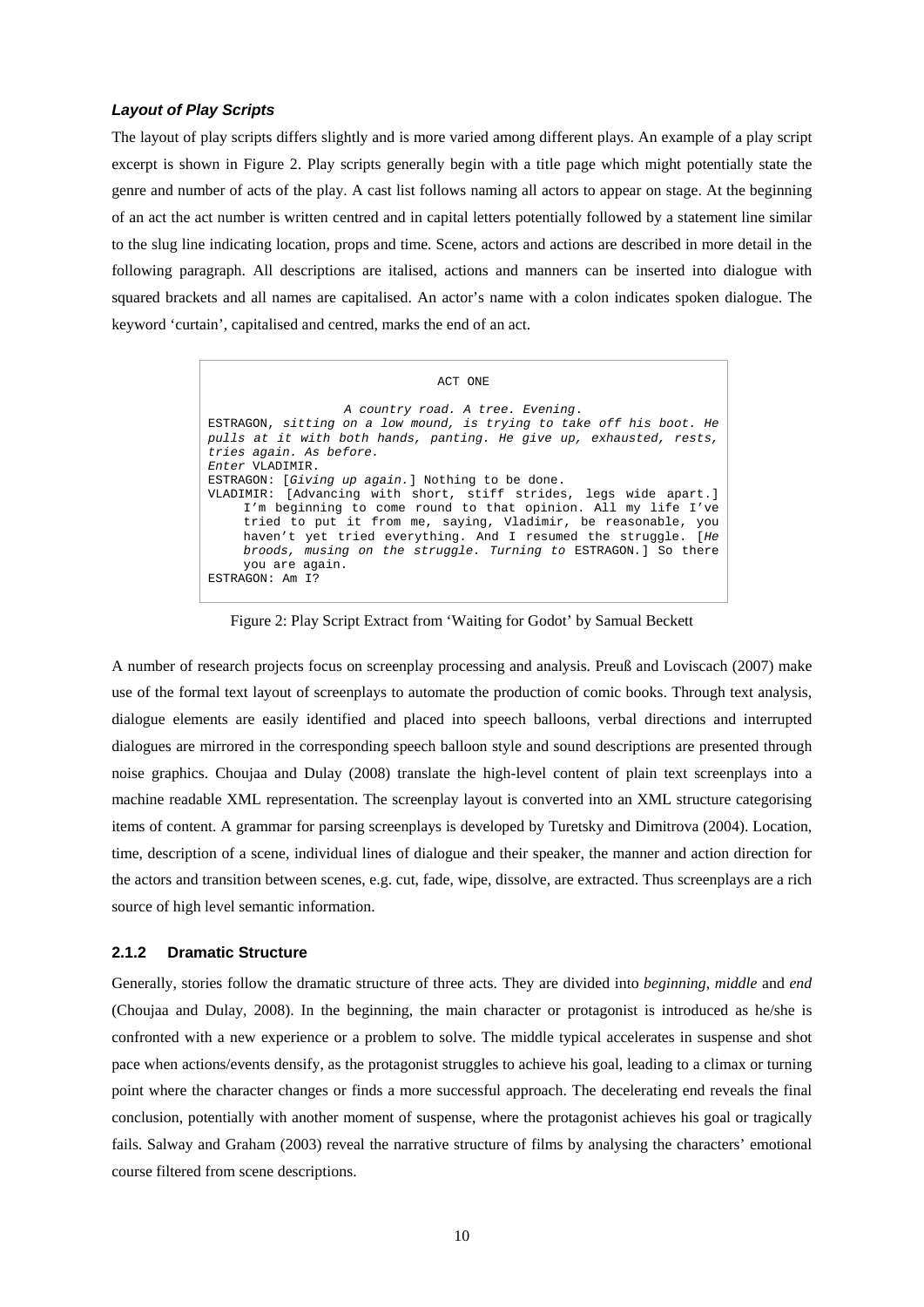### *2.2 Computation of Emotions and Personality*

All modalities of human interaction express personality and emotional states namely voice, word choice, gestures, body posture and facial expression. Therefore, many projects aiming to create life-like characters integrate affective modelling. Affective computing brings the concept of emotions, feelings or moods into the virtual world. Firstly, emotions have to be defined and structured for machine processing. Defining a universal set of emotions, their relation and causes have been widely discussed in literature. Emotion structures commonly applied in computing projects are presented below. A wide range of text processing techniques have been tested to computationally recognize and human-like interpret these affect structures in natural language text.

#### **2.2.1 Emotion and Personality Models**

Psychological theories for emotion, mood, personality and social status are translated into computable methods. These emotional models can be classified into three main emotional theories, categorical, dimensional and procedural (Masuch et al., 2006), which are mostly employed in artificial intelligence (AI). Categorical theories define sets of primary or fundamental emotions. Commonly referenced, Ekman's six basic emotions (Ekman and Rosenberg, 1997), happiness, surprise, sadness, disgust, fear and anger, are universally recognized across ages, cultures and species. Dimensional theories express different degrees of intensity of emotions and are often represented in a three-dimensional vector space. An example is the 'Pleasure, Arousal and Dominance' (PAD) mood space (Mehrabian, 1995). Procedural or Cognitive Appraisal theories account for the cognitive and subjective interpretation of emotion eliciting conditions by individuals. Based on appraisal models stimuli are evaluated with respect to goals, intentions, norms or standards, taste and attitudes of a character, as in the OCC-Model (Ortony et al., 1988). In order to model emotions as reactions to a character's context, human-like cognitive processing and evaluation of actions, objects and environment is required. The OCC emotion model provides an appraisal theory reflecting the subjective interpretation of such emotion eliciting conditions leading to a broad range of 22 emotions. The desirability, praiseworthiness and appeal of these conditions are evaluated according to the goals/intentions, norms/standards and taste/attitudes of an actor. McDonnell et al. (2008) have proven that the perception of Ekman's six basic and universally recognizable facial expressions also applies to emotional body language and virtual characters independent of their body representation. 3D figures reflect the richness of human bodily expression with varying intensity as perceived in Shaarani and Romano (2008).

Personality filters emotions and determines the emotions humans act upon. Thus personality is an integral part of emotion processing. Computation of personality is dominated by the psychological *OCEAN or Five-Factor-Model* (McCrae and John, 1992) which organizes personality traits into the five basic dimensions openness, conscientiousness, extraversion, agreeableness and neuroticism. Dependencies between emotions and the OCEAN-model for personality are often implemented with *Bayesian belief networks* or with *fuzzy logic* as in Su et al. (2007) (see Section 2.2.2).

Emotion and personality models influence human practical reasoning about plans to pursue an action to achieve a goal and can be integrated with the Belief-Desire-Intention (BDI) model (Bratman, 1987) The BDI model, readily implemented in robotics, is a software model for intelligent agents to reason about problems to solve and select plans from a plan library. Agents are equipped with the mental attitudes: beliefs, desires and intentions. Beliefs represent information about the world, the agent itself and other agents that the agent beliefs to be true.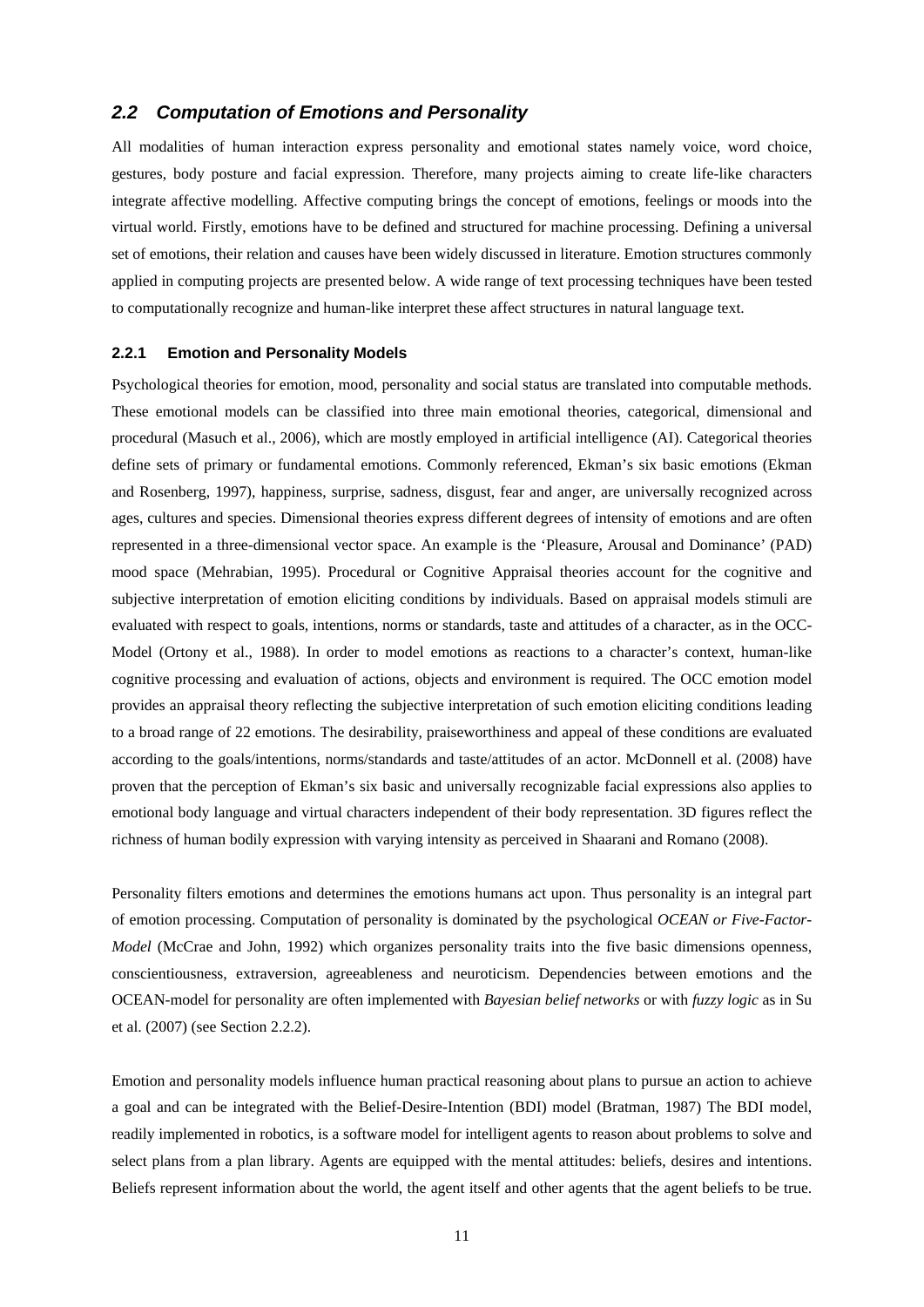They need not be true and may change over time, for instance inference rules may lead to new beliefs. Desires or goals are states that the agent would like to accomplish or see happen. Intensions are plans that the agent has committed to achieve. Plans are sequences of actions that an agent can perform and may contain other plans. The BDI approach allows the specification of large plans for complex and even uncertain domains where e.g. the agent's actions have probabilistic outcomes.

An example implementation can be found in the virtual human, Max (Kopp et al., 2008), who engages museum visitors in face-to-face small talk. Max listens while the users type their input, reasons about actions to take, has intentions and goal plans, reacts emotionally and gives verbal and non-verbal feedback. His emotion-model is based on PAD, with intensity values decaying over time and mutual interaction between emotions and moods. Default values set for the probability of Max taking a certain action determine his personal character.

#### **2.2.2 Recognition of Affect from Natural Language Scripts**

The word choice gives a good clue about a writer's or a story character's personality, social situation, emotional state and attitude. Sensing affective and attitudinal information from natural language text has intrigued researchers of various domains. Textual emotion extraction is significant for:

- improving human computer interaction through affective computing, e.g. in educational applications such as natural language based e-learning/tutoring systems (Tutoring Agent, *INES*: Heylen et al., 2005);
- opinion mining and market analysis, e.g. evaluating sentiment and opinions expressed in news, blogs, user feedback and reviews (*Sentiment Analysis*: Nasukawa and Yi, 2003);
- embodied conversational agents (ECAs), e.g. online chat agents (*EmpaphyBuddy*: Lui et al., 2003);
- storytelling systems and interactive computer games (Applications in Masuch et al., 2006)
- information retrieval and browsing (*Colour Bar*: Lui et al., 2003) and
- creating individual user profiles, e.g. to incorporate personalised advertisement.

Here we review six different approaches to textual affect sensing including keyword spotting, lexical affinity, machine learning methods, hand-crafted rule systems and fuzzy logic, statistical models, common knowledge based approaches and a cognitive inspired model, as well as combinations of these.

#### *Keyword Spotting*

Keyword spotting requires a fixed list of emotion-related keywords. The presence of individual keywords is 'spotted' in a given text. Dictionaries dedicated to affective words and phrases provide a source of fairly unambiguous emotional expressions. *Ortony's Affective Lexicon* (Ortony et al., 1987) consists of a collection of 500 affect-related words categorised into affective groups distinguishing affect, behaviour or cognition induced expressions and physical or bodily states. *WordNet-Affect* (Strapparava and Valitutti, 2004) extends the semantic synonym-sets of the WordNet lexicon (Fellbaum, 1998) with affective domain labels of pure emotion terms, personality trait terms and physical and cognitive state terms. With these lexicons affective keywords can be filtered from a scene script by simply looking up lexical entries. Even though being very precise, this approach has two main weaknesses. It is rather naïve, filtering emotions only superficially by relying on the presence of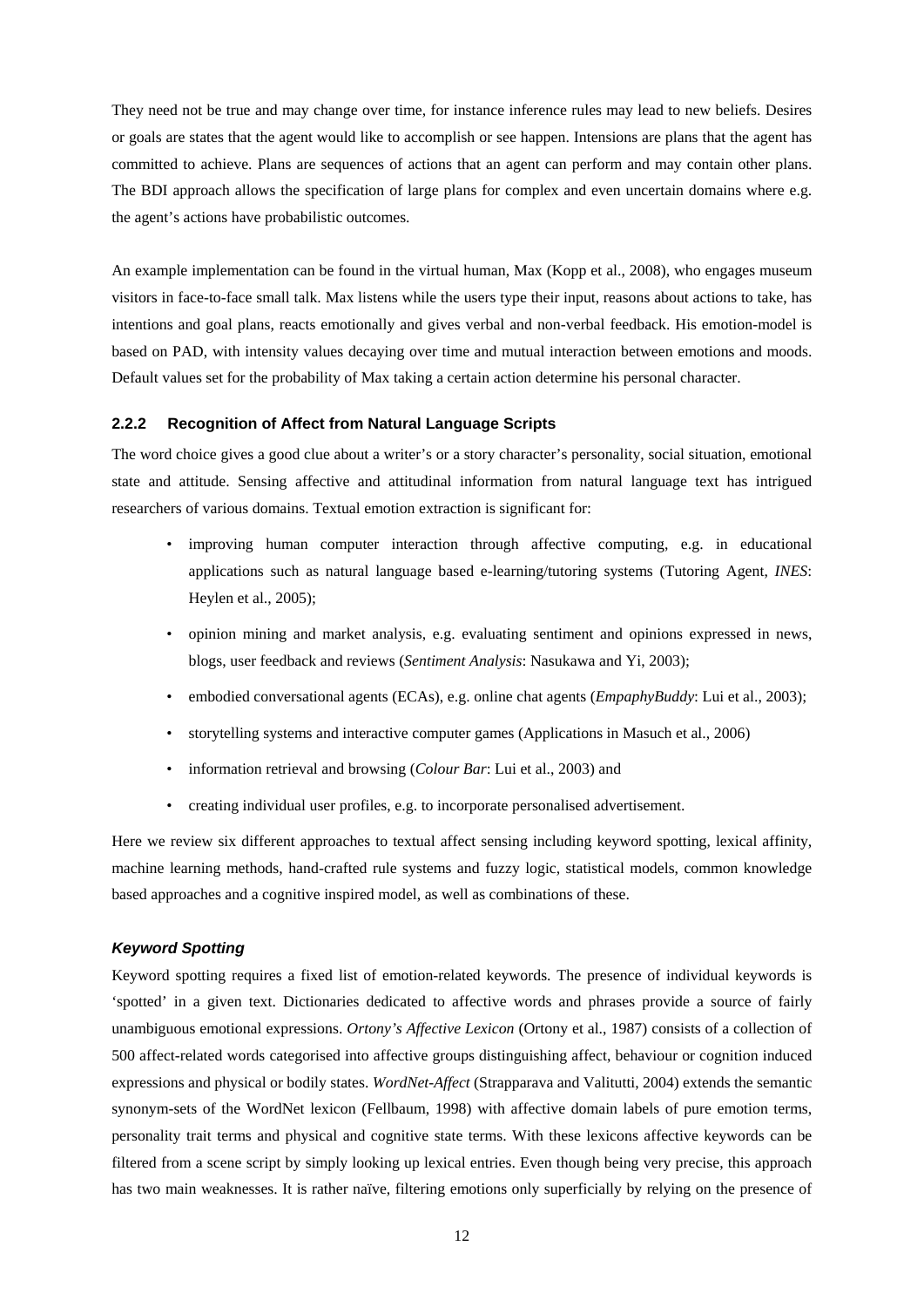obvious affect words and disregarding underlying emotional meaning conveyed in non-emotional expressions. Thus the result is fairly incomplete. The second weakness is that keyword spotting does not account for negation, e.g. 'not happy' results in the detection of 'happy' and consequently a positive emotion. Salway and Graham (2003) apply keyword spotting of 679 emotion tokens to scene description scripts in order to extract visibly manifested emotions. Plotted against the time-code of the movie the distribution of the emotions reveals the film's narrative structure.

#### *Lexical Affinity*

Lexical Affinity predicts emotions beyond obvious affect words extending keyword spotting to include arbitrary non-affective words. On a word-by-word basis Lexical Affinity can assign a probabilistic value to the cooccurrence of related word pairs or phrases (Terra and Clarke, 2004) or to the affinity/association of an arbitrary word with a particular emotion (Francisco et al., 2006). These probabilities are trained from linguistic corpora and therefore may be domain specific.

#### *Statistical Models*

Some underlying semantic context can be detected with statistical natural language processing. *Latent Semantic Analysis (LSA)* (Strapparava and Mihalcea, 2008) is an example of a statistical model. LSA evaluates semantic similarity of a given text and affective concepts. Through LSA the affective valence of emotion words, their synonyms or all WordNet (Fellbaum, 1998) synonym sets (synsets) labelled with the particular emotion can be represented as vectors and thus compared to generic words, word sets, sentences or full texts. *Term Frequency – Inverse Document Frequency (TF–IDF)* (Term Frequency, 2009) is a statistical measure to evaluate the importance of a term within a document, by calculating how many times a term appears in a text, where the weight of too frequent terms like 'the' is diminished and more weight is given to content containing words. Statistical methods score good results for coarse-grained evaluations in accuracy and precisely identifying relevant emotions (Strapparava and Mihalcea, 2008). But they require sufficiently large input texts to produce acceptable accuracy and are less successful on the sentence-level.

#### *Hand-crafted Rules and Fuzzy Logic*

Fuzzy logic can be applied to problems dealing with uncertainty. The degree of truth of a statement can range between 0 and 1, when reasoning about approximate rather than precise values. In linguistic applications fuzzy logic is used to express rules and facts through IF-THEN rules and Boolean logic (AND, OR, NOT). Su et al. (2007) decode the meaning of story scripts/scene descriptions and classify the affective state of the story characters. A psychological model of personality, the OCEAN model, Ekman's six basic emotions (Ekman and Rosenberg, 1997) and a model of story character roles are combined through a hierarchical fuzzy rule-based system to control the body language of the characters. The fuzzy rule based system is applied to combine the various input and output parameters of emotions, personality and behaviour to produce complex emotional states. These emotional states are mapped to personality patterns providing guidelines for body language selection. They formulate 48 if-then statements that describe emotional and 32 if-then statements that describe personality conditions and relations. The fuzzy logic approach improves the classification and decision making process of personality and emotion for a character's behaviour and the results are interpretable. It achieves the best results in terms of fine-grained evaluation due to the deep semantic analysis.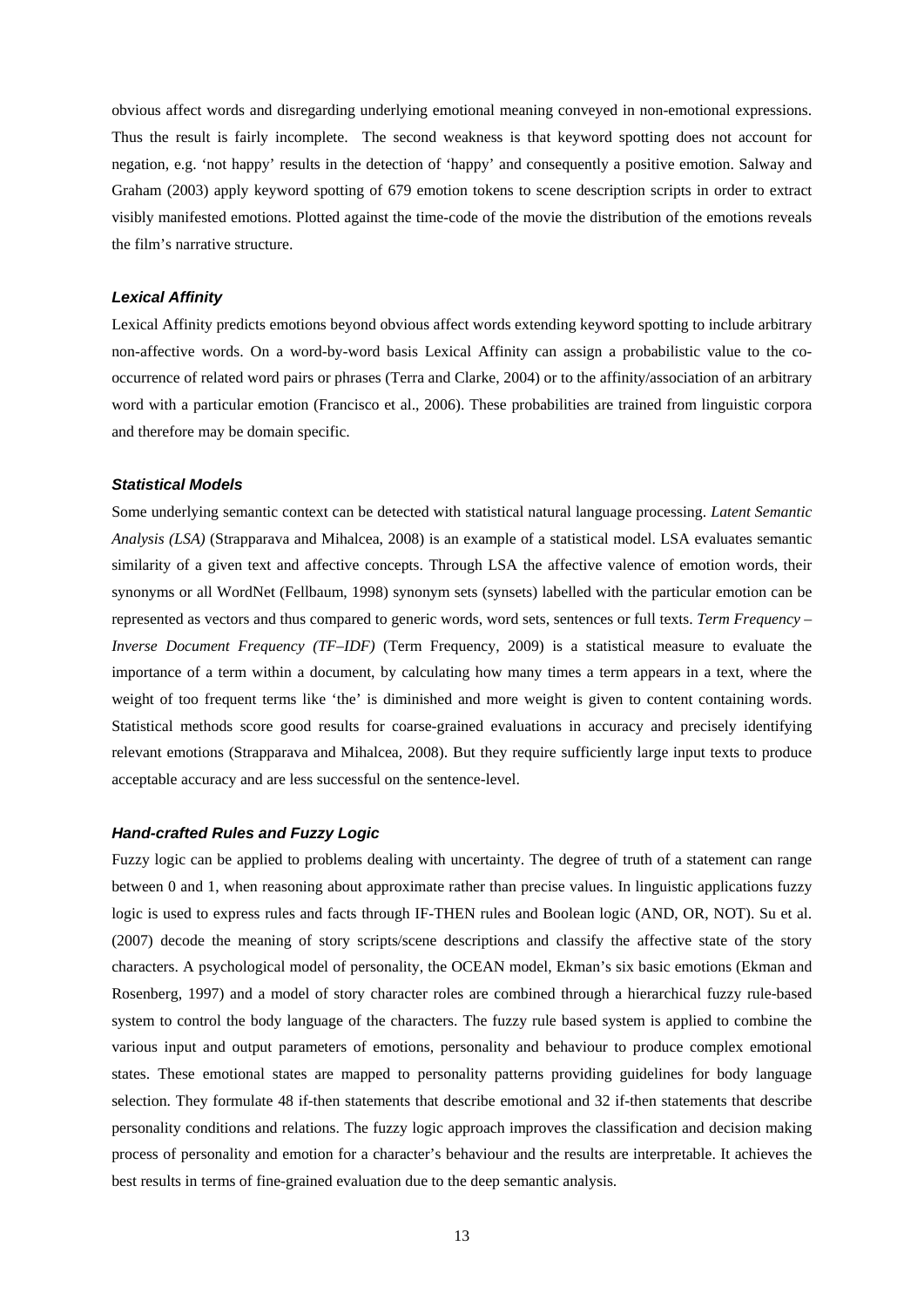#### *Machine-Learning*

The intent to reproduce the dynamic and temporary nature of emotional behaviour has introduced various machine learning methods to emotion extraction and processing such as neural networks and Bayesian networks. Emotions and the affected behaviour are often spontaneously formed through situational motivation and reaction, rather than following predictable rules. Machine learning approaches take a character's memory into account including information about its identity, long-term goals and experiences with known objects and other characters.

Masuch et al.'s (2006) 'Emotion Engine' processes virtual agents' behaviour through a *neural network*. The neural network connects current emotional dimensions and personality traits to basic behaviour classes based on weighted links. Perceived stimuli from the agent's external environment or internal states can slowly change the agent's emotional status and emotions can decay over time.

*Bayesian networks* are often used to represent the mutual dependencies between emotions and personality as well as varying intensity values. Bayesian networks are also referred to as Bayes nets, Bayesian Belief Networks (BBNs), belief networks or causal probabilistic networks (CPNs). Ball and Breese (2001) choose a Bayesian network to represent the probabilistic and causal interactions between emotions, personality and their behavioural expressions of embodied conversational agents. Bayesian networks are particularly beneficial when dealing with uncertainty and predicting the likelihood of different outcomes. Thus they help to avoid artificial, repetitive behaviour and to account for human-like, variable and inconsistent reactions to the same event. As Bayesian networks consist of meaningful links and parameters, they represent the connections between causes and their effects, but initial probabilistic values need to be feed into the system. Ball and Breese constructed behaviour nodes for posture, linguistic, vocal and facial expressions, which are influenced by the internal, unobservable states of emotions and personality. The Bayesian model can be used for emotion recognition as well as for affective behaviour modelling.

Corpus-based machine learning algorithms, such as neural and Bayesian networks, learn the affective valence of keywords, word co-occurrences frequencies and punctuation from large corpuses of training data obtained by human hand annotation of affects in texts. Strapparava and Mihalcea (2008) use emotion tagged blog-posts to feed a *Naïve Bayes classifier* to automatically identify emotions in text. All blog entries tagged with one specific emotion were considered a positive example for the selected emotion, all other blogs provided negative examples. Alm et al. (2005) define a handcrafted feature set (or network of linear functions) covering linguistic, lexical and semantic rules with continuous value ranges. The feature set is trained with the *SNoW learning architecture* on a data set of 22 fairy tales. In both cases, a large training corpus is crucial for the precision of the textual emotion recognition. Thus machine learning methods are domain-specific depending on the training data and fail to incorporate contextual affective meaning.

#### *Common Knowledge*

Common sense knowledge about real word situations is essential to the emotional understanding of everyday events. WordNet (Fellbaum, 1998), Open Mind Common Sense (OMCS, 2009) and Cyc (Lenat, 1995), for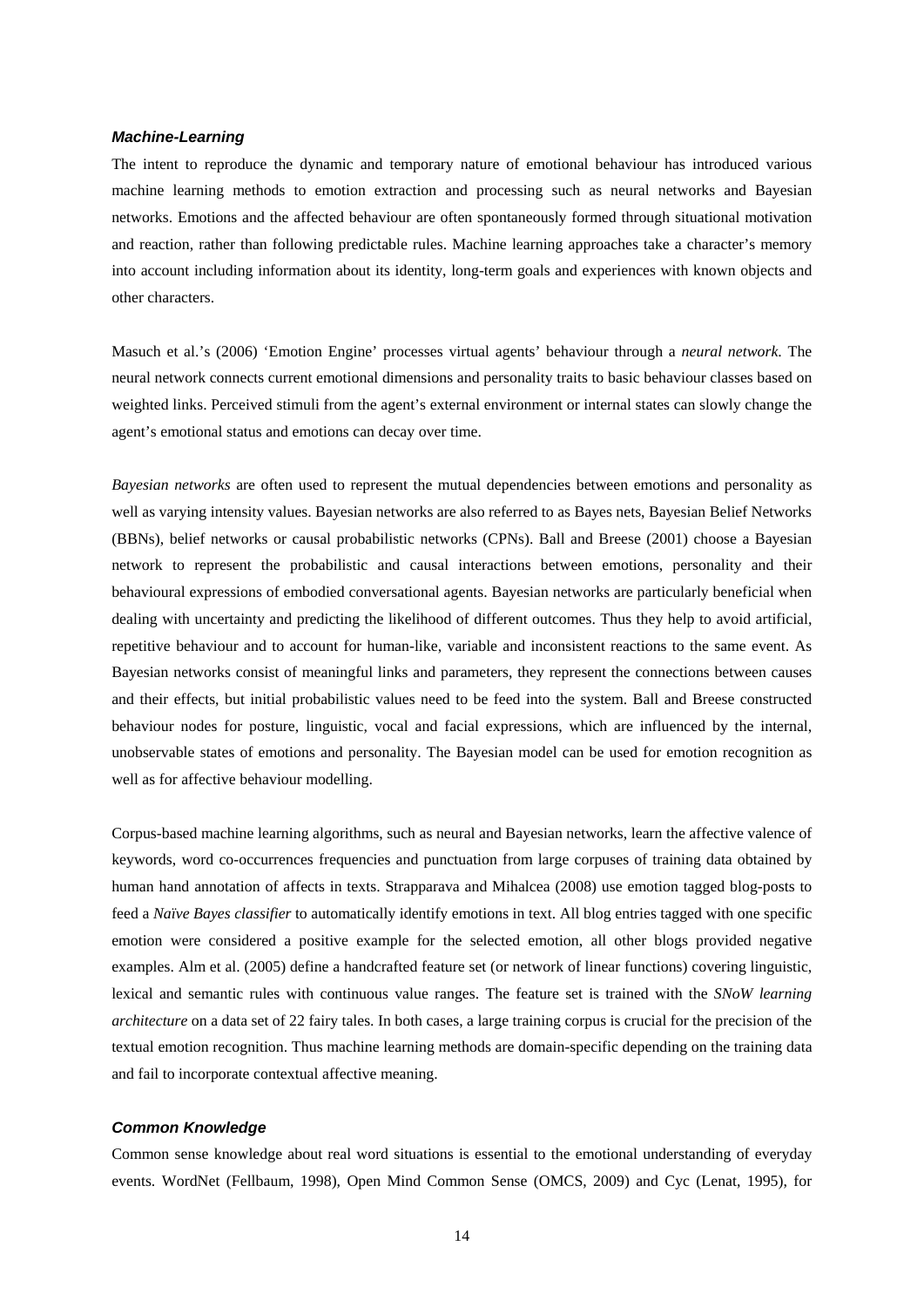instance, provide such knowledge in digital format. The WordNet database is optimised for lexical categorisation and word-similarity as it distinguishes discrete senses of words and links them by a small set of semantic relations such as synonyms or hierarchical 'is-a' relations. OMCS represents facts in a limited range of English sentence templates expressing different relations between concepts, e.g. 'The effect of … is …' or '… is used for ...'. The OMCS project is a public collaboration, where web users enter common knowledge sentences through a website. Many practical, textual reasoning tasks are supported by ConceptNet (Liu and Singh, 2004), a commonsense knowledge base with an integrated natural language processing tool-kit. Context oriented inferences allow for a deeper and more meaning full understanding of text than keyword-based or statistical methods. A semantic network, encompassing spatial, physical, social, temporal and psychological aspects of everyday life, is automatically generated from the English sentences of the OMCS corpus. ConceptNet interrelated compound concepts, e.g. verb and noun phrases like 'drink coffee', through twenty semantic relations, e.g. EffectOf, DesireOf or CapableOf. Cyc utilises its own structured language, CycL, to formalise commonsense knowledge into a logical framework of largely handcrafted assertions. Cyc focuses on logical reasoning rather than practical reasoning. Liu et al. (2003) employ OMCS in order to retrieve the underlying affective semantics in natural language text. A subset of affective knowledge is extracted from the OMCS knowledge corpus through affective keyword spotting. Syntactic sentence analysis with consideration of negation and hand-coded rules for valence interpretation is performed to assign weighted emotions to sentences, words and phrases. Smoothing models aim to achieve affective coherence throughout a story by smoothing the transition of emotions between sentences. Therefore annotated emotions have a decay rate, neutral sentences are assigned an emotional value through hand-coded interpolation rules, a global mood is determined for each paragraph which influences the emotion of sentence and meta-emotions are blended from certain patterns of the basic emotions.

The common knowledge approach facilitates the integration of correlations between concepts and the corresponding words. Limitations of this method are that the relation of emotions to individual human beliefs, desires and intentions is not considered. This means that commonsense knowledge bases provide disputable default assumptions about typical cases, laying a foundation for more nuanced interpretation. Only ConceptNet with its NLP toolkit compensates for the lack of integration of semantic relationships and linguistic components which otherwise may lead to incorrect interpretations.

#### *Cognitive Model*

The OCC model has been implemented in several virtual agent systems to model agents' emotional states and personality. Depending on an agent's temperament, his/her emotional state changes in reaction to personal appraisal of events, actions and objects in their environment. Cognitive appraisal models are particularly appealing as a basis of computational models, because they can easily be integrated with the BDI framework (see Section 2.2.1) which is often used in agent systems. A computer implementation of the OCC model can be found in Elliott's Affective Reasoner (Elliott, 1992). Elliott's model also includes the representation of moods which can influence an individual's appraisal of the world. The Affective Reasoner supports social interaction as it is capable of evaluating an event from multiple perspectives, from the agent's own perspective and from the supposed view of other agents. However, the rules to appraise events in this model are domain specific.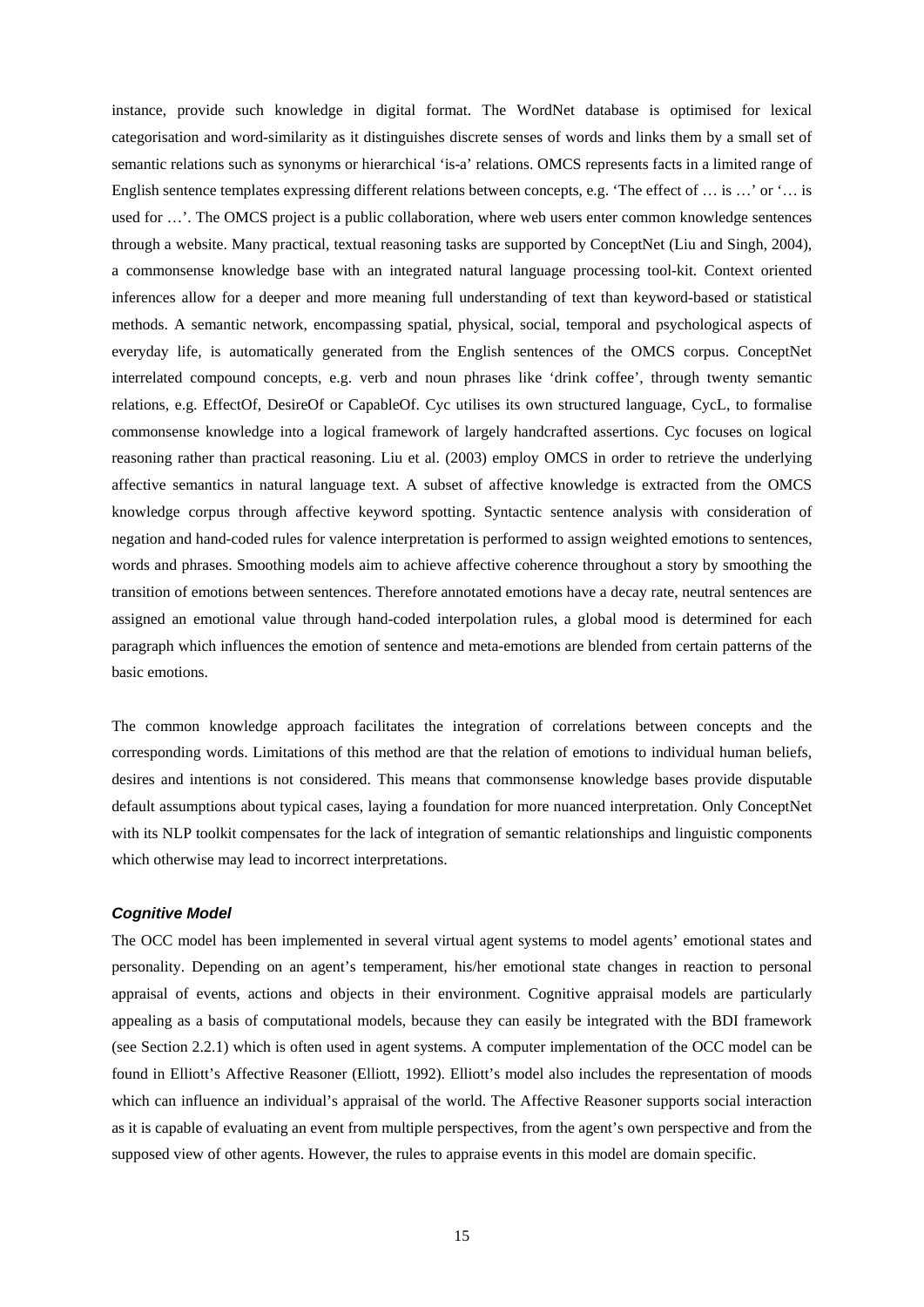Shaikh et al. (2009) implement a system that recognises the fine-grained emotion structure of the OCC model from text, whereas previously mentioned methods only distinguished either positive or negative sentiment or 6-8 basic emotions. Natural language processing tools, e.g. the Machinese syntax, semantic parser (Connexor, 2003), are applied to identify emotion-causing situations (events and actions expressed through verb-object pairs) and the cognitive state of an actor (mainly expressed through adjectives and adverbs). A database of verbs, adjectives and adverbs is created where each word is assigned a prior valence, prospective and praiseworthy value. These values are maintained by manually counting and calculating the positive and negative senses of each word in WordNet (Fellbaum, 1998). Real-world knowledge is used to determine variables influencing emotions. The semantic network of common sense knowledge, ConceptNet (Liu and Singh, 2004), automatically assigns prior valence to nouns and their matching concepts. Named entities, like peoples' names, are manually looked up in the web search engine, Opinmind (2008). Opinmind displays the relative number of positive and negative opinions expressed on a topic by users, which is used to assign a valence score to named entities. Based on the valence values of words, SenseNet (Shaikh et al., 2007) calculates the positive or negative sentiment carried by the sentences. Through combination and calculation of the valence values obtained by the linguistic resources mentioned above, specific values are assigned to cognitive variables according to the appraisal structure of the OCC model. Those cognitive variables are presumptions concerning the character itself or other agents, prospect, status, agent fondness, self-appraisal, object appealing, unexpectedness, deservingness, effort of action, expected deviation and event familiarity. They represent an understanding of an individual's beliefs about how events will affect him/her and predict how those beliefs lead to an emotional response. Rules for emotion types are then defined using the values of associated cognitive variables.

In conclusion, the linguistic interpretation of the OCC model for affect sensing from text does not only support explicit reasons for the detected emotions by extracting the eliciting conditions of emotions, but is also grounded on the semantic structure of sentences as well as common knowledge. Missing features of the OCC model would be a history function or memory of past emotions and experienced events, a personality designer for individual agents and the interaction and mutual influence of the emotional categories (Bartneck, 2002).

#### **2.2.3 Emotion Processing**

The above mentioned appraisal theory describes an agent's cognitive interpretation of their physical and social relationship with the environment. Considerable research has addressed this interpretation to select appropriate external actions. Human *coping* behaviour (Lazarus, 1966) involves either acting externally by attempting to alter the factors in the environment that are causing the emotion, or acting internally by changing one's beliefs about those factors, e.g. deciding a threatened goal is not so important, or altering the attention to those factors, e.g. not thinking about the threat. Therefore appraisal theories are incomplete and need to be extended to integrate the process of coping with emotions and internally managing emotions. Finding the most effective coping response depends on seriousness and likelihood of the threat, the relevance to the goal and a person's capability to deal with the threat. Personality influences the process of how an individual appraises and copes with events, as a person may not always choose the most effective coping response which may lead to emotional stress and adaptive or maladaptive behaviour. Marsella and Gratch (2003) implement a general, domainindependent model of coping as a framework for human-like autonomous agents. The coping framework is built on artificial intelligence reasoning techniques, such as plan-based causal representation, decision-theoretic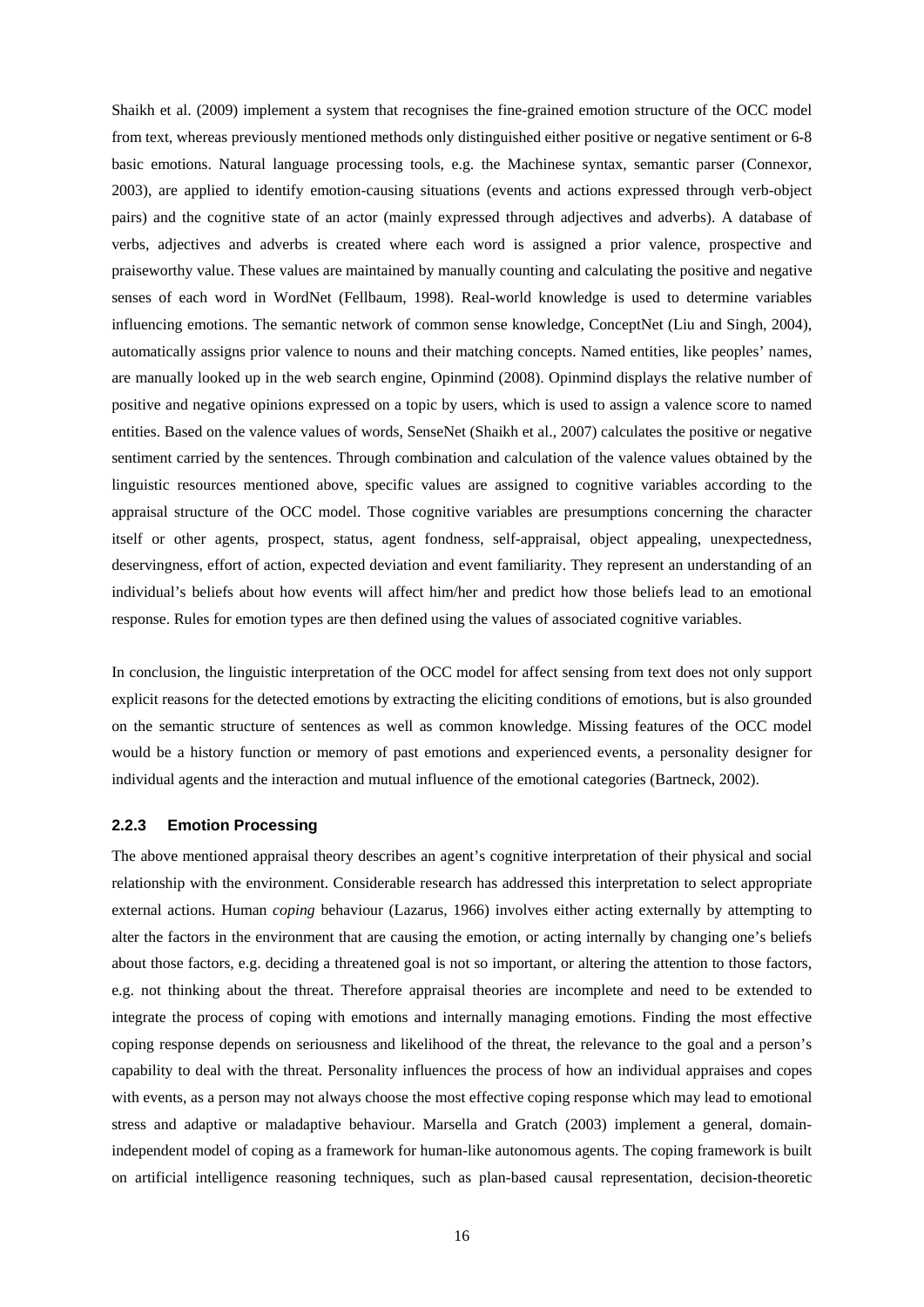planning and methods that model commitments to beliefs and intentions. The selection of a coping strategy involves four stages: identifying a coping situation, proposing alternative coping strategies, assessing the agent's coping potential and selecting the relevant strategy to be applied. Coping strategies comprise *planning* (forming the intention to take an action), *positive interpretation* (finding a positive meaning in a negative event), *acceptance* that a negative event is unavoidable, *denial/wishful thinking*, *mental disengagement* (a change of attention), *accept or shift of blame* and combinations of these strategies. A *reflexive agent* who is able to decide whether to express an emotion to hide its feelings in a given context is proposed by De Carolis et al. (2001). The behaviour planner applies regulation rules to triggered emotions considering the agent's personality and goals, the dialogue partner's characteristics and the situational and physical context. Synchronised presentation plans with XML-tags are created based on the available modalities, the cognitive ease to produce and process the signals, the expressiveness in communicating a specific meaning and the appropriateness to the social situation. Finally the XML-tags are converted into MPEG-4 facial parameters to render the animation. These two projects take emotion detection a step further introducing models to imitate human reactions to encountered emotions.

The various computational approaches, reviewed in this section, to identify emotions and psychological structures from text demonstrate a range of promising results, all with significant contributions and disadvantages within their area of focus.

### *2.3 Annotation of Emotions and Affective Behaviour*

Tools for scripting the visual appearance of animated character scenarios compile and synchronize all information needed for 3D animation. Scripting characters' bodies and minds requires a declarative language catering for behaviour specifications including body parts and changes to each individual degree of freedom in a character's motion model, motion type, manner, duration and intensity as well as measures to express a character's personality by means of its movements. The social interaction intended through dialogue in play scripts is of more importance than the actual actions carried out or topics discussed. For this reason, Paggio and Music (2001) suggest a modality unifying representation to solve such hidden intentions and ambiguities. A considerable amount of notations have been invented for text-to-visual systems to translate the interpreted behaviour actions and affective expressions from the text input into a machine readable language. Most behaviour descriptions are Extensible Markup Language (XML)-based annotations added into the original script. These data structures provide a visualising language to express events affectively, expressing character features, roles and gestures and spatial information like path or place, and bringing various modalities together. The advantages of XML are its modularity and extensibility and the fact that it provides a natural way to represent information which spans intervals of text. This section will discuss four such XML-based annotations for expressive characters.

A mark-up language specifically intended for multimodal systems, the Extensible Multi-Modal Annotation (EMMA) (2003), provides an XML specification for containing the semantic interpretation of multimodal user input. EMMA is suitable for a variety of input recognisers, including natural language text, speech, graphical user interfaces among others. The mark-up language supplies a set of elements and attributes for annotating user inputs with their interpretations, e.g. attribute/value pairs describe the meaning of the input or describe a gesture. The interpretation is expected to be generated by an interpretation software component which automatically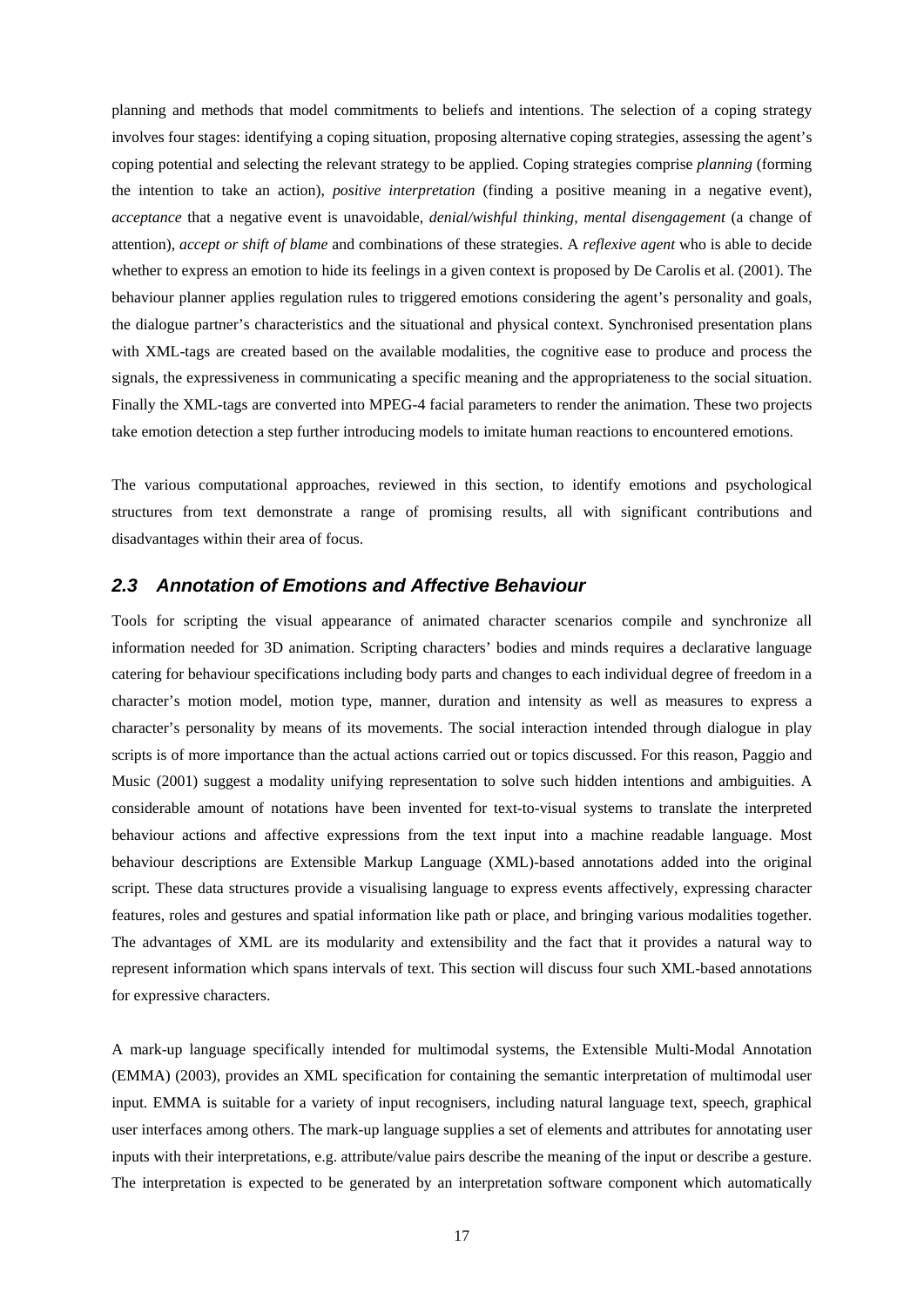creates the EMMA notation to be used by another software component which integrates multiple modalities for visualisation for instance. EMMA is expected to be a standard data interchange format between the components of multimodal systems, but only focuses on single inputs, rather than multiple turns of dialogue.

Conversational, non-verbal behaviour, like facial expressions, speech pauses, gaze direction and gestures, is automatically modelled from dialogue text with the Behaviour Expression Animation Toolkit (BEAT) (Cassell et al., 2001). Utterances are broken down into an XML tree by the language tagging module, the generation model assigns behaviours to the speech parts and the scheduling module compiles a linear XML script including timing specifications. BEAT supports user defined filters, knowledge bases and tag set extensions. BEAT can be combined with systems that assign personality profiles, motion characteristics, scene constraints, or the animation style of a particular animator. In SPARK (Vilhjálmsson and Thórisson, 2008), for instance, BEAT is used to annotate chat messages to automate avatar behaviour in an online virtual environment.

The Multimodal Presentation Mark-up Language (MPML) is one scripting level higher as the above mentioned scripting languages. MPML supports the control of a character's embodied behaviour as well as the synchronisation of the animation and synthetic speech of multiple characters. The XML-style mark-up language provides a tagging scheme for the control of predefined motions of a character, generating scripted descriptions of animated virtual characters which can be run in a web browser. MPML is employed for scripting the animation of emotion-based characters in SCREAM (SCRipting Emotion-based Agent Minds) (Prendinger et al., 2002), a web-based scripting tool for multiple characters which computes affective states based on the OCC-Model of appraisal and intensity of emotions, as well as social context. A character's mind contains a userextensible set of rules and facts which evaluate events to generate emotionally and socially appropriate responses. An author defines the agent's personality and social role through a graphical user interface. Breitfuss et al. (2007) take the SCREAM system a step further in the 'Behaviour Generation System' and automatically add non-verbal behaviour descriptions to dialogue scripts. Derived from linguistic and contextual analysis, gestures are generated and the annotated dialogue script is transformed into the extended MPML for 3D (MPML3D) to model facial and body animations and speech synthesis of 3D agents. The MPML3D player displays the animation of the embodied agents.

ALMA (Gebhard, 2005), a layered model of affect, implements AffectML, an XML based modelling language which incorporates the concept of short-term emotions, medium-term moods and long-term personality profiles by mapping the five personality traits of the OCC-Model onto the Pleasure, Arousal and Dominance (PAD) mood space. Appraisal rules determine how a character appraises its environment, events and its own or other characters' acts or emotional displays to filter out relevant emotions for display.

The presented annotation languages focus on different modalities, but due to XML's modular nature, these scripting languages can easily be extended or combined to incorporate further modalities.

### *2.4 Modelling Affective Behaviour of Embodied Agents*

Research aiming to automatically model and animate virtual humans with natural expressions faces challenges not only in automatic 3D character manipulation/transformation, synchronisation of face expressions, e.g. lips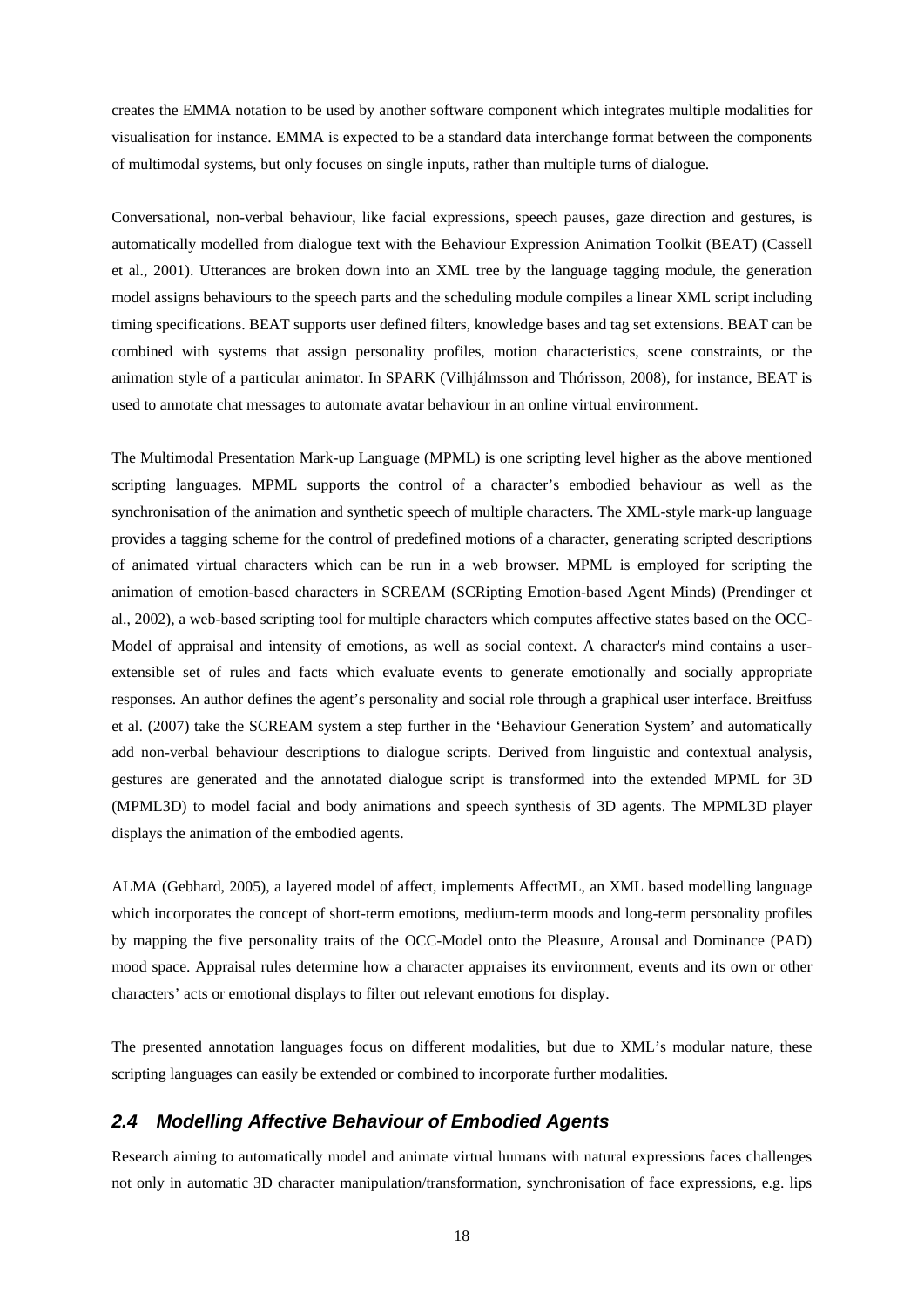and gestures with speech, path finding and collision detection, but furthermore in the refined sensitive execution of each action. The exact manner of an affective action depends on intensity, fluency, scale and timing and impacts on the viewers' interpretation of the behaviour. The behaviour of affective agents also needs to adapt to changes of emotional states.

An architectural foundation for modelling intelligent and emotional agents has been proposed by Okada and implemented in the AESOPWORLD project (Okada et al., 1999) which integrates comprehension and generation of vision, motion and language. A computer model of the mind fulfils tasks such as mentally surveying objects, events and attributes, organizing high-level thought and communicating with others. The emotional states, mental and physical behaviour of the intelligent agent, the protagonist or fox of an Aesop fable, "The Fox and the Grapes", are expressed through graphical animation, voice and music generation. In doing so, AESOPWORLD focuses on understanding the meaning of each media. The agent lives in a natural environment, has desires or goals, makes plans to achieve them, takes actions to execute the plans, recognises this surroundings and gets emotional. These processes are called sequentially in a chain activation. The emotional character evaluates given data and makes subjective judgements based on eight primitive emotions leading to special actions or expressions in affective communication. Knowledge and emotion can be learned through the memory-learning domain. To describe body movements the human posture is roughly divided into 9 joint points and 7 connecting vectors.

The high-level control of affective characters in Su et al. (2007) is mapped from the output of the 'Personality & Emotion' engine to graphics and animation using Maya as the visualisation environment. Four main body areas are identified for human motion: head, trunk, upper and lower limbs. Possible postural values are supplied to a *Dependency Graph* to manipulate the shape and geometry of the model, e.g. through the stretch and squash technique. The joint values of the character's skeleton are updated according to the '12 principles of typical animation techniques for believable characters' (Thomas and Johnson, 1981; Disney Animation, 2008) based on physical characteristics of sex, space, timing, velocity, position, height, weight and portion of the body. Sequences can be layered, blended and mixed through non-linear animation. Greta (Pelachaud, 2005 and De Rosis et al., 2003) is modelled as an expressive multimodal Embodied Conversational Agent (ECA). The Affective Presentation Mark-up Language (APML) defines her facial expressions, hand and arm gestures for different communicational functions with varying degrees of expressivity (manner). The behaviours are synchronised to the duration of phonemes of speech.

Multimodal annotation coding of video or motion captured data specific to emotion collects data in publicly available facial expression or body gesture databases (Gunes and Piccardi, 2006). The captured animation data can be mapped to 3D models, which is useful for instructing characters precisely on how to perform desired actions. Even though the above approaches enable automatic emotional 3D animation, a challenge remains in assigning appropriate animation data to seamless nuances of emotion intensities and reasoning about an individual's expression of an emotion.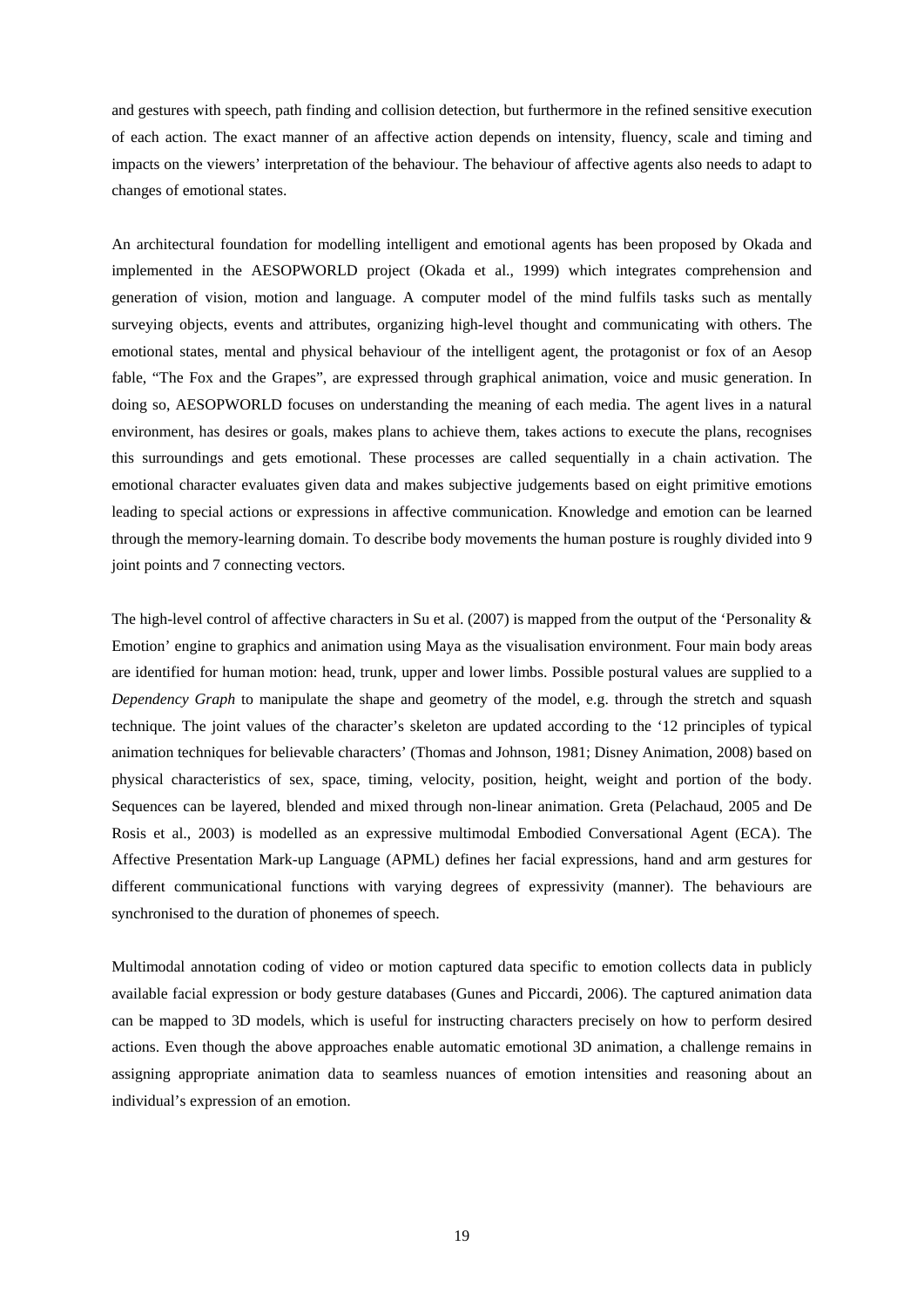## *2.5 Multimodal Visualisation of 3D Scenes*

This section discusses all visual elements involved in composing a virtual story scene, the construction of the 3D environment or set, scene composition, automated cinematography and the effect of genre styles. Examples of complete text-to-visual systems, SONAS, WordsEye, CONFUCIUS and ScriptViz, and the scene directing system, CAMEO, are presented.

#### **2.5.1 SONAS – Environment Visualisation**

An early system to interpret language and automatically construct a three-dimensional virtual world display is the Spoken Image (SI) System (Ó Nualláin and Smith, 1994), or its successor SONAS (Kelleher et al., 2001). The Spoken Image system accepts verbal or written natural language scene descriptions of a town scenario, given in the form of dialogue between the system and a human user. Spoken Image builds the described scene sentence by sentence as the user speaks, placing new objects with default values until further specified by the user. As human language leaves many details unspecified, a great deal of reasoning and common sense grounding must be performed by the computer in order to maintain consistent visual scenes. SONAS integrates a combination of several input modalities, like spoken language and gesture, to allow a user to manipulate the objects in the 3D environment. To achieve this task, sentences are parsed and broken down into visual objects, action and spatial relations, then the virtual scene is searched for the specified elements and once they have been identified, action classes are instantiated to calculate the path from initial to final position of the figure when executing the action. The main effort of the SONAS project has been to define common semantics between language and vision and to develop a meaning representation that is common to both language and vision.

#### **2.5.2 WordsEye – Scene Composition**

Besides information on the location, scene visualisation requires consideration of the positioning and interaction of actors and objects, the camera view, light sources and audio such as background noises or music. Visualisation of scenes from text input is realised in WordsEye (Coyne and Sproat, 2001), which creates static 3D images from specific descriptive texts. WordsEye depicts non-animated 3D scenes with characters, objects, actions and environments. A database of graphical objects holds 3D models, their attributes, poses, kinematics and spatial relations in low-level specifications. The objects are connected with their linguistic counterparts in an extended WordNet version containing links to their corresponding nouns.

#### **2.5.3 CONFUCIUS – Scene Animation**

CONFUCIUS (Ma, 2006) is an intelligent, multimedia storytelling system which produces multimodal 3D animations with audio from single natural language sentences. The 3D animation generation involves virtual humans performing actions, dialogues being synthesised and basic cinematic principles determining the camera placement. Linguistic and visual semantics are connected through the proposed Lexical Visual Semantics Representation (LVSR) which focuses in particular on visual semantics of verbs and suitability for action execution/animation to generate virtual humans' movements for verb classes. The LVSR structure lists each action mentioned in a sentence, the agent who performs the action, the theme, time and location of the action. Investigating the meaning of verbs in language visualisation leads to the distinction of two *visual roles*, human and object, because they require different processes in animation generation. Since visual modalities require more specific information than expressed in language (syntax and semantics), the notion of *visual valency* is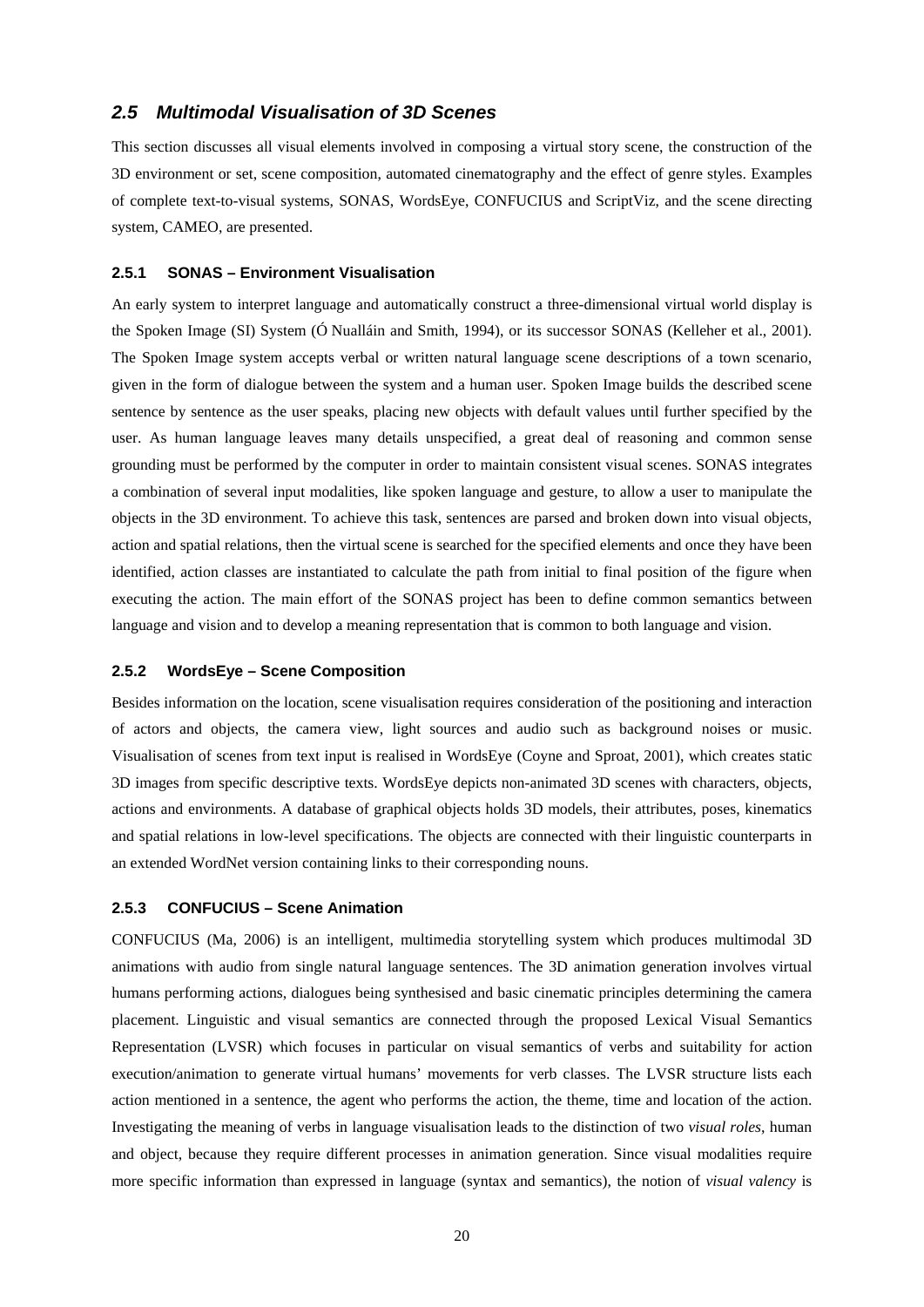introduced, which states the number of visual roles involved in the animation of an action. For example, the sentence 'Jane cut the cloth' syntactically presents a valency of two, the subject 'Jane' and the object 'cloth', but for visualisation a valency of three is necessary including another object, 'scissors', the instrument used for cutting the cloth.

Natural language understanding and generation is realised with existing tools for syntax parsing and text-tospeech synthesis. Name recognition, negation, idioms and indirect speech are solved in the pre-processing module. The semantic analyser performs semantic inferences, word senses disambiguation, anaphora resolution of third person pronouns and temporal reasoning expressing different tenses in sequential order. Lexicons are availed of for word sense disambiguation. Ambiguous verbs are analysed with hypernym relations (more general words) and word frequencies of WordNet (Fellbaum, 1998) and thematic roles of the Lexical Conceptual Structure database (LCS, 2000).

The visual knowledge base encompasses H-Anim (2001) 3D models of characters defining geometry and joint hierarchy, physical, spatial and functional information, models of props and places and event models describing animations of actions. The H-Anim modelling language is a subset of the Virtual Reality Modeling Language (VRML, 1995). An animation blending approach combines pre-created and dynamically generated animation sequences in smooth transitions. The media allocator module decides which content is represented though with modality assigning content to either the animation engine, text-to-speech engine or the narrator. The animation and speech output is synchronized through a VRML file. VRML relieves the computation of path-finding, enables the encapsulation of sound effects, like ambient background noise or music, within object models and provides viewpoints to adjust position and orientation of the camera view to any desired perspective in storytelling and to achieve movie-editing effects like 'cuts' or 'pan shots'. Output Examples of CONFUCIUS are given in Figure 3 to 5.



Figure 3: CONFUCIUS Generated Scene - Narrator Merlin Speaks Alongside a Story



Figure 4: CONFUCIUS Output Animation of "John put a cup on the table."



Figure 5: CONFUCIUS Output Animation of "John left the gym."

#### **2.5.4 ScriptViz – Screenplay Visualisation**

ScriptViz (Liu and Leung, 2006) is a software implementation which allows users to visualise screenplays automatically via realistic, animated 3D graphics. Though marginally based on screenplays, but rather short stories of a few well-formed, unambiguous English sentences, ScriptViz performs natural language processing, constructs plans of action and renders scenes. The user interface consists of three sections, a textbox for the input of a natural language story sentence, the full script display and the virtual stage for viewing the animation output in real-time (Figure 7). It appears that a scene specification naming the set environment, actors, and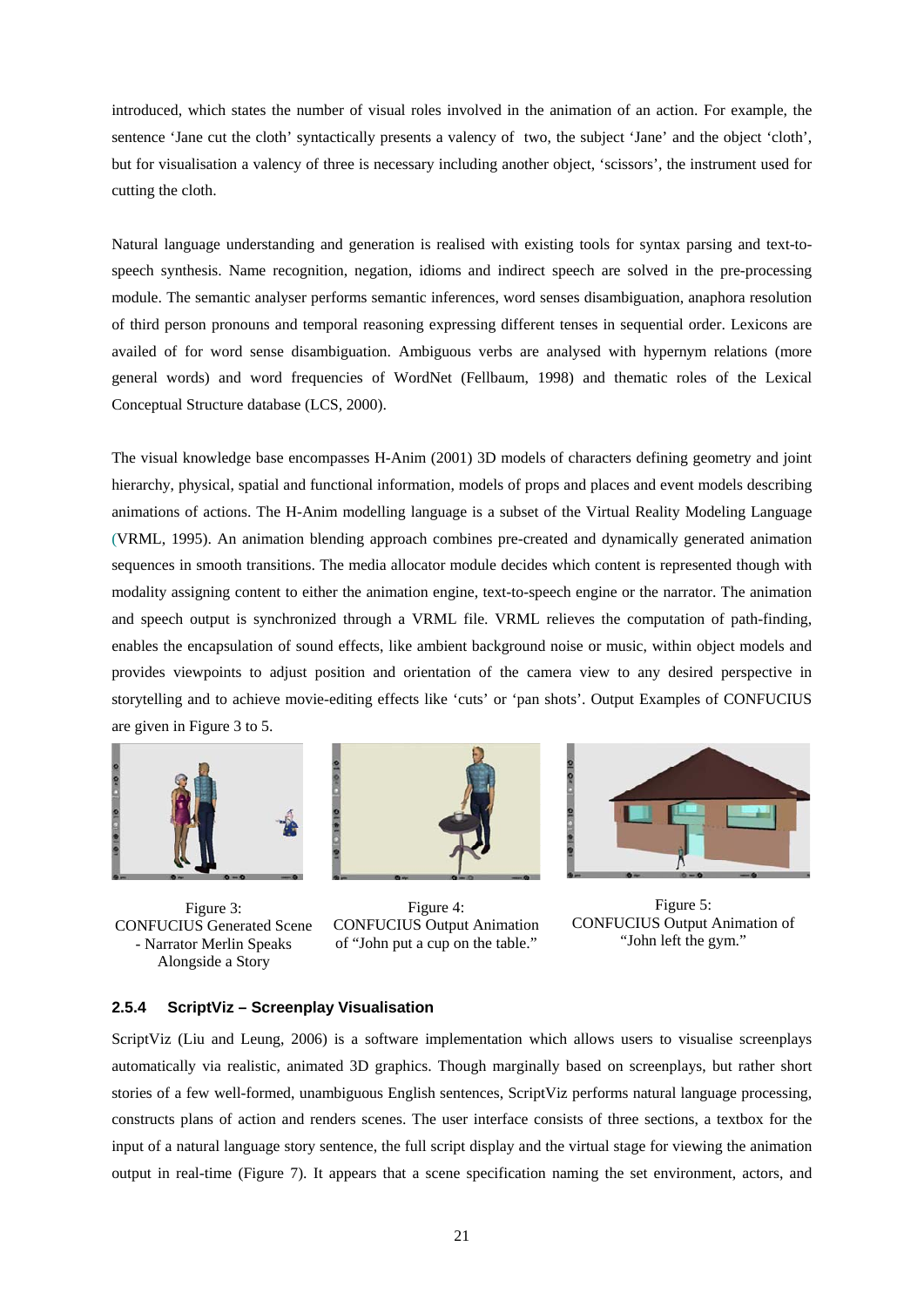objects to appear in the scene and their type and position is required before the story writing process begins. The text-understanding module processes one sentence at a time. A dependency parser extracts verbs and their corresponding subject and object from the sentence structure. The meaning of the verbs is identified and actions or emotion changes for the relevant agents are triggered. Emotions in the ScriptViz system only reflect explicitly stated emotion words.

The action planning process involves four phases. The high-level planning module retrieves a plan outline from its library for the action described by the verb. Each plan describes one action which may consist of a number of subtasks or action primitives. In the second phase, the subject and object of the sentence are matched with the agents and objects present in the current scene. In the third phase, the feasibility of the planned task is tested checking whether the requested action can be performed by the specified agents and if necessary supporting actions are added in, such as getting an agent into a suitable position. In the final planning phase, the task plan and its required steps are refined with concrete parameters of the current state of the virtual world and a Parameterised Action Representation (PAR) (Badler et al., 2000) is generated (see Figure 6). Thus the PAR provides detailed instructions for animation. While an agent is carrying out his planned task, the action primitives can only be performed sequentially and the state of the virtual world is frozen to elude having to monitor the environment and other agents and potentially having to adapt and update the plan while being processed. The scene generator passes the task plans on to the relevant agents for animation, coordinates different agents in the scene and updates resulting state changes of the virtual world caused by the execution of the task. The scene generator executes actions through a hierarchical structure of 'bubbles', which are objects composed of primitive animation elements like graphics and motion-capture data files in a database. Bubbles contain methods for blending primitives in smooth transitions.

The scene generator provides two camera views, a close-up view for each agent and an independent camera view. The camera can be moved manually to any position and orientation. ScriptViz demonstrates a simplified screenplay animation software providing immediate visual feedback during the creative writing process.





Figure 7: ScriptViz User Interface

Figure 6: Syntactic Representation of PAR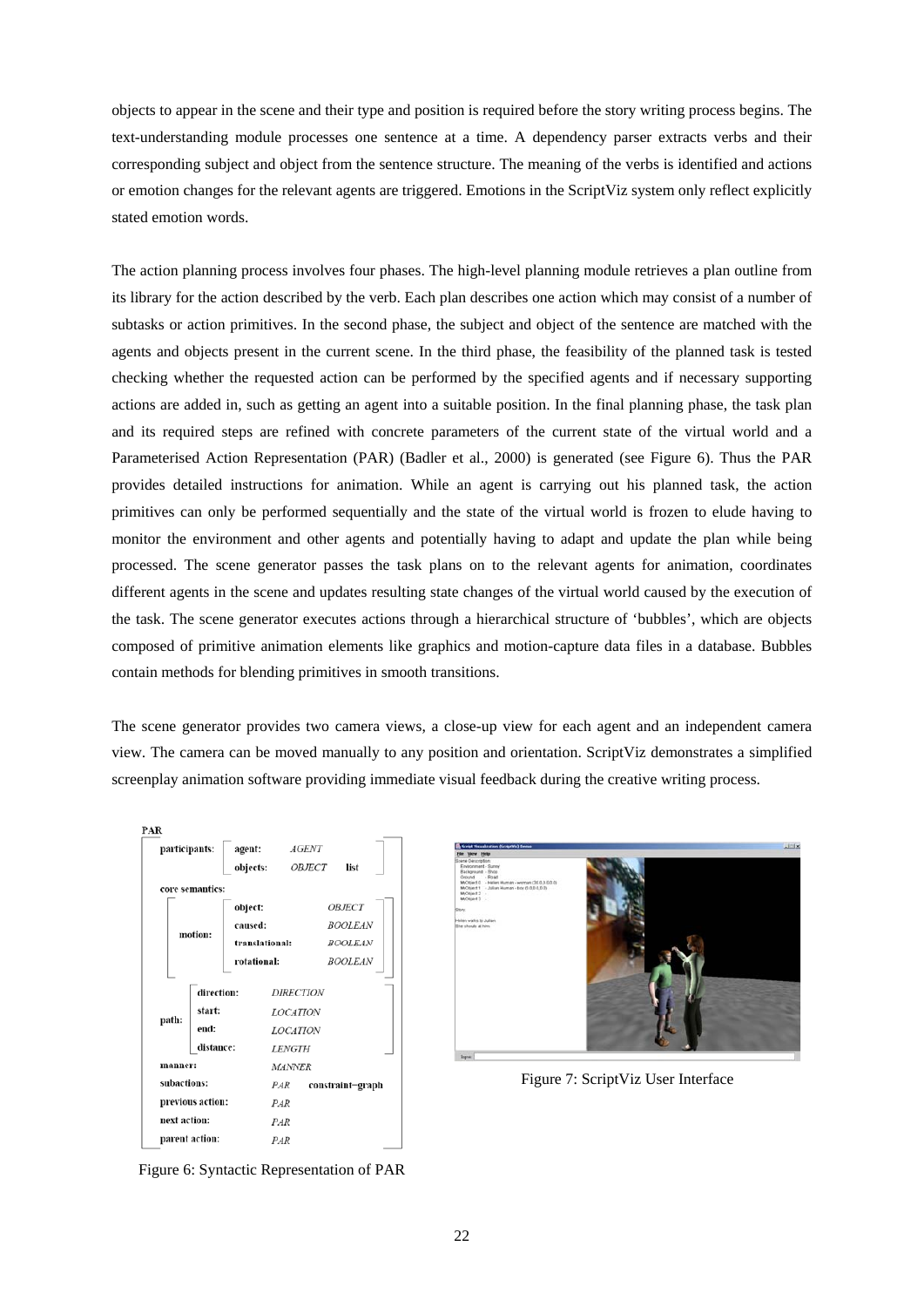#### **2.5.5 Automated and Intelligent Cinematography**

Furthermore, another modality, cinematography, can assist in conveying themes and moods in animations. Through the application of cinematographic rules defining appropriate placement and movement of camera, lighting, colour schemes and the pacing of shots, communicative goals can be expressed. The psychological effects of film techniques are easily understood by viewers and affect their emotional disposition. Smith and Bates (1989) point out how adept film making is at communicating within a context of significance and which strong impact film editing has. The same scene, presenting the same physical information, edited in different ways, will evoke completely different moods and deeper ideas. Therefore they include film making techniques in the Oz project. The Virtual Theatre Interface project (Virtual Theatre, 2004) offers a web-based user interface to experiment with actors' positions on stage, lighting effects and audience view points.

Kennedy and Mercer (2002) developed an application which automatically applies film techniques to existing animations. Reasoning about the plot, theme, character actions, motivations, emotions and narrative goals described by the human animator, it creates a communicative plan, automatically maps appropriate cinematographic effects from a knowledge base and renders the final animation. A cinematic knowledge-base for camera behaviour in different cinematic genres is developed by Friedman and Feldman (2004). Rules and principles of cinematic expression were collected from text-books and domain experts, converted into declarative rules and captured mathematically. DirectorNotation (Christodoulou et al., 2008) is an alternative, under-development, open-source system capturing cinematography knowledge. DirectorNotation generates ontologies to formalise and reason over the film-making domain. Film directors can formally record their intentions using the logical symbolic notation system which is fully computer-processable and can be integrated in various applications for automatic animation synthesis. Ramírez (2005) describes a concept for the integration of such cinematic knowledge bases into the automatic creation of scenes with a reasoning engine.

De Melo and Paiva (2006) introduce a high-level synchronized language, the Expression Mark-up Language (EML), which integrates environmental expressions like cinematography, illumination and music as a new modality into the emotion synthesis of virtual humans.

#### **2.5.6 The Effect of Genre on Animation Style**

The time, milieu or environment where a story takes place (setting), the issues or the concept the story revolves around (theme) and the emotional tone (mood) of fictional films, plays or literature classify different genres with distinguishable presentation styles. Genre categorisation is not clearly defined and two or more genres may be combined in one production. Nevertheless commonly applied genres are action, adventure, comedy, crime, documentary, drama, fantasy, horror, musical, romance, science-fiction, thriller, war and western (Film Genre, 2009). Genre is reflected in the detail of a production, efficiency, exaggeration and fluency of action movements, pace (shot length), lighting, colour and camera movement. These parameters are responsible for viewer perception, inferences and expectations and thus for an appropriate affective viewer impression. The audience is 'trained' to interpret low-level symbols like lighting, background music and shot length. For example, dim lighting is associated with fear and silence with a feeling of expectation. Therefore it is relevant to determine the genre before modelling a scene and to apply the correct animation style to the scene.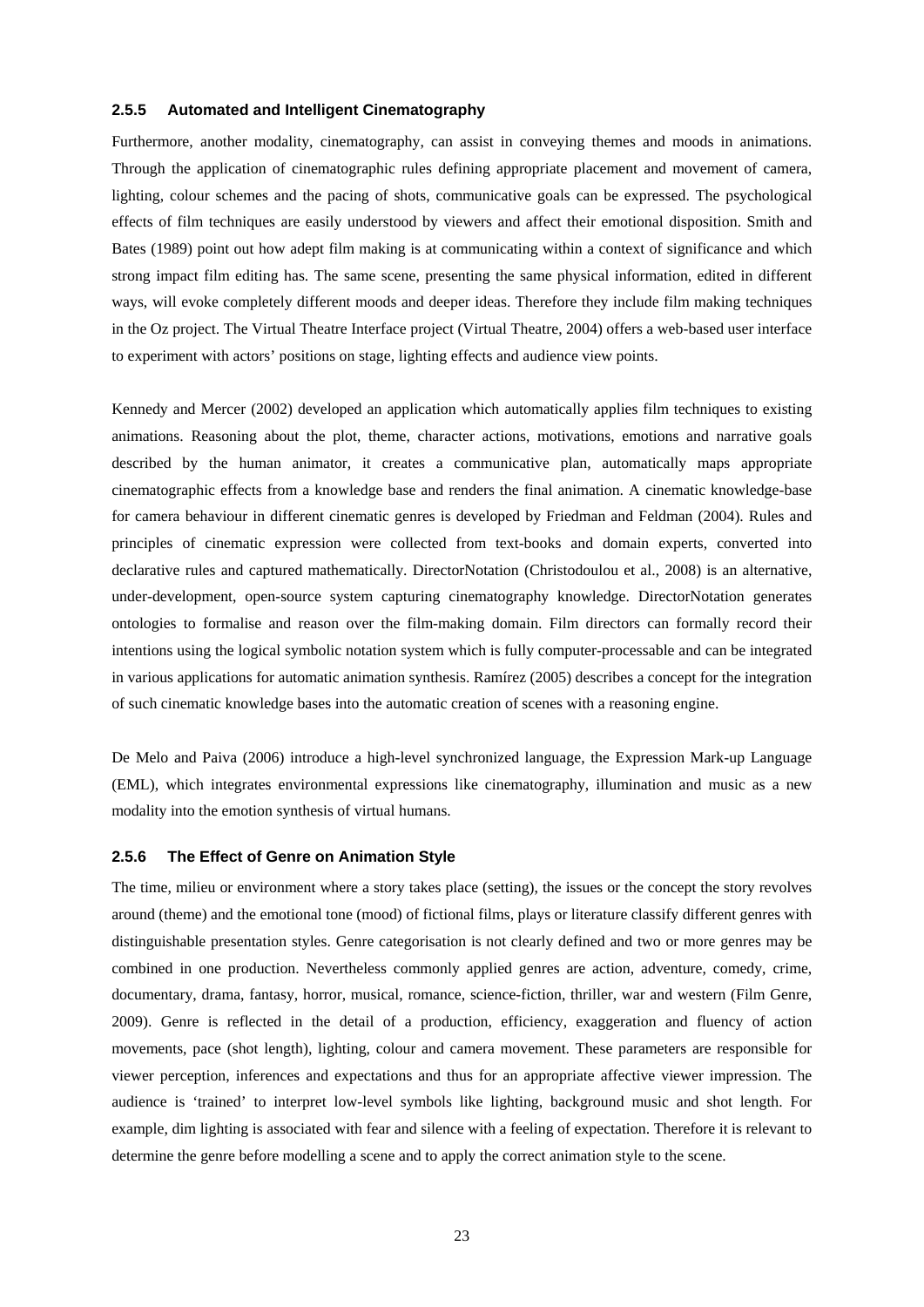Vish (2004) examines the relationship between genre recognition and animation characteristics such as body movement parameters (efficiency, fluency and detail), body portion and film velocity. Vish compares thematically similar movie scenes of four genres (comic, drama, action and non-fiction) and models the same scene with varying parameters. Rasheed et al. (2005) investigate the cinematic principles of average shot length, colour variance, motion content (amount of activity) and lighting keys in different genres. Dramas are slower paced with longer dialogues, whereas action movies have rapidly changing, shorter average shot length. Comedies tend to be presented in a large spectrum of bright colours, whereas horror films adopt mostly darker hues. High-key lighting with bright scene illumination and little contrast is mostly found in comedies and actions films. Low-key lighting which is predominantly dark with high contract between lighted areas and shade appears more dramatic and is mostly found in horror films. Dramatic and romantic movies have less visual activity compared to action movies. The automatic 3D animation production system, CAMEO, implements distinguishable direction styles for user selected genres and automatically applies them to the scene presentation.

#### **2.5.7 CAMEO**



Figure 9: Romantic and Thriller Style Output of CAMEO

CAMEO (Shim and Kang, 2008) is an automatic animation production system which creates 3D scenes based on cinematic direction knowledge for characters, camera, light, film editing and sound. CAMEO requires three inputs, besides writing the screenplay, the story in the form of dialogues, the user selects the setting, the characters and the media style defining the theme or genre of the animation (Figure 8). Based on these initial settings three XML representations are constructed for the story, the characters, set and shooting characteristics and the production style. The XML documents are merged into one 'SceneScipt' by applying a set of film direction rules. Depending on the atmosphere and genre style, shots are determined for the dialogue elements and directions for camera, light and sound are inserted according to text, emotion and action values. Cinematic effects are defined in the direction knowledge base which includes clichés in direction and film practices,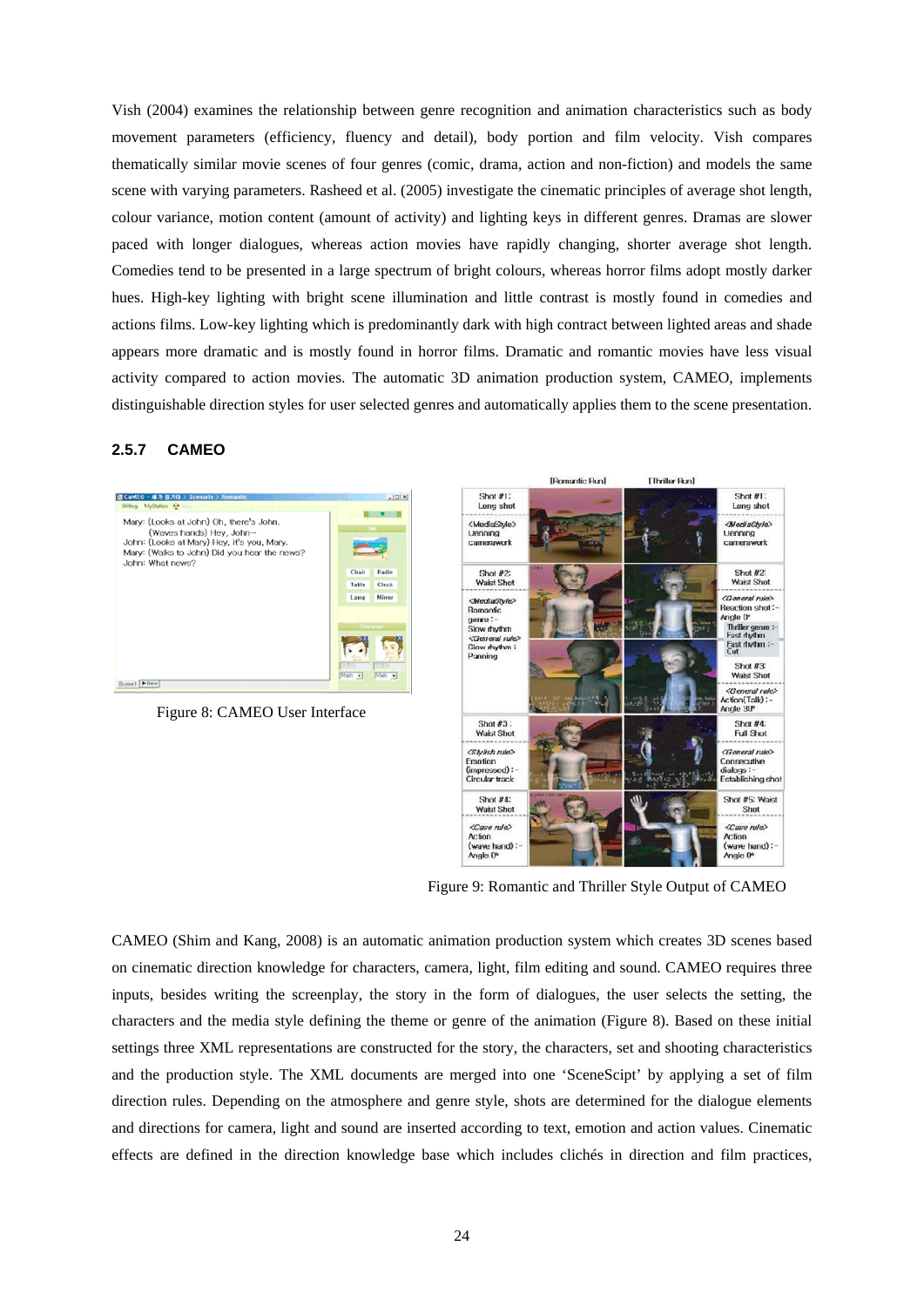general filming rules and user invented rules. The most appropriate directions are decided with a statistics module. Thus, scenes can be automatically rendered with different presentation styles (Figure 9).

These projects demonstrate that the automatic application of cinematic rules supports the expression of mood and genre of the narrative and assists users in considering the composition of a scene, camerawork and illumination efficiently.

# *2.6 Virtual Theatre*

Interactive, virtual theatre projects are presented, since live performances such as theatre serve as concise test scenarios for interaction between humans and robots, or virtual agents (Breazeal et al., 2003). The storyline defines the scenario, the script provides constrained dialogues and interaction, the stage or set constrains the environment and 'actors' have to act and react in a compelling and convincing manner, which requires sophisticated perceptual, behavioural and expressive capabilities.

In the Improv system (Perlin and Goldberg, 1996) an author can create virtual actors to interact with human actors in a virtual theatre. Through an English-style scripting language the author defines the virtual character's behaviour set and personality which act as rules governing how the actor behaves, changes, makes decisions and communicates. Intelligent multimodal virtual theatre productions in real space provide human user interaction through sensitive vests or head-mounts to recognize user movements and speech (Cavazza et al., 2007; RIVME, 2004). Thus the actor is integrated into the virtual performance and directly influences the plot and the virtual character's reactions as in Cavazza's Mme Bovary project. The mixed reality project 'Casino Virtuell' (Gebhard and Schröder, 2008) realises an artificial intelligence Poker game with two virtual players competing against human players. The virtual characters whose comments and actions are influenced by their personality and emotional state give a believable impression of expressive behaviour. Emotions are simulated with the above mentioned ALMA model and a novel speech synthesis system controls the quality of emotional expression in the characters' synthesised voice. The game plot is generated through the 'authoring toolkit', SceneMaker (Gebhard et al., 2003). SceneMaker treats content in separate scenes (pieces of dialogue) which can be prescripted or author written. An author can define the logical scene flow (transitions between the scenes) of the story, in finite state machine graphs.

#### *2.7 Automatic Sound Selection and Affective Speech Synthesis*

Audio elements, such as synthesised speech, music and sound play an important role in conveying emotions in movies or plays and therefore need to be as carefully selected as the visual elements. A wide range of research is devoted to emotional speech synthesis, automatic music classification, intelligent music retrieval including audio recommendation systems, song identification and similarity matching, visual and acoustic matching and experimental sound generation.

While advances in different aspects of speech synthesis contribute to a natural impression of voice, emotional expressivity still needs further development. Several emotional speech synthesis systems are reviewed in (Schröder, 2001). Most studies model only three to nine discrete, extreme emotional states, rather than reflecting the variety of subtle, sometimes language-specific, human emotions. Prosody rules have been outlined to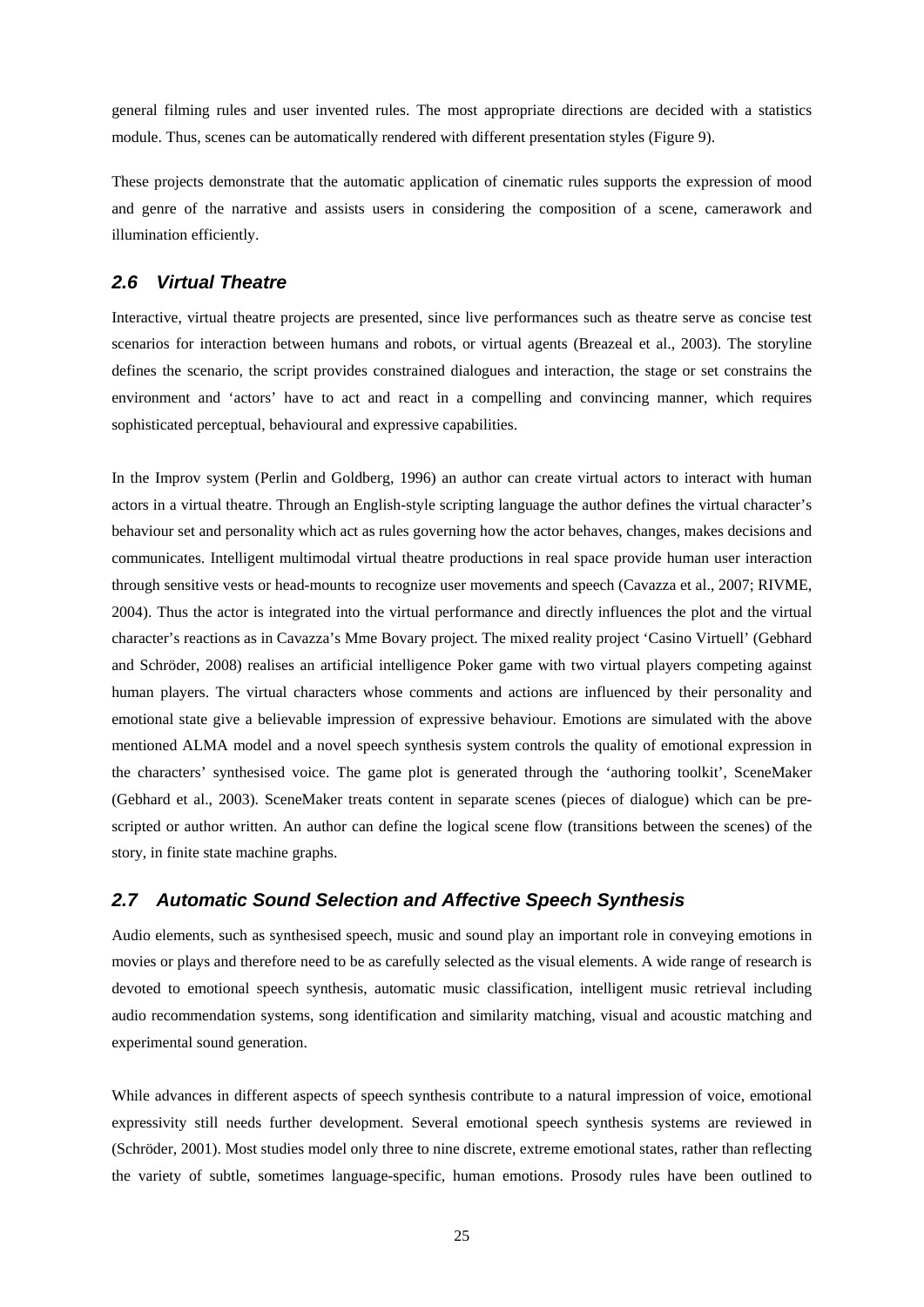determine, how a given emotion is expressed through voice, but techniques are yet missing to assess the appropriateness of the acoustic output for a given communication context.

Cano et al. (2005) developed a content-based music recommendation system which categorizes songs by rhythm, tonality, melody, main chords and variations of loudness over time. The system allows to make a distinction between sad or happy moods conveyed in a given piece and to estimate a probable genre membership. A system which recommends music based on emotion is proposed by Kuo et al. (2005). Associations between emotions and music features in movies are discovered by extracting chords, rhythm and tempo. Inspiration for the integration of expressive audio according to relevant visual cues can be found in experimental projects for sound effects (Physically Informed Audio Synthesis, 2008) and music (Rebelo et al., 2005).

#### *2.8 Multimodal Web Based and Mobile Interfaces*

In order to make script visualisation and scene editing available on mobile devices, technical restraints have to be agitated. Mobile and handheld devices are limited in memory size, processing power, screen size and graphics acceleration. Even though recent technological advances make 3D development and display on mobile devices possible, it is still limited in its performance and requires the adaptation of existing desktop 3D development techniques, software and file structures. This raises an issue of version control between desktop and mobile application file formats. System architectures have to distribute the user interface between servers and mobile devices (Turunen and Hakulinen, 2007). The integration of and adaptation to the mobile context poses an interesting research question. Examples of multimodal systems and 3D rendering methods for mobile devices are given now.

#### **2.8.1 Multimodal Mobile Applications**

SmartKom Mobile (Wahlster, 2006) brings the multimodal system, SmartKom, onto mobile devices such as Personal Digital Assistants (PDAs). Supported modalities include language, gesture, facial expression and emotions carried through speech emphasis. The user interacts with a virtual character, Smartakus, through dialogue. SmartKom supports tasks of 50 different domains for scenarios in the car or for pedestrians with an extendable unified knowledge base. It is possible to place the system architecture and rendering on the mobile device itself or to distribute these from a server via wireless broadband networks. Turunen et al. (2005) introduces a mobile system architecture for multimodal dialogues. The server handles the coordination of the dialogue and generates dialogue task descriptions in VoiceXML (Voice Extensible Markup Language) (2004), which are executed on the mobile device selecting modalities from available resources.

#### **2.8.2 3D Rendering on Mobile Devices**

As more powerful mobile devices are available, software architectures carrying out the entire 3D rendering process on the mobile deliver promising results. Remote 3D rendering on powerful servers and sending results via wireless network or including 3D rendering hardware on the small mobile devices becomes unnecessary.

For the purpose of integrating 3D computer graphics with Java, the *Mobile 3D Graphics API* (M3G) (M3G, 2004 and JSR 184, 2005) has been designed to meet the specific needs of mobile devices. This specification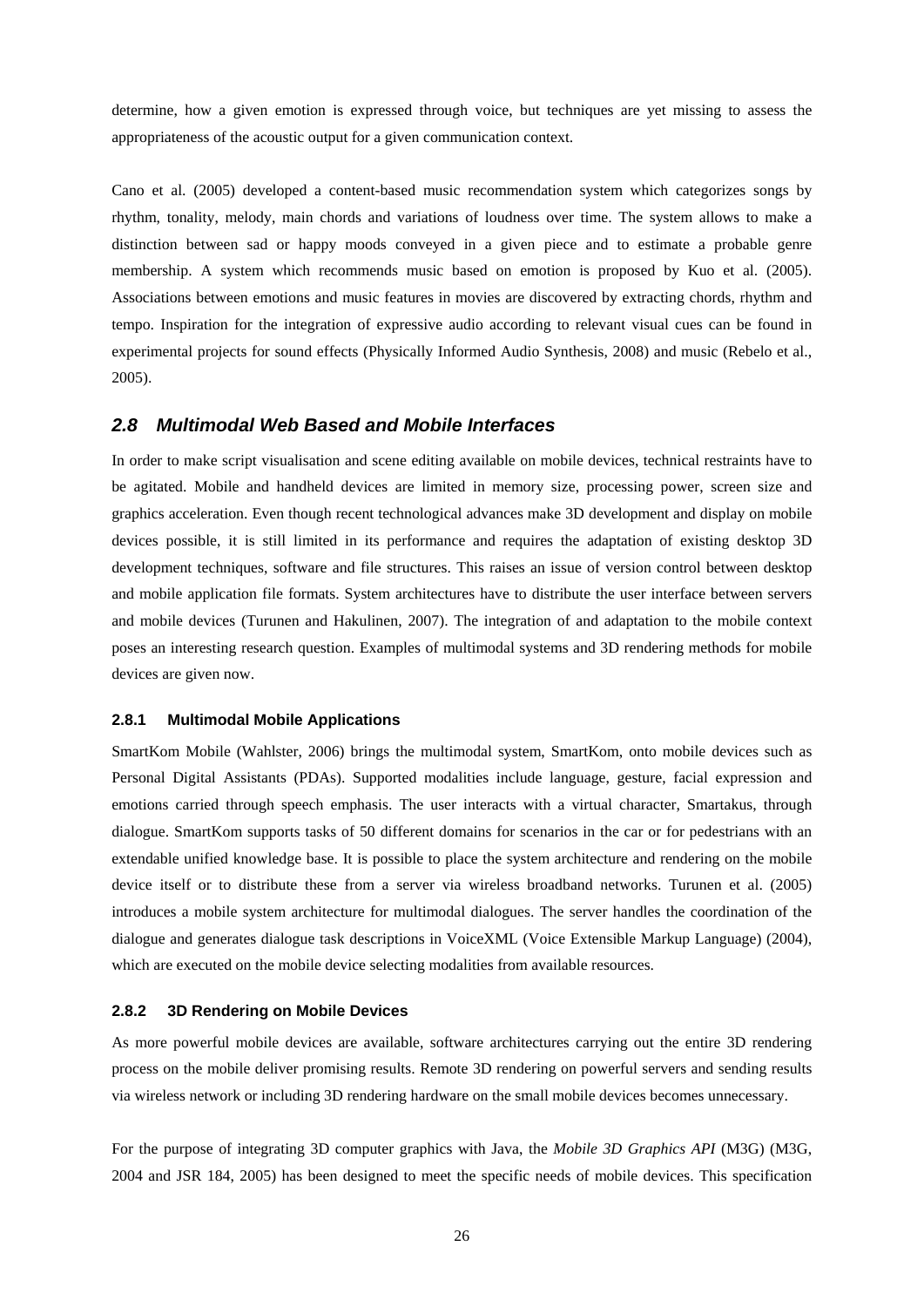allows developers to write Java programs that produce 3D graphics on mobile phones and PDAs. M3G is separate and incompatible to the desktop version Java 3D, but it specifies a file format for 3D models and animations which allows the creation of content on PCs and can be loaded on mobile devices. The main advantage of M3G is that Java is widely supported on mobile devices, but the M3G API still runs quite slow on most mobile phones. OpenGL for Embedded Systems, OpenGL ES (2005), is the emerging standard for 3D rendering on mobile devices. OpenGL ES consists of a well-defined subset of the desktop 2D and 3D API of OpenGL and thus enables full programmable 3D graphics which are easily migrated across platforms. Nadalutti et al. (2006) built a rendering engine using the OpenGL ES API that implements shading, lighting and navigation algorithms. This rendering engine is integrated into their mobile 3D player, MobiX3D, which fully supports the H-Anim (2001) standard. The mobile 3D player is able to display sign language sentences performed by an H-Anim model on mobile devices. To improve the performance models are rendered with a low polygon count as the small display of handheld devices doesn't require any greater detail.

Virtual Reality Modelling Language, VRML (1995), is a scene description language to represent interactive and animated 3D models in web browsers through freely available plug-ins. In VRML 3D geometric objects, their shape, the appearance of the shape and their behaviour or transformations, that can be applied, are described in nodes arranged in scene graphs. A mobile VRML browser and development kit, Pocket Cortona (2009), has been developed for wireless devices supporting most of the VRML specification. VRML models developed on desktop applications can be viewed without modification on the mobile device and developers can write 3D applications on wireless platforms using the Cortona SDK. A useful feature of VRML is its efficiently small file size. Another format used to realise mobile 3D animation is MPEG-4 coding for audio-visual scenes which is particularly suitable for mobile applications because of its low bit rates. DeCarolis et al. (2001) convert XMLtags to MPEG-4 parameters.

An interface for editing and manipulating virtual characters on mobile devices is tested on the 'mobile animator' interface (Gutiérrez et al., 2004) which adapts the intuitive graphical interaction of professional, commercial desktop 3D packages, like Maya (2009) or 3ds Max (2009), using virtual manipulators. 3D objects and camera are directly controllable on the handheld display by selecting and dragging body parts with a stylus. 2D controls, like sliders, buttons and menus are avoided. To maintain the level of detail of the 3D characters for display on bigger screens and more powerful computers, handheld users are provided with a simplified representation. Bounding boxes roughly section the 3D model providing enough information about the actual dimensions of the character's limbs. The user can zoom into the simplified sections to access the full set of joints. Full H-Anim models contain close to 80 joints. In the mobile animator interface only one virtual character can be modified at a time. A list of characters gives users the option to select another 3D character to be edited.

These examples show that software methodologies developed for online access can be adapted for mobile devices and enable mulitmodal and 3D content on handheld devices with some performance drawbacks. The wide range of approaches to modelling emotions, moods and personality aspects in virtual humans and scene environments along with first attempts to bring multimodal agents onto mobile devices provide a sound basis for the *SceneMaker* prototype.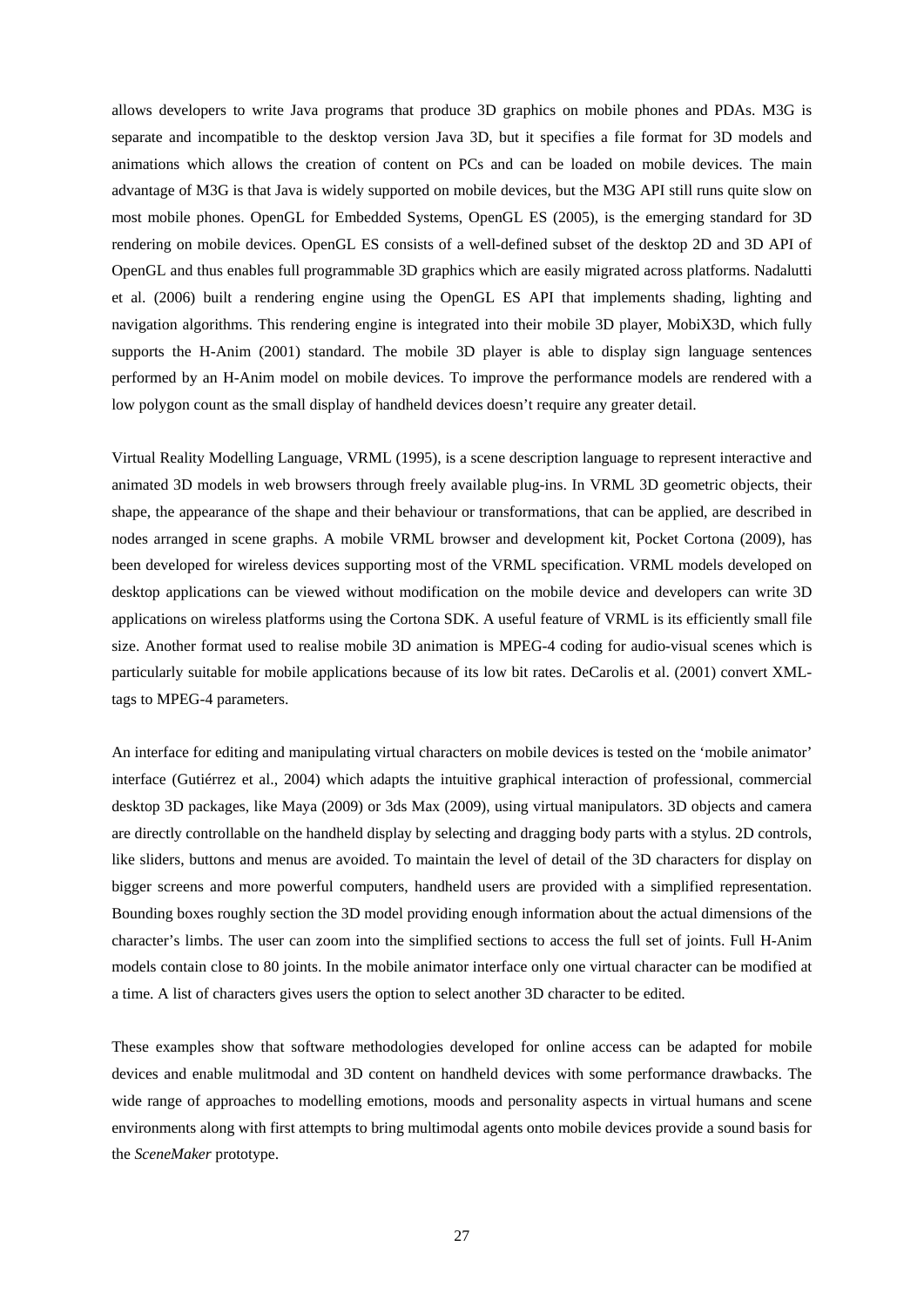# **3 Project Proposal**

This research will investigate Natural Language Processing, knowledge and reasoning methods with regard to extracting theme and mood from film/play scripts. The main aim is to visualise the detected emotions in virtual animations. Affective scene visualisation is discussed in section 3.1. Tools and techniques will be tested with a software prototype, *SceneMaker,* which will augment 3D scenes with emotional influences on body language and environmental expression. *SceneMaker's* architecture is presented in section 3.2. Section 3.3 covers prospective tools for affect, text and language processing, automatic visualisation, sound and speech generation and the user interface to be combined in *SceneMaker* to form a complete text-to-animation system. A multimodal scene will be composed of affective actors and multimedia like music, sound, illumination, timing and camera work to support a given mood and theme. A front-end user interface, featuring a mobile 3D editor, will be created for directors or animators with a focus on high usability and intuitive operation on computers and mobile devices to allow fine-tuning of the automatically created animations. Created animations can be saved and shared with co-workers. In section 3.4 methodologies for testing the functionality and effectiveness of the prototype are discussed.

## *3.1 Affective Scene Visualisation with SceneMaker*

Existing AI methodologies assist users in different aspects of creating virtual scenes. *SceneMaker* aims to enhance these approaches with more realistic and believable visualisations through affective computing. The more complex OCC emotion model will build the affective basis of *SceneMaker* to provide a finer grained emotion distinction and realistic cognitive processing. Emotions will be computationally extracted from natural language film or play scripts. In doing so, *SceneMaker* will go beyond filtering explicitly stated affective words and will take into account the context, events before and after the occurrence of an emotion, common knowledge and the meaning of actions. *SceneMaker* will define the genre of a story through text and language analysis to allow theme specific presentation of scenes.

# *3.2 Architecture of SceneMaker*



Figure 10: *SceneMaker* Architecture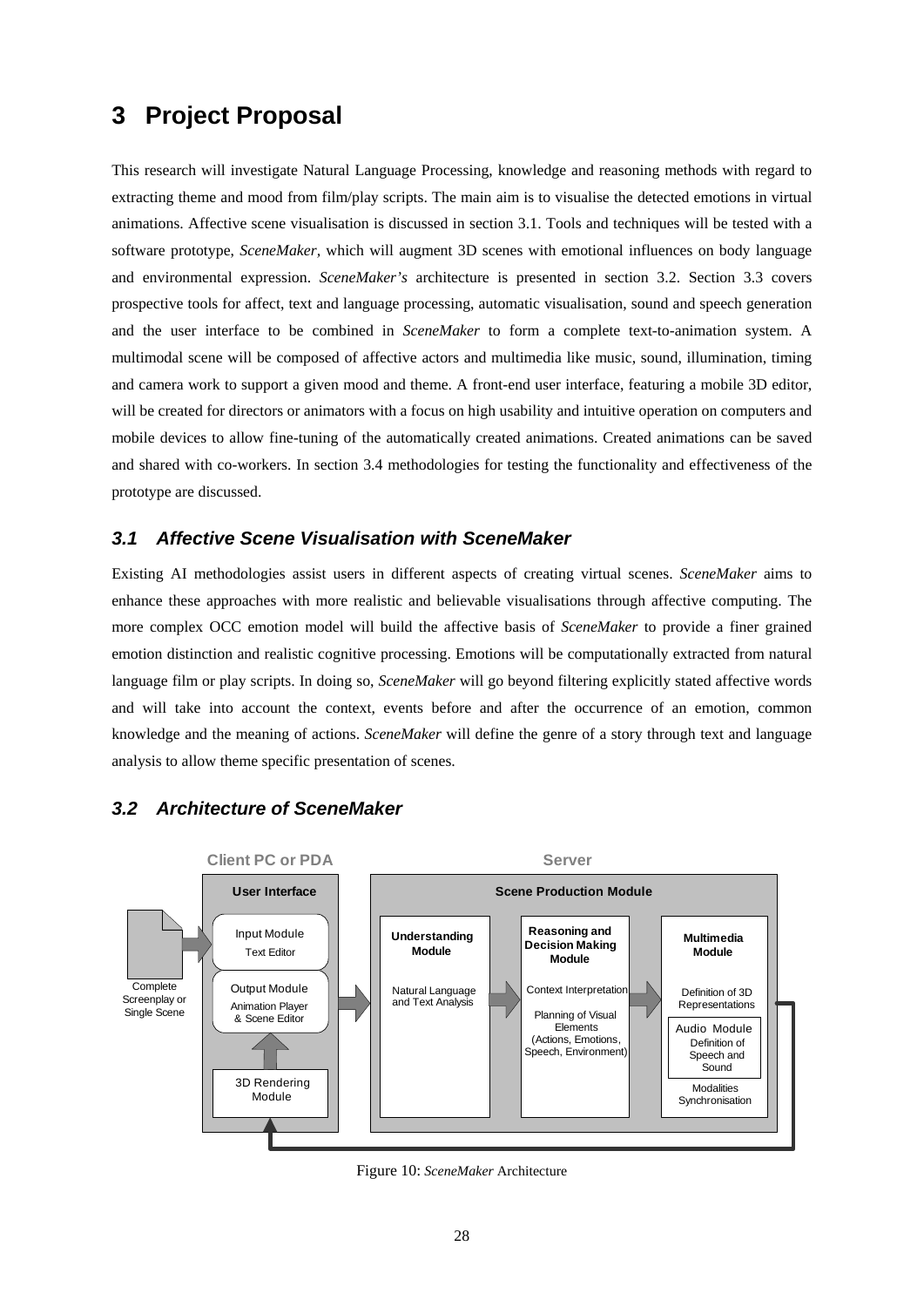*SceneMakers*'s architecture is given in Figure 10. The main component is the scene production module including three modules for understanding, reasoning and multimodal visualisation situated on a server. The understanding module performs natural language processing and text structure analysis of the input text. The reasoning module interprets the content based on common, affective and cinematic knowledge bases, updates emotional states, creates plans for actions/behaviours and defines their manner and the representation of the set environment. The multimedia module maps these plans to 3D animation data, selects appropriate models from the graphics database, defines their body motion transitions, instructs speech synthesis and selects sound and music files from the audio database, instructs camerawork and lighting. The multimedia module synchronises all modalities into an animation manuscript. The online user interface, available via computers and mobile devices, consists of two parts. The input module provides assistance for film and play script writing and editing and the output module for animation playback renders the 3D scene according to the manuscript and allows manual scene editing of all 3D objects to fine-tune the automatically created animations.

## *3.3 Software Analysis and Prospective Tools*

A detailed review of existing affective computing, language processing applications and multimodal presentation will reveal the most suitable components for *SceneMaker*. Different theories on emotion processing and expression will be evaluated for viability. Technologies for *SceneMaker's* online and mobile user interface will be tested.

#### **3.3.1 Methodologies**

For the development of *SceneMaker* a Constructionist Design Methodology (CDM) (Thórisson, 2007) or more specifically a Constructionist AI Methodology (CAIM) (Thórisson et al., 2004) will be employed. This methodology suggests a modular approach. Existing software tools fulfil sub-tasks and will be modified, combined and extended to construct the modules of *SceneMaker*. The Psyclone software platform (Thórisson et al., 2004) may be utilised as it simplifies the design of complex systems and their connections between various input and output modules like e.g. vision, body tracking and graphics. By incorporating the OpenAIR specification (Thórisson, 2007), for information exchange and network routing, Psyclone provides a unified messaging format to communicate between different modules. *SceneMaker* will include interacting modules for perception, i.e. text interpretation, for decision, i.e. emotion and action classification, and for multimedia presentation, i.e. 3D character animation, speech synthesis, music, camera and lighting.

#### **3.3.2 Text and Language Processing**

Multimodal systems automatically mapping text to visuals face challenges in interpreting human language which is variable, ambiguous, imprecise and relies on common knowledge between the communicators. Enabling a machine to understand a natural language text involves feeding the machine with grammatical structures, semantic relations and visual descriptions to be able to match suitable graphics.

For the automatic interpretation of the input scripts, *SceneMaker* will build upon the natural language processing module of CONFUCIUS (Ma, 2006). The syntactic knowledge base of CONFUCIUS parses the input text and identifies grammatical word types, e.g. noun, verb, adjective or other, with the Connexor Part-of-Speech Tagger (Connexor, 2003) and determines their relation in a sentence, e.g. subject, verb and object, with Functional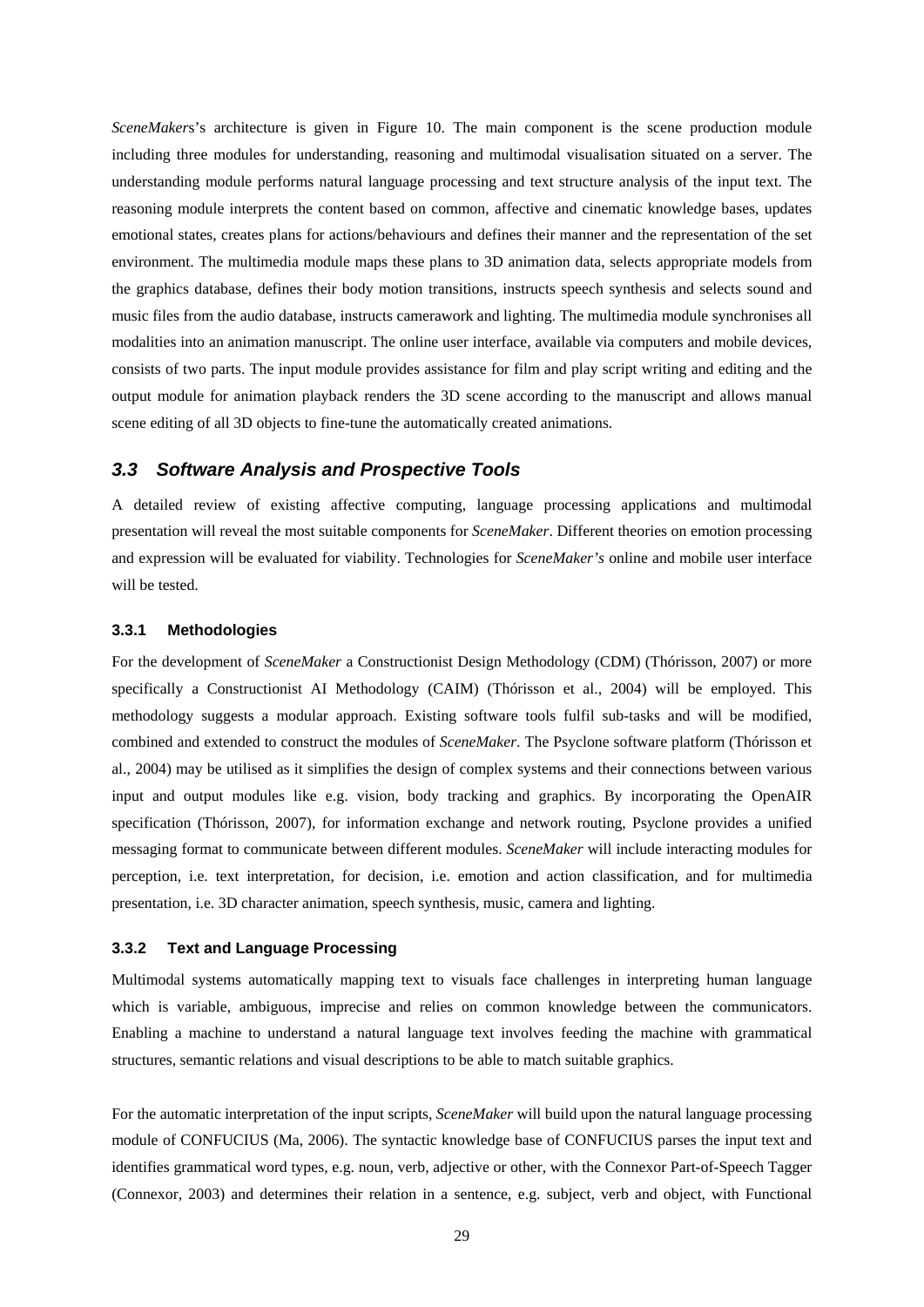Dependency Grammars (Tesniere, 1959). Despite variability, ambiguity and imprecision of natural language *syntactic analysis* tools achieve mostly reliable results. *Semantic interpretation* and actual understanding of the meaning of a text is more difficult, because it depends largely on common sense knowledge. Common sense knowledge and mental images need to be structured, related through logical rules and entered into databases before computational text interpretation is possible. A commonly used tool for determining semantic relations between words is WordNet (Miller, 1995, Fellbaum, 1998), an extended dictionary specifying word relations such as similarity, part-of relations, hierarchy or manner. The collected knowledge assists in specifying the story context to consequently evaluate current events and assign appropriate emotions. The semantic knowledge lexicons of CONFUCIUS including WordNet and the LCS database (LCS, 2000) coupled with a visual semantic ontology and temporal language relations solve semantic inferences and word sense disambiguates. The knowledge bases in CONFUCIUS will be extended by ConceptNet (Liu and Singh, 2004) and Open Mind Common Sense (OMCS, 2009) for practical commonsense reasoning about context and Opinmind (2008) to analyse proper pronouns such as peoples' names. An emotional knowledge base will be added, e.g. building on WordNet-Affect (Strapparava and Valitutti, 2004).

*SceneMaker* will add two new tools to the pre-processing of the input text, a layout analysis tool and a genre recognition tool. The *Layout-Analysis tool* decomposes the text layout structure of screenplays or play scripts into its scene elements in relation to the parsing grammar by (Turetsky and Dimitrova, 2004) or the XML structure by (Choujaa and Dulay, 2008). The Layout-Analysis module will separate scene descriptions from dialogue and thus facilitate access to semantic information. The *Genre-Recognition tool* will apply and combine two language processing methods to determine genre from natural language screenplays or play scripts. First, keyword co-occurrences and term frequencies are examined, because words, terms and concepts that co-occur are likely to be meaningfully related. Hence, highly recurrent keywords, word pairs or phrases are indicators for different themes and genres. When identifying *Keyword Co-Occurrences* (2005) some factors manipulate the result and need to be considered: the word type, e.g. noun, verb or adjective, synonyms which rarely co-occur, but represent the same context, the scope how general or specific a term is in a given context, the order in which terms appear and multiple meanings of words. *Term Frequency – Inverse Document Frequency* (TF-IDF) (Term Frequency, 2009) is a statistical algorithm calculating the number of times a content-relevant term occurs in a document, by diminishing the weight of words that appear very frequently, but have no contextual meaning, like 'the', 'a' or 'and'. The TF-IDF weighting scheme can be used in the *vector space model,* an algebraic model for representing text documents as vectors, together with *cosine similarity,* a measure of similarity between two vectors by finding the cosine of the angle between them, to determine the similarity between screenplays of the same genre. *Latent semantic analysis* (LSA) (see section 2.2.2, Statistical Models) analyses relationships between documents and the terms they contain by constructing sets of concepts related to the document and term. Second, the length of dialogues, sentences and scenes/shots can be determined respectively by a simple word count, which allows assumptions on the genre type. A *genre knowledge base* will account for presentation differences between older and more recent (movie) productions. For example, the shot pace has drastically increased in modern film-making as more quickly observed visual effects are employed and less dialogue is shown.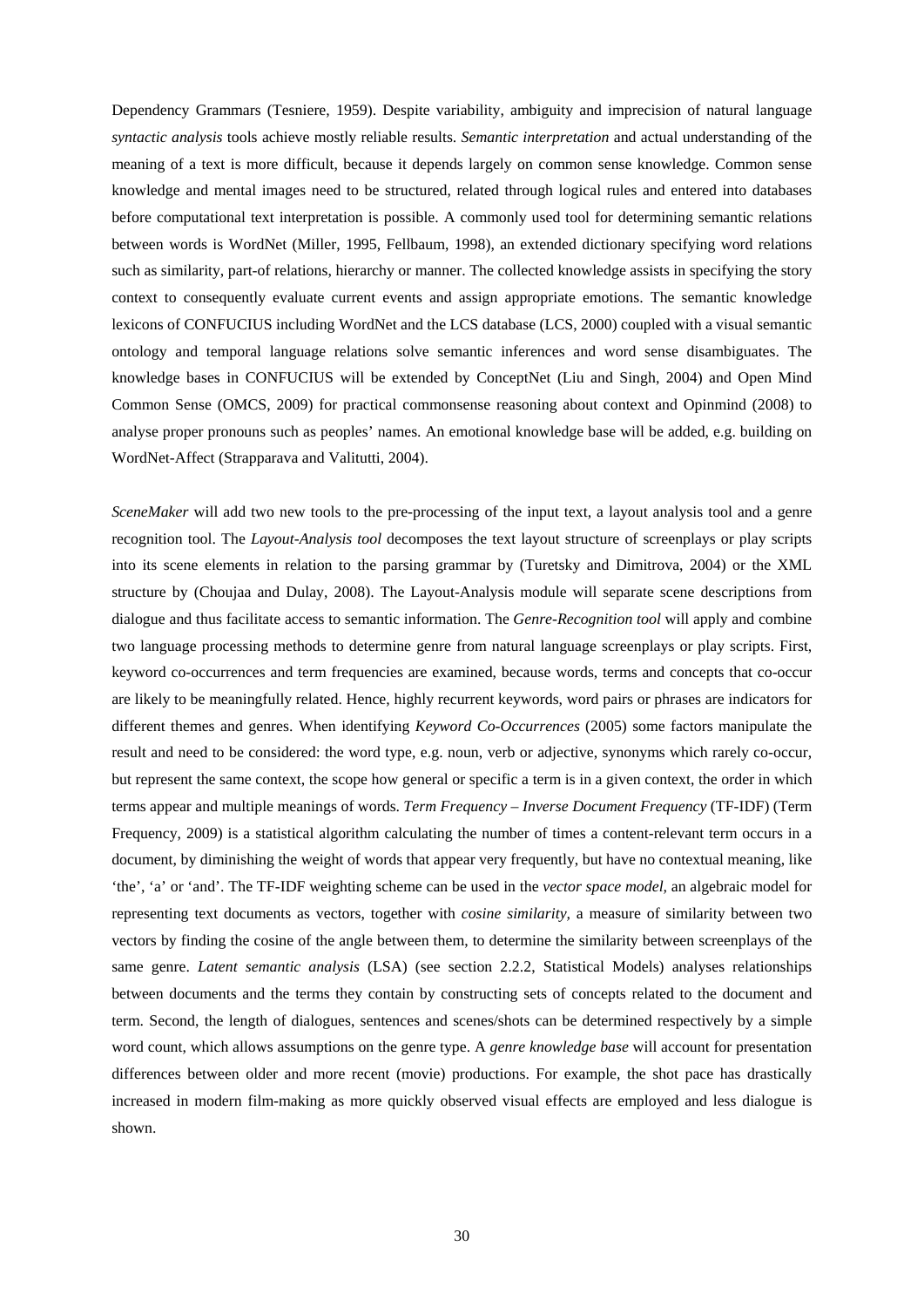#### **3.3.3 Visualisation**

*SceneMaker*'s multimedia module will provide tools to specify the visualisation of actors, objects and set, providing 3D models, a scripting notation for events and actions, media allocation and synchronisation. Visual knowledge as defined in CONFUCIUS, such as object models and event models, will be related to emotional cues applying the OCC emotion structure to 3D models. Reasoning about context and decision making on behaviour and other visual elements will be inspired by models of the mind as developed in AESOPWORLD (Okada et al., 1999) and implemented with AI techniques like fuzzy rules or machine learning algorithms (see section 2.2.2). Cinematic principles will be classified into expressive categories.

Resources of 3D models are available on the internet, for instance Microsoft Agents (MS-Agents, 2008) which have functionalities to model personalities and synchronise speech or H-Anim (Humanoid Animation) models (H-Anim, 2001), as used in CONFUCIUS, which include geometric or physical, functional and spatial properties. Maya and 3D Studio Max may be considered for the generation of 3D models. Maya also incorporates an editor for scripting characters as used in Su et al. (2007).

*SceneMaker* will extend the action representation and event structure, employed in CONFUCIUS, which is based on the event parameters of the LSC database and the Parameterised Action Representation (PAR) (Badler et al., 2000) and defines the event (verb), agent, objects, space, time and manner, to include affective parameters. In CONFUCIUS, the media allocation module selects and coordinates which information is conveyed by which medium or modality based on a limited set of principles. These media allocation rules will need to be expanded for all new modalities planned for *SceneMaker*. Human animation, the transformation of H-Anim models, e.g. moving body and limbs or grasping objects, is prefabricated manually, exported to VRML (1995) and made available in the *animation library*. The *animation engine* checks whether simultaneously occurring motions can be executed or need to be resolved by the user. Microsoft-Agents are controlled with Javascript. The *animation controller* schedules the execution of sequences of basic actions by inserting keyframing information. *SceneMaker* will consider automating this visualisation process and enlarging the animation library by integrating animation descriptions from multimodal corpora and annotation tools, e.g. ANVIL (Kipp, 2001), an XML-based annotation tool for multimodal dialogue. Multimodal annotation and its application are further discussed in Rehm and André (2008). EML (De Melo and Paiva, 2006) is an XML-based scripting language for modelling expressive modalities of virtual humans and cinematic settings and is combined with SMIL (2008) for synchronisation of the various modalities. Hence, it may augment the VRML scripts by affective notations, but might need to be extended to serve all multimodal expressions in *SceneMaker*.

*SceneMaker* will introduce a *Dramatic-Structure* module to estimate the general dramatic flow of the story which is directly linked to cinematic presentation style changes, as suggested in (Choujaa and Dulay, 2008). Variations of the dramatic intensity may be inferred from the course of the protagonist's emotions, accordingly the detected emotions may be plotted against a timeline to determine the beginning, middle and end of the story. This module then assigns default cinematic styling values for each part of the animation, such as shot pace or camera angles.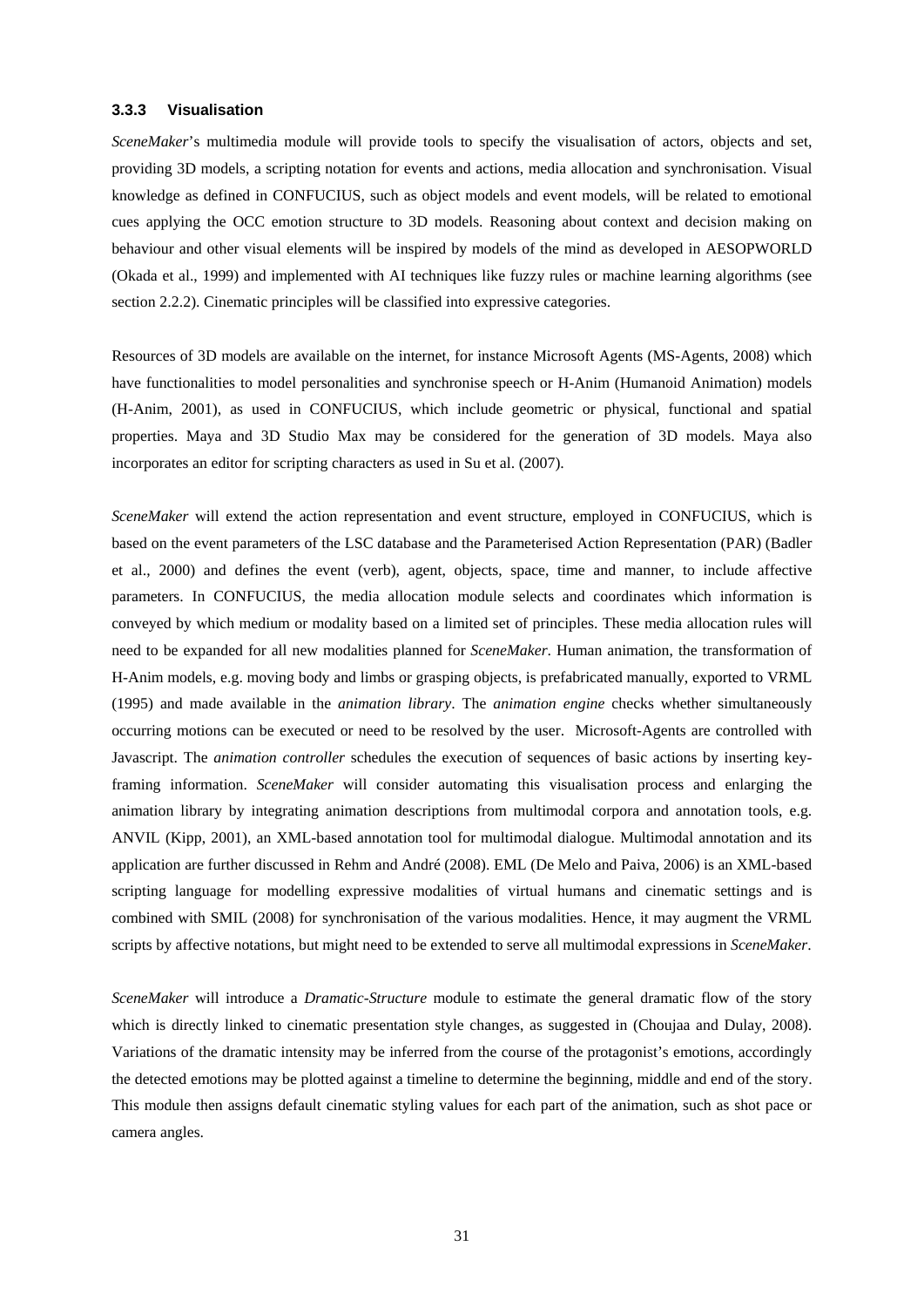#### **3.3.4 Media (Sound, Speech)**

For the speech generation from dialogue text, the speech synthesis module in CONFUCIUS will be tested for its suitability in *SceneMaker* with regard to mobile applications and the effectiveness of emotional prosody. CONFUCIUS utilises FreeTTS (2005) which is written in Java and derived from the Festival speech synthesis system (Taylor et al., 1998). An automatic audio selection tool, as proposed in Kuo et al. (2005), will be added for intelligent recommendation of appropriate sound and music according the theme and mood of a scene.

#### **3.3.5 User Interface**

*SceneMaker*'s user interface will consist of three functions, the script input, the animation player and the animation editing. The interface faces usability challenges when operating on desktop computers as well as on small mobile devices. Rendering 3D models on mobile devices is best achieved with low polygon count models as there is no need for more detail on the small display, but a finer polygon structure will be required on the desktop computer. The VRML animation player may be suitable for both output devices.

Web-based, interactive animation presentation including various multimedia may be supported by the Synchronized Multimedia Integration Language, SMIL (2008). SMIL constitutes a W3C standard, XML-style mark-up language to define and synchronise various media data and functionality including audio, video and image. SMIL supports timing, layout, animation, visual transitions and embedded media to be published and interact on the web. The subset, SMIL-Animation (2001), incorporates an animation framework, a timeline and a set of XML animation elements suitable for integration with XML documents. Script input is discussed in detail in the following section.

#### **3.3.6 Online and Mobile Script Writing Software**

Script writing software tools assist the writing process of screenplays, stage plays, television shows or commercials. The script is automatically formatted, as the author writes, to meet conventions and submission standards set by the film and theatre industry. The commercial software, FinalDraft (2009), is the professional industry-standard for screenwriting. It offers built-in templates for different script types pre-populated with all standard elements and formats for scene headings, actions, characters, dialogue, shots and transitions. FinalDraft automatically identifies and stores character and location names or complete scene headings and fills select boxes for quick typing. Story scenes can be rearranged and notes attached to script sections. Script changes can be highlighted during the revision process or synchronised in real-time during online collaboration with other users. Powered by the text-to-speech engines built into Windows and Mac OC voices can be assigned to different characters, so that the writer can have the script read back aloud at any time. FinalDraft supports the planning of movie or stage productions beyond the writing process, supplying statistical reports relevant to budget keeping and actor casting, e.g. by giving information on how often and for how long a location or a character appears in the script. FinalDraft files can be saved in an XML based format and thus be easily shared with other software. The relatively comprehensive scriptwriting software, Celtx (2009), is an open-source project and free for download. It also caters for film and theatre scripting, storyboarding and more and can be combined with a web-based non-free collaboration version, Celtx Studios. Furthermore, a great variety of freely available web applications, to be used inside a web browser, come with different degrees of functionality, for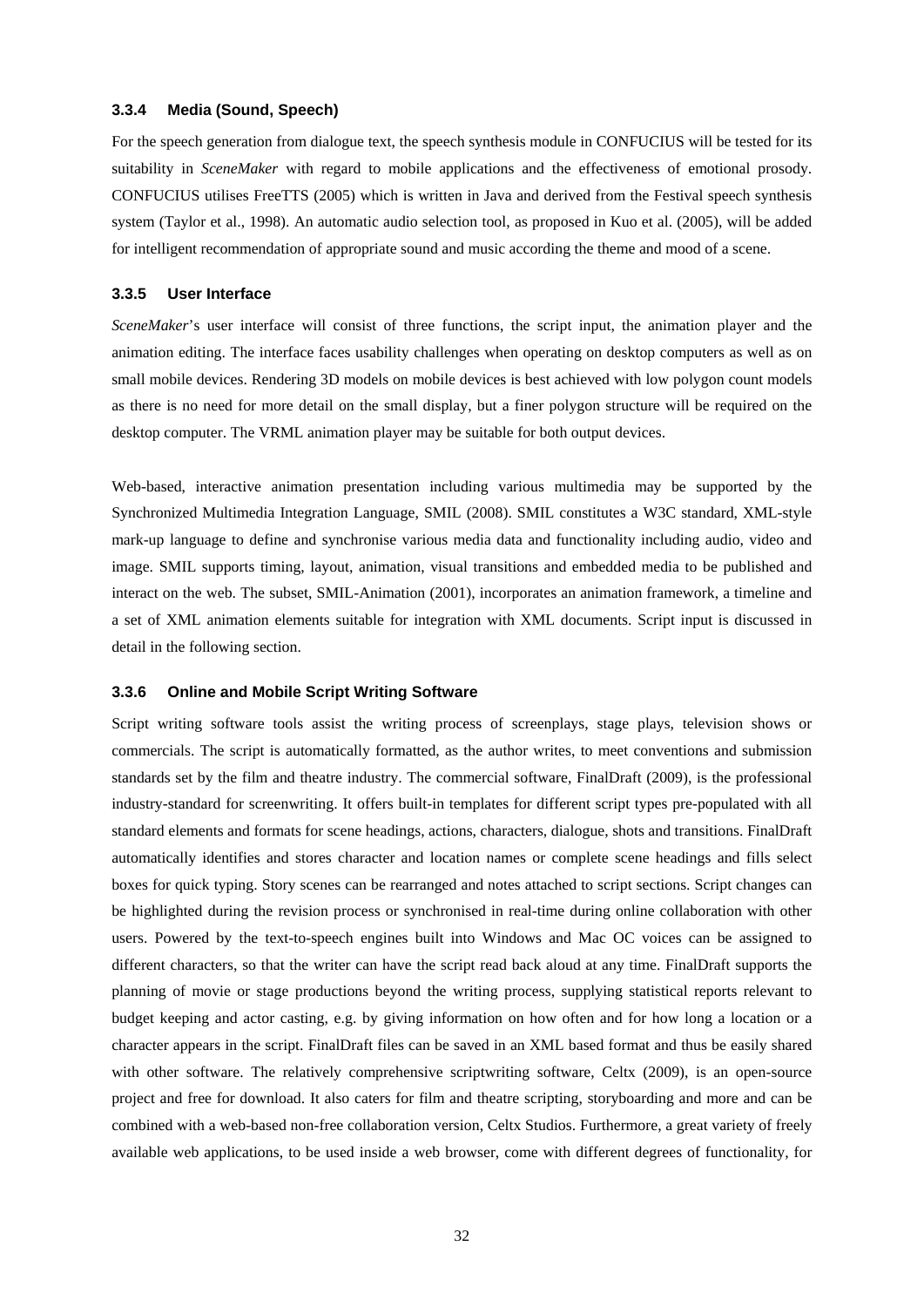example the more complex collaborative story-development or scriptwriting software, FiveSprockets (2009) or the rather simplistic Plotbot (2009).

The commercial ScriptRight (2006) Mobile Edition brings scriptwriting applications onto handheld devices including formatting, indentation and capitalisation, quick tab input for slug lines, character names and transitions, production tracking and note taking features. ScriptRight automatically integrates characters, locations and transitions into select menus as the writer adds them to the script (Figure 11), which is particularly useful on devices where the user mainly interacts using a stylus to pick menu items or to write on the screen. Files can be imported and exported from and to the desktop environment, FinalDraft.



Figure 11: ScriptRight User Interface

### *3.4 Testing and Evaluation*

Four aspects of this research will be tested and evaluated separately, the correctness and relevance of the screenplay or play script analysis, the effectiveness of the outputted scenes, the suitability for genres and the functionality of the user interface.

The process of computational text interpretation and selection of visualisations for the scenes to be created in *SceneMaker* will be compared against the creative thinking processes as recorded by animators when handanimating scenes. Test scenarios will be developed based on screenplays of different genres and animation styles, e.g. drama movies, which include precise descriptions of set layout and props versus comedy, which employs plenty of exaggeration techniques for expression. Similarity or closeness of the context interpretation of the human animator and *SceneMaker's Scene Production* module will be qualitatively and quantitatively evaluated. The cinematic effectiveness, emotional believability and appeal of the scenes created in *SceneMaker* will be evaluated against scenes from existing feature films. Three to four example scenes, each of a different genre, will be selected from Hollywood movies and checked against the same scenes produced by *SceneMaker*. In order to analyse whether the animations created by *SceneMaker* suit the intended genre, a test will be conducted where viewers categorise scenes produced by *SceneMaker* of unknown scripts into genre categories and rate the appropriateness in relation to the content. The functionality of *SceneMaker*'s components and their accessibility through the user interface will be tested in cooperation with professional film directors, contrasting the process of directing a scene traditionally with actors or with *SceneMaker*. Time efficiency, levels of creativity and usability of *SceneMaker* will be assessed.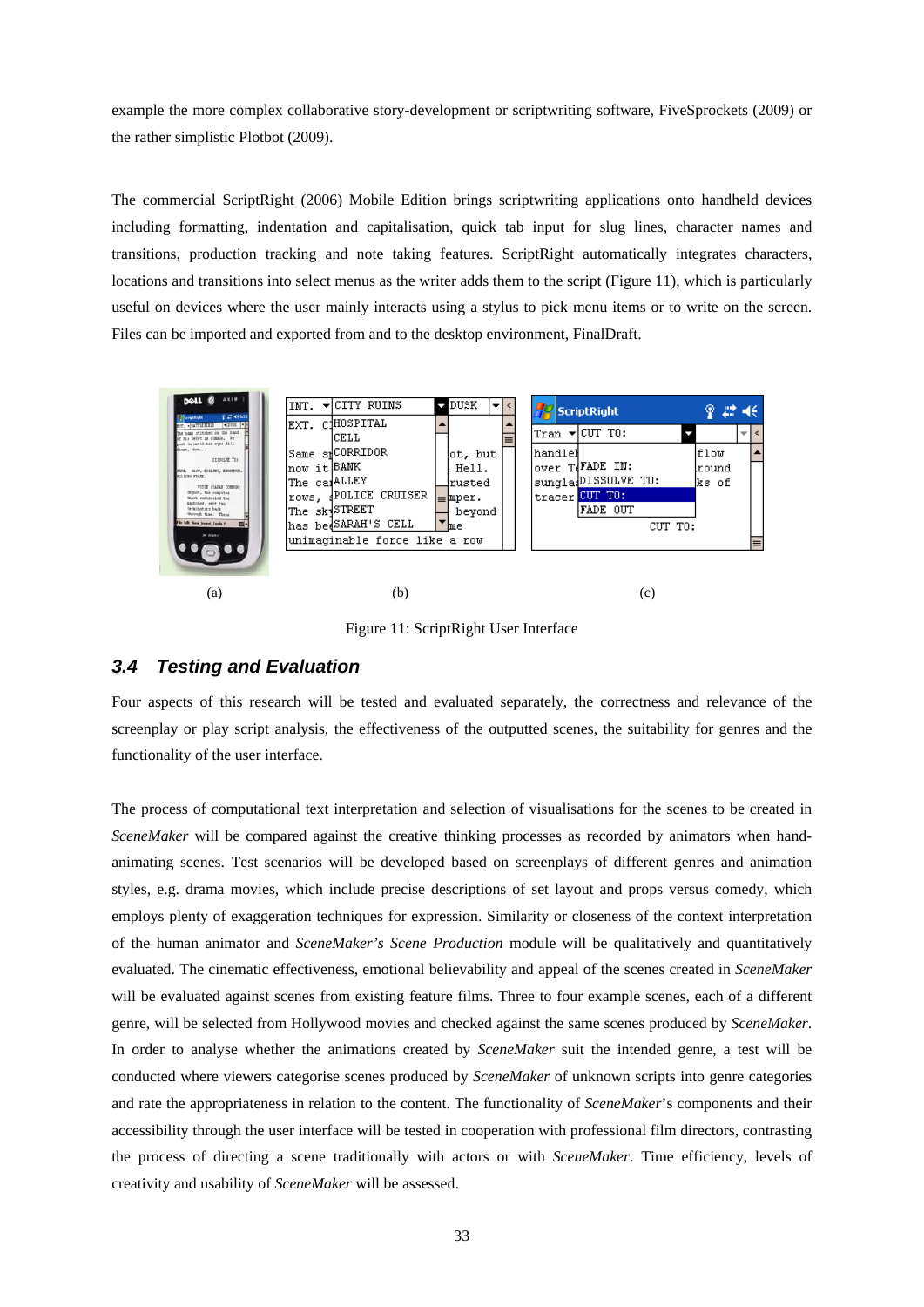### *3.5 Project Status, Development and Schedule*

This research project involves three key development stages, the literature review, the design, implementation and testing of the *SceneMaker* prototype and the Ph.D. thesis write up. A research schedule is given in Appendix A, Table A.1. In the first year I have reviewed related literature in the areas of natural language processing, affective computing and affective agents, multimodal, interactive storytelling, automatic scene modelling and mobile 3D applications. The general architecture for the *SceneMaker* prototype is outlined and prospective tools for its implementation are surveyed. The next step will be to refine the design of *SceneMaker's* architecture and its individual modules and to determine the layout and interactive elements of the user interface. The prototype will be implemented during the second research year. *SceneMaker* will be tested and improved during the first half of the third research year and the Ph.D. thesis will be written in the second half of the third year. Appendix C provides a preliminary outline of the final thesis, which will be submitted in October 2011.

The overall aim is to have an automated system that can visualise the scenes and scripts and hence assist in the work of film making. These evaluations will give feedback on the viability of realistic and believable text-toanimation production and will indicate features of the prototype that may need to be refined or improved.

# **4 Relation to Other Work**

Research implementing various aspects of modelling affective virtual actors, narrative systems and film-making practices is compared to the proposed *SceneMaker* prototype. Table B.1, Appendix B gives a detailed overview of these related systems. The focus of this research lies on processing natural language screenplays or play scripts to create affective animations, thus mainly systems which use vocal or written language as input to control virtual humans or animate scenes are considered in Table B.1. Multimodal options of input and output media, the extent to which affective or emotional aspects are involved, the level of story processing, the type of story input and interaction with and access to the system are collated.

All systems have their own advantages in the area of multimodal storytelling. The virtual agent systems, Improv (Perlin and Goldberg, 1996), AESOPWORLD (Okada et al., 1999), Behaviour Generation System (Breitfuss et al., 2007), Max (Kopp et al., 2008) and Greta (Pelachaud, 2005 and De Rosis et al., 2003) investigate in great detail, how to model an agent's mind with sophisticated reasoning about emotional states, personality, social and conversational roles. Furthermore, these systems connect those mental processes to facial, gestural and vocal expressions of 3D models achieving human-like conversational behaviour.

The text-to-animation systems concentrate on identifying descriptions of content and activity to animate the body movement and actions of virtual actors. An important characteristic of the fuzzy P&E engine (Su et al., 2007) is that it provides an in-depth rule system tying emotions and personality with affective bodily expression and is the only system integrating story character roles, such as protagonist/hero or villain. ScriptViz (Liu and Leung, 2006), CAMEO (Shim and Kang, 2008) and CONFUCIUS (Ma, 2006) depict the scene environment incorporating cinematic techniques such as effective camera views and, in CAMEO only, theme related lighting. EML (De Melo and Paiva, 2006) supports the affective, multimodal modelling of virtual actors and scene environments proving a comprehensive scripting language. CAMEO is the only system relating specific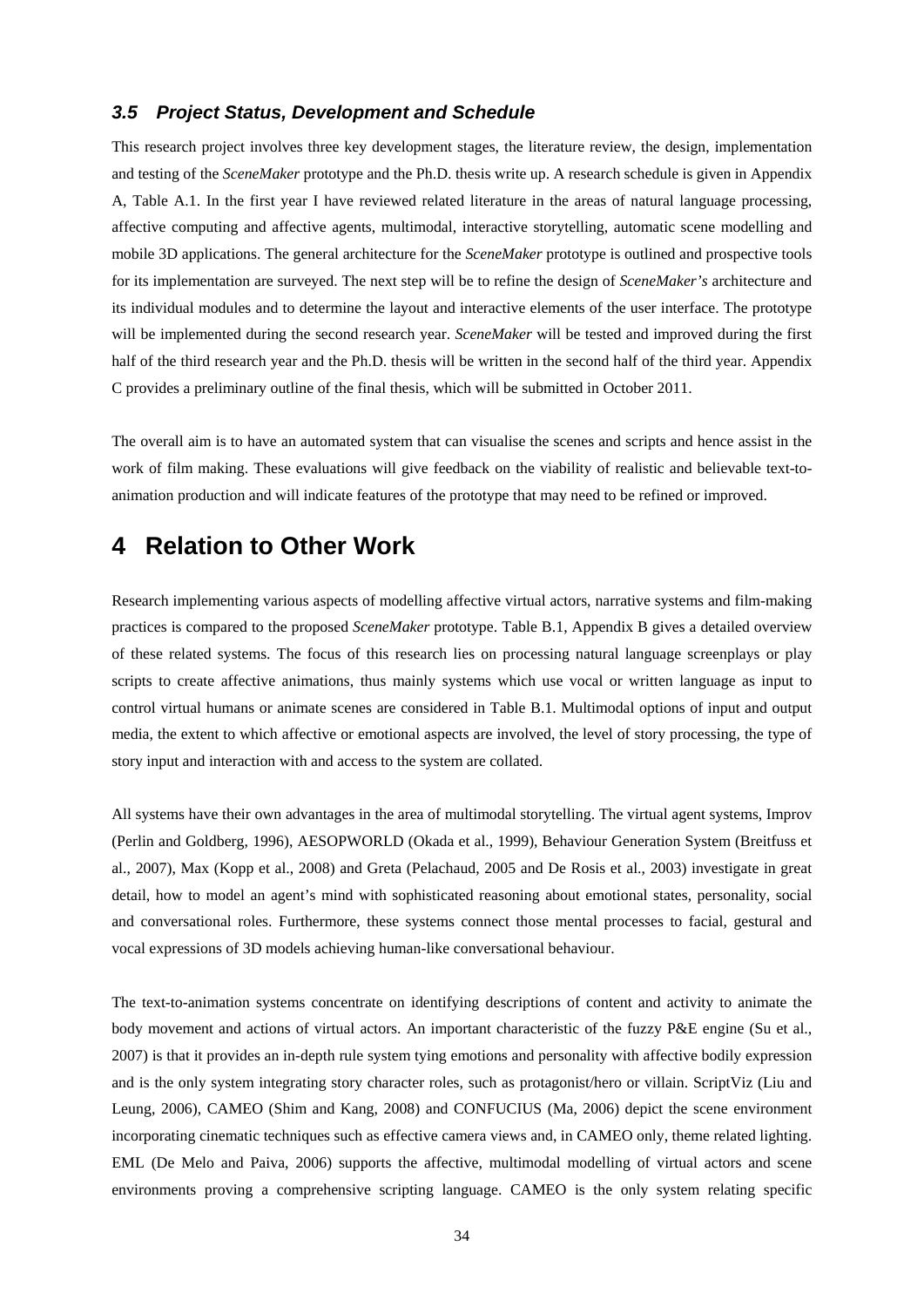cinematic direction, for character animation, lighting and camera work, to the genre or theme of a given story. CONFUCIUS and ScriptViz realise text-to-animation systems from natural language text input, but they do not enhance the visualisation through affective aspects, the agent's personality, emotional cognition or genre specific styling. Their animation is built from well-formed single sentence and does not consider the wider context. These text-to-animation systems lack the extensive emotion and personality investigation of the above mentioned virtual agents.

The following observations can be made from Table B.1:

- Concerning emotion detection from input text, none of the discussed projects integrates reasoning about the story context to recognize emotions which requires consulting common knowledge and facilitating a context memory.
- No previous system controls agent behaviour through integrating personality, social status, narrative roles and emotions. SCREAM realises most of these aspects, except narrative roles, though they are not automatically recognised from story text.
- With regard to animation modelling, varying spatial behaviour depending on the mood of characters, for example, whether they approach each other closely or stay at a distance, as well as expressive effects of staging or positioning on stage have not been realised by any system.
- Most of the related systems process one sentence at a time and do not benefit from the analysis of the text layout of screenplays and their dramatic structure. Though the development idea of ScriptViz is motivated by automatic screenplay animation, the current implementation only processes individual well formed sentences.
- Automatic detection of genre or theme from story text has not yet been implemented. The genre type applied to animation directing in CAMEO is explicitly selected by the user.
- No previous system provides a user interface to edit the automatically created output.

*SceneMaker* will bring all relevant techniques together to form a software prototype system for animation production from natural language scene scripts. *SceneMaker* will be fully automated in intelligent content, action, affect and genre recognition from text input as well as the according 3D visualisation with appropriate application of cinematic techniques. *SceneMaker* will combine existing tools to achieve this goal. *SceneMaker* will not only support screenplays, as suggested in similar systems like ScriptViz and CAMEO, but play scripts or other scripts for different entertainment formats as well. *SceneMaker* will deploy text structure analysis to detect semantic context information. *SceneMaker* will allow the animation modelling of sentences, scenes or whole scripts. Single sentences require more reasoning about default settings and more precision will be achieved from collecting context information from longer text. *SceneMaker* will introduce a new approach to automatic genre detection from screenplays or play script implementing keyword co-occurrence, term frequency and dialogue and scene length calculations. *SceneMaker* will present a unique user interface for directors or animators to control and adjust the automatic scene production. No other automatic animation production system endows an online or mobile accessible user interface to directly and manually manipulate the scene.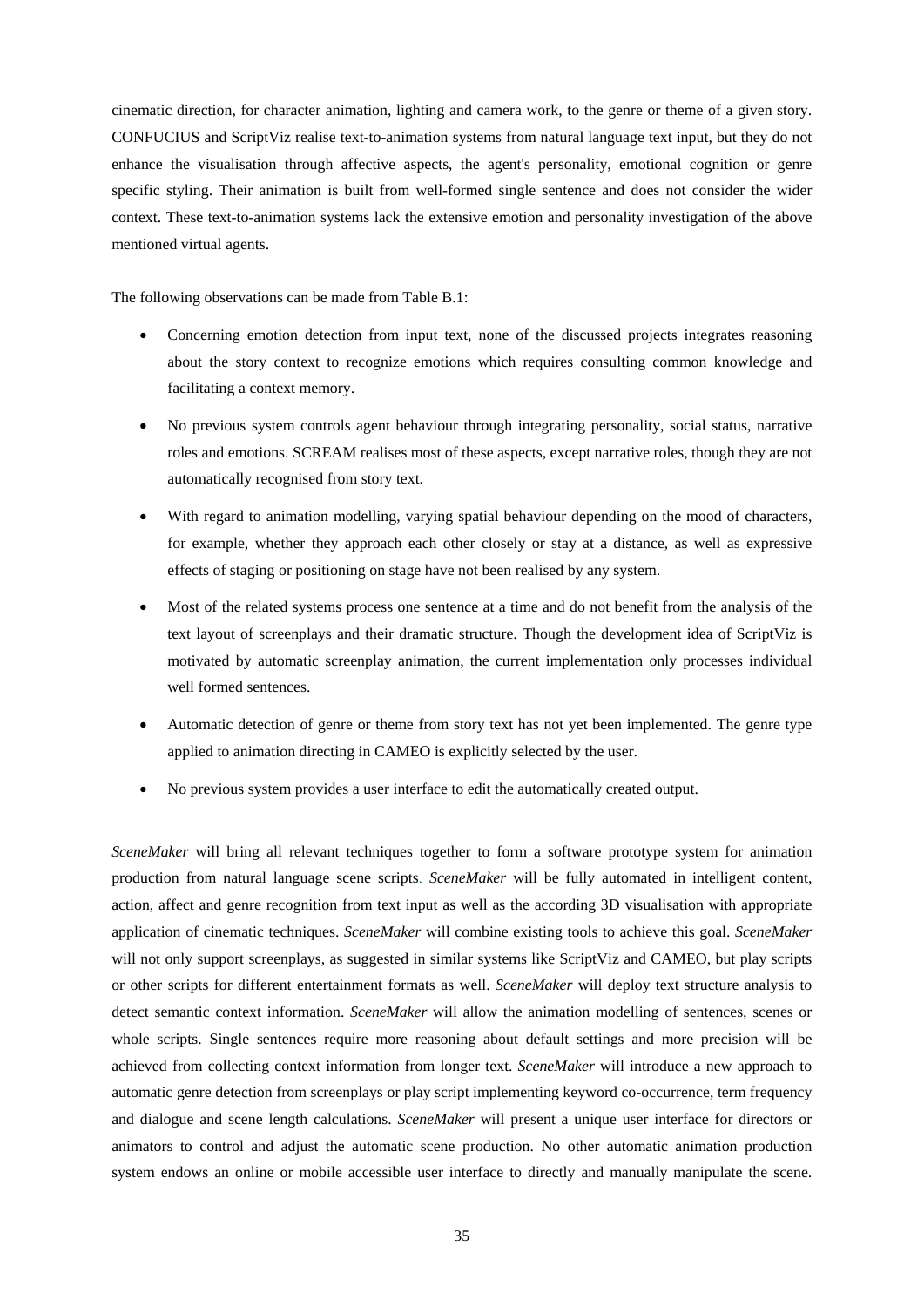*SceneMaker's* GUI will consider 3D rendering and editing on small displays and limited power technology to facilitate easy access from mobile devices and rapid scene testing on set.

# **5 Conclusion**

This research proposes to contribute to believability and artistic quality of automatically produced animated, multimedia scenes. The research aims are to advance knowledge in the areas of affective computing, digital storytelling and expressive multimodal systems through the development of the software prototype, *SceneMaker*, which automatically visualises affective expressions of screenplays or play scripts. *SceneMaker's*  mobile and web-based user interface will assist directors, drama students, writers and animators in the testing of their ideas. Thus *SceneMaker* will considerably shorten the production time, reduce production costs and improve collaboration and communication. Existing systems solving partial aspects of natural language processing, emotion modelling and multimodal storytelling have been reviewed. Thereby, this research focuses on semantic interpretation of screenplays or play scripts, the computational processing of emotions, virtual agents with affective behaviour and expressive scene composition including emotion-based audio selection.

*SceneMaker*'s architecture will comprise a scene production module running on a central server and a webbased, mobile accessible user interface with a 3D player and editor for manual adjustments of the animations. The scene production module will be divided into three modules for (1) natural language processing, (2) semantic and affective reasoning and decision making and (3) multimodal visualisation. *SceneMaker* will integrate the natural language processing module and scene visualisation module of CONFUCIUS (Ma, 2006) with a comprehensive, cognitively-grounded emotion model, a multimodal affective knowledge base, affective reasoning and affective visualisation in behaviour and cinematic expression. Potential software and tools relevant for the implementation of *SceneMaker,* such as script writing interfaces, emotion and genre recognition from scene scripts, affective script annotation and intelligent cinematography, have been presented. Future work involves the implementation of the proposed system prototype, *SceneMaker*, by testing the integration into CONFUCIUS and efficiency of the prospective tools. Accuracy of content animation, effectiveness of expression and usability of the interface will be evaluated in comparison to manual animation, feature film scenes and real-life directing. In relation to similar projects, *SceneMaker,* aiming to enhance believability of virtual actors and scene presentation, will incorporate an expressive model for multiple modalities, including prosody, facial expressions, gestures, body posture, illumination, sound, music, staging and camera work. Emotions will be inferred from context. Genre types will be automatically derived from the scene scripts and so influence the design style of the output animation. The 3D output will be editable on mobile devices.

In conclusion, this research intends to automatically and intelligently produce multimodal animations with heightened expressivity and visual quality from screenplay or play script input.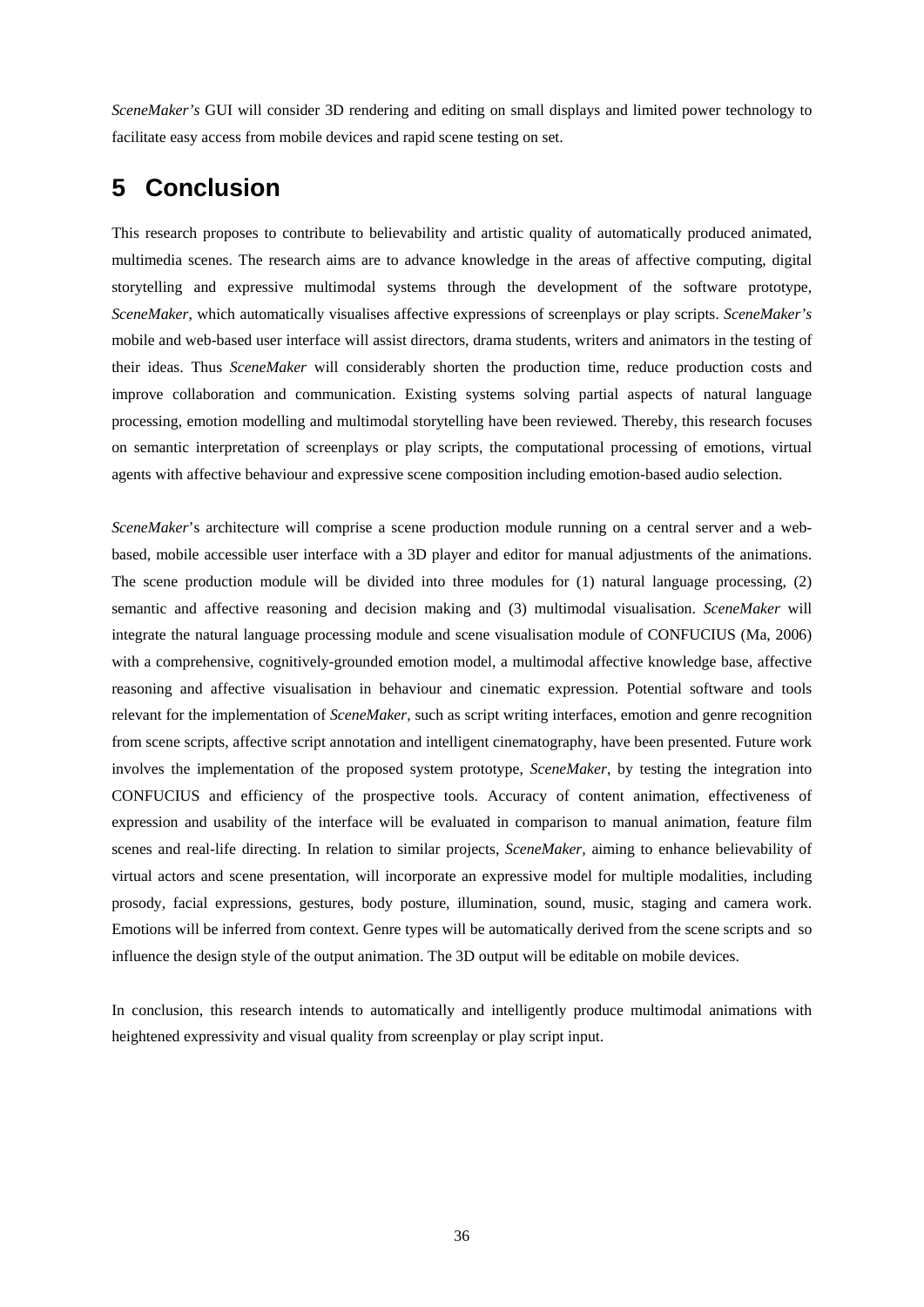# **References**

3ds Max (2009). *Autodesk 3ds Max*. http://usa.autodesk.com/adsk/servlet/index?id=5659302&siteID=123112. Accessed June 2009.

Alm, C. O., Roth, D. and Sproat, R. (2005). "Emotions from text: machine learning for text-based emotion prediction", *Proceedings of the Conference on Human Language Technology and Empirical Methods in Natural Language Processing*, Human Language Technology Conference, Association for Computational Linguistics, Morristown, USA, 579-586.

Badler, N. I., Bindiganavale, R., Allbeck, J., Schuler, W., Zhao, L., and Palmer, M. (2000). "Parameterized action representation for virtual human agents", *Embodied Conversational Agents,* MIT Press, Cambridge, USA, 256-284.

Bartneck, C. (2002). "Integrating the OCC Model of Emotions in Embodied Characters", *Workshop on Virtual Conversational Characters: Applications, Methods, and Research Challenges*. Melbourne.

Ball, G. and Breese, J. (2001). "Emotion and Personality in a Conversational Agent", *Embodied Conversational Agents*, MIT Press, Cambridge, USA, 189–219.

Bates, J. (1994). "The role of emotion in believable agents", *Communications*, ACM, New York, USA, 37 (7), 122- 125.

Bratman, M. (1987). *Intention, plans, and practical reason*, Harvard University Press, Cambridge, Mass.

Breazeal, C., Brooks, A., Gray, J., Hancher, M., McBean, J., Stiehl, W.D., and Strickon, J. (2003). "Interactive Robot Theatre", *Communications,* ACM, New York, USA, 46 (7), 76-85.

Breitfuss, W., Prendinger, H., and Ishizuka, M. (2007). "Automated generation of non-verbal behavior for virtual embodied characters", *Proceedings of the 9th international Conference on Multimodal interfaces,* ICMI '07, ACM, New York, USA, 319-322.

Cano, P., Koppenberger, M., and Wack, N. (2005). "Content-based music audio recommendation", *Proceedings of the 13th Annual ACM international Conference on Multimedia*, MULTIMEDIA '05, ACM, New York, USA, 211- 212.

Cassell, J., Vilhjálmsson, H. H., and Bickmore, T. (2001). "BEAT: the Behavior Expression Animation Toolkit", *Proceedings of the 28th Annual Conference on Computer Graphics and interactive Techniques,* SIGGRAPH '01, ACM, New York, USA, 477-486.

Cavazza, M., Lugrin, J., Pizzi, D., and Charles, F. (2007). "Madame Bovary on the holodeck: immersive interactive storytelling", *Proceedings of the 15th international Conference on Multimedia*, MULTIMEDIA '07, ACM, New York, USA, 651-660.

Celtx (2009). *Integrated Media Pre-production*, http://www.celtx.com. Accessed May 2009.

Choujaa, D. and Dulay, N. (2008). "Using screenplays as a source of context data", *Proceeding of the 2nd ACM international Workshop on Story Representation, Mechanism and Context,* SRMC '08, ACM, New York, USA, 13- 20.

Christodoulou, Y., Mavrogeorgi, N. and Kalogirou, P. (2008).

 "Use of Ontologies for Knowledge Representation of a Film Scene", *Third International Conference on Internet and Web Applications and Services, ICIW '08,* 662-667.

Connexor (2003). *Connexor Machinese Software*, http://www.connexor.eu/technology/machinese. Accessed December 2008.

Coyne, B. and Sproat, R. (2001). "WordsEye: an automatic text-to-scene conversion system", *Proceedings of the 28th Annual Conference on Computer Graphics and Interactive Techniques*, ACM Press, Los Angeles, 487-496.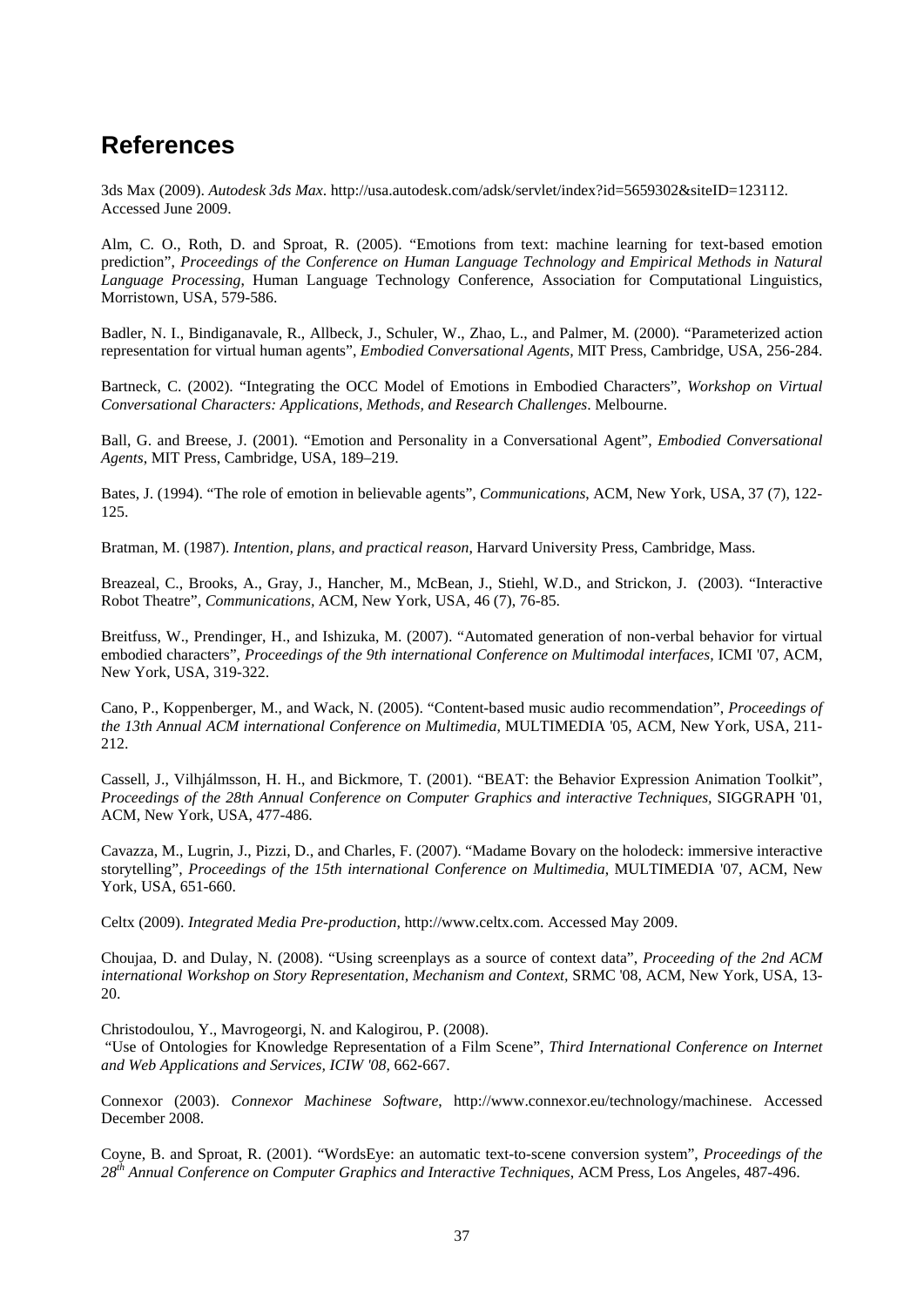De Carolis, N., Pelachaud, C., Poggi, I. and De Rosis, F.(2001). "Behavior planning for a reflexive agent", *International Joint Conference on Artificial Intelligence*, IJCAI'01, Seattle, USA.

De Melo, C. and Paiva, A. (2006). "Multimodal Expression in Virtual Humans", *Computer Animation and Virtual Worlds 2006,* John Wiley & Sons Ltd., 17 (3-4), 239-348.

De Rosis, F., Pelachaud, C., Poggi, I., Carofiglio, V. and De Carolis, B. (2003). "From Greta's mind to her face: modelling the dynamics of affective states in a conversational embodied agent", *International Journal of Human-Computer Studies*, Applications of Affective Computing in Human-Computer Interaction, 59 (1-2), 81-118.

Disney Animation, (2008). *12 basic principles of animation*. http://en.wikipedia.org/wiki/12\_basic\_principles\_ of\_animation. Accessed November 2008.

Ekman, P. and Rosenberg E. L. (1997). "What the face reveals: Basic and applied studies of spontaneous expression using the facial action coding system", *Oxford University Press.*

Elliott, C. D. (1992). "The Affective Reasoner: a Process Model of Emotions in a Multi-Agent System", *Doctoral Thesis*, Northwestern University.

EMMA, (2003). *EMMA: Extensible MultiModal Annotation markup language*. http://www.w3.org/TR/emma. Accessed May 2009.

Fellbaum, C. (1998). "WordNet: An Electronic Lexical Database", MIT Press, Cambridge, USA.

Film Genre (2009). http://en.wikipedia.org/wiki/Film\_genre. Accessed March 2009.

FinalDraft (2009). *Final Draft Software*. http://finaldraft.com/products-and-services/final-draft. Accessed May 2009.

FiveSprockets (2009). *Free online screenwriting and media-production software and resources*. http://www.fivesprockets.com. Accessed May 2009.

Francisco, V., Hervás, R. and Gervás, P. (2006). "Two Different Approaches to Automated Mark Up of Emotions in Text", *Proceedings of the AI 2006*, Cambridge, 101-114.

FreeTTS (2005). *FreeTTS 1.2 - A speech synthesizer written entirely in the JavaTM programming language.* http://freetts.sourceforge.net/docs/index.php. Accessed May 2009.

Friedman, D.A., and Feldman, Y.A. (2004). "Knowledgebased cinematography and its applications", *Proceedings of ECAI*, 256-262.

Gebhard, P. (2005). "ALMA - Layered Model of Affect", *Proceedings of the Fourth International Conference on Autonomous Agents and Multiagent Systems.* AAMAS 05, ACM, New York, USA, 29-36.

Gebhard, P., Kipp, M., Klesen, M., and Rist, T. (2003). "Authoring scenes for adaptive, interactive performances", *Proceedings of the Second international Joint Conference on Autonomous Agents and Multiagent Systems*, AAMAS '03, ACM, New York, USA, 725-732.

Gebhard, P. and Schröder, M. (2008). "IDEAS4Games – A.I. Poker im Casino Virtuell", DFKI Newsletter 1/2008.

Good Will Hunting (1997). *Draft Script*. http://sfy.ru/sfy.html?script=good\_will\_hunting. Accessed June 2009.

Gunes, H. and Piccardi, M. (2006). "A Bimodal Face and Body Gesture Database for Automatic Analysis of Human Nonverbal Affective Behavior", *18th International Conference on Pattern Recognition*, ICPR, IEEE Computer Society, Washington, USA, 1, 1148-1153.

Gutiérrez, M., Vexo, F., and Thalmann, D. (2004). "The Mobile Animator: Interactive Character Animation in Collaborative Virtual Environments", *Proceedings of the IEEE Virtual Reality 2004*, VR '04, IEEE Computer Society, Washington, USA, 125-132.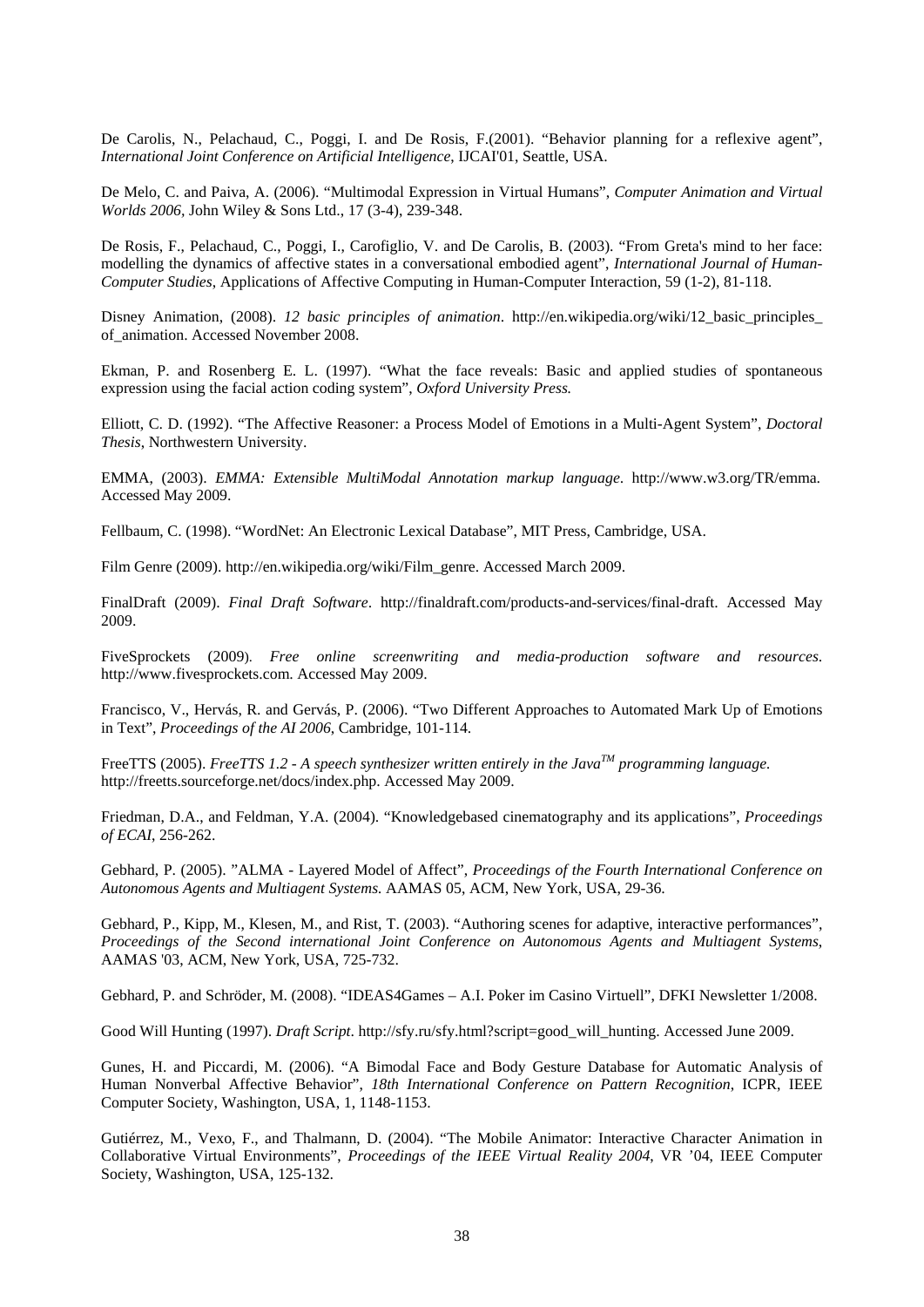H-Anim (2001). *Humanoid animation working group*. http://www.h-anim.org. Accessed December 2008.

Heylen, D.K.J., Nijholt, A. and op den Akker, H.J.A. (2005). "Affect in Tutoring Dialogues", *Journal of Applied Artificial Intelligence (special issue on Educational Agents - Beyond Virtual Tutors)*, Taylor and Francis Inc., 19 (3- 4), 287-310.

JSR 184 (2005). *JSR 184: Mobile 3D Graphics API for J2ME*. http://www.jcp.org/en/jsr/detail?id=184. Accessed May 2009.

Kelleher, J., Doris T., Hussain, Q. and Ó Nualláin, S. (2000). "SONAS: Multimodal, Multi-User Interaction with a Modelled Environment", Spatial Cognition, John Benjamins Publishing Company, Amsterdam, Netherlands, 171- 184.

Kennedy, K. and Mercer, R. E. (2002). "Planning animation cinematography and shot structure to communicate theme and mood", *Proceedings of the 2nd international Symposium on Smart Graphics*, SMARTGRAPH '02, ACM, New York, USA, 24, 1-8.

Keyword Co-Occurrences (2005). *Keywords Co-Occurrence and Semantic Connectivity*. http://www.miislita.com/semantics/c-index-1.html. Accessed May 2009.

Kipp, M. (2001). "ANVIL - a generic annotation tool for multimodal dialogue", *EUROSPEECH-2001*, Aalborg, Denmark, 1367-1370.

Kopp, S., Allwood, J., Grammer, K., Ahlsen, E. and Stocksmeier, T. (2008)."Modeling Embodied Feedback with Virtual Humans", *Modeling Communication with Robots and Virtual Humans,* Springer Berlin/Heidelberg, 18-37.

Kuo, F., Chiang, M., Shan, M., and Lee, S. (2005). "Emotion-based music recommendation by association discovery from film music", *Proceedings of the 13th Annual ACM international Conference on Multimedia*, MULTIMEDIA '05, ACM, New York, USA, 507-510.

Lazarus, R.S. (1966). *Psychological stress and the coping process*, McGraw-Hill, New York, USA.

LCS (2000). *Lexical Conceptual Structure Database*. http://www.umiacs.umd.edu/~bonnie/LCS\_Database\_ Documentation.html. Accessed December 2008.

Lenat, D.B. (1995). "CYC: A large-scale investment in knowledge infrastructure", Communications, ACM, New York, USA, 38(11), 33-38.

Liu, H., Lieberman, H., and Selker, T. (2003). "A model of textual affect sensing using real-world knowledge", *Proceedings of the 8th international Conference on intelligent User interfaces,* IUI '03, ACM, New York, USA, 125-132.

Liu, H. and Singh, P. (2004). "ConceptNet: A practical commonsense reasoning toolkit", *BT Technology Journal*, Springer Netherlands, 22(4), 211-226.

Liu, Z. and Leung, K. (2006). "Script visualization (ScriptViz): a smart system that makes writing fun", *Soft Computing - A Fusion of Foundations, Methodologies and Applications,* Springer Berlin/Heidelberg, 10 (1), 34-40.

M3G (2004). *Getting Started With the Mobile 3D Graphics API for J2ME*. http://developers.sun.com/mobility/ apis/articles/3dgraphics. Accessed May 2009.

Ma, M. (2006). "Automatic Conversion of Natural Language to 3D Animation", *PhD Thesis*, School of Computing and Intelligent Systems, University of Ulster.

Marsella, S. and Gratch, J. (2003). "Modeling coping behavior in virtual humans: don't worry, be happy", *Proceedings of the Second international Joint Conference on Autonomous Agents and Multiagent Systems*, AAMAS '03, ACM, New York, USA, 313-320.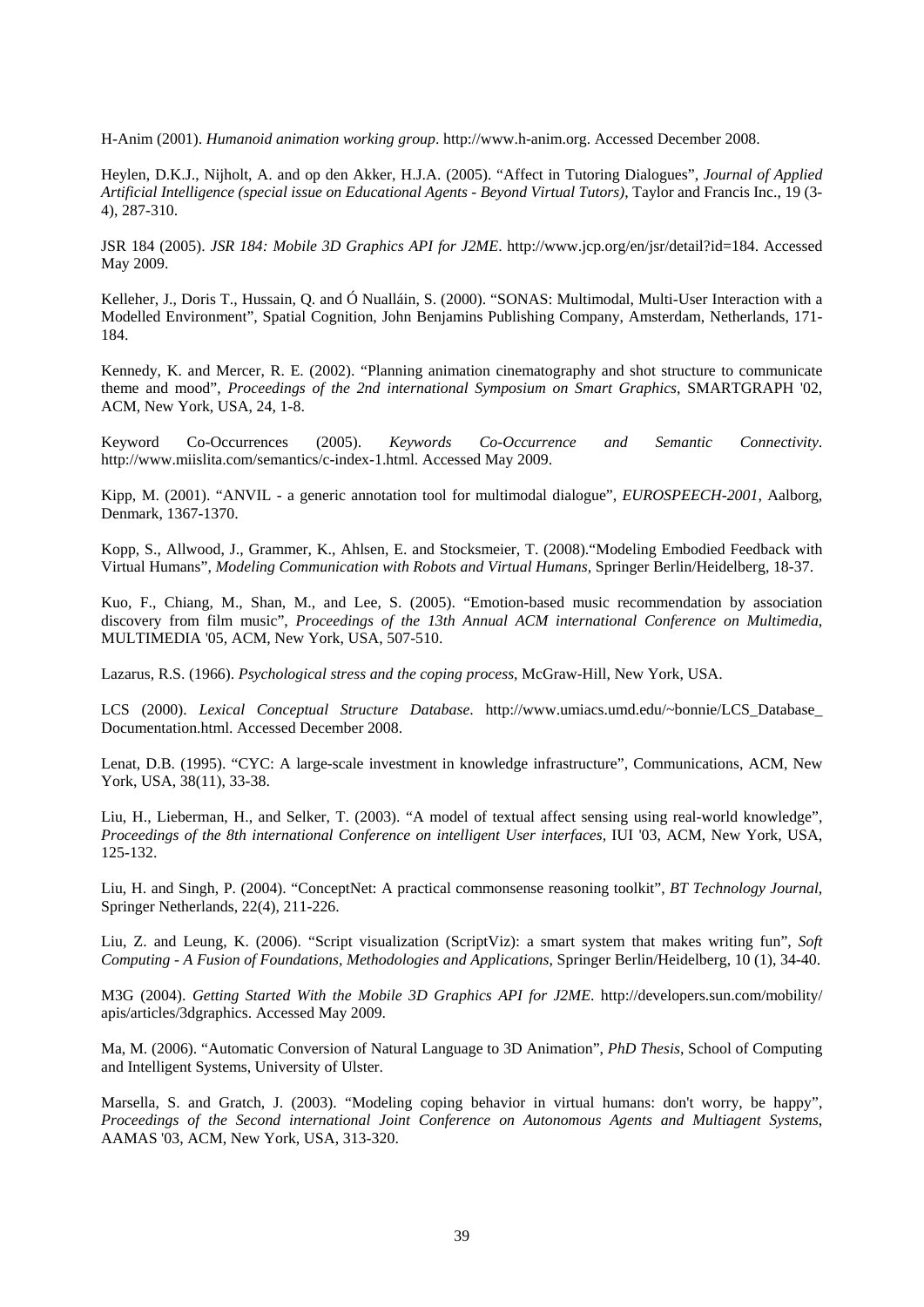Masuch, M., Hartman, K., and Schuster, G. (2006). "Emotional Agents for Interactive Environments", *Proceedings of the Fourth international Conference on Creating, Connecting and Collaborating Through Computing*, C5, IEEE Computer Society, Washington, USA, 96-102.

Maya (2009). *Autodesk Maya*. http://usa.autodesk.com/adsk/servlet/index?id=7635018&siteID=123112. Accessed May 2009.

McCrae, R. and John, O. (1992). "An Introduction to the Five-Factor Model and its Applications", *Journal of Personality*, Routledge, 60 (2), 175–215.

McDonnell, R., Jörg, S., McHugh, J., Newell, F., and O'Sullivan, C. (2008). "Evaluating the emotional content of human motions on real and virtual characters", *Proceedings of the 5th Symposium on Applied Perception in Graphics and Visualization*, APGV '08, ACM, New York, USA, 67-74.

Mehrabian, A. (1995). "Framework for a Comprehensive Description and Measurement of Emotional States", *Genetic, Social, and General Psychology Monographs*, Heldref Publishing, 121 (3), 339-361.

Miller, G. A. (1995). "WordNet: a lexical database for English", *Communications*, ACM, New York, USA, 38 (11), 39-41.

MS-Agents (2008). *Microsoft Agents*. http://msdn.microsoft.com/en-us/library/ms695784(VS.85).aspx. Accessed December 2008.

Nadalutti, D., Chittaro, L., and Buttussi, F. (2006). "Rendering of X3D content on mobile devices with OpenGL ES", *Proceedings of the Eleventh international Conference on 3D Web Technology*, Web3D '06, ACM, New York, USA, 19-26.

Nasukawa, T. and Yi, J. (2003). "Sentiment analysis: capturing favorability using natural language processing", *Proceedings of the 2nd international Conference on Knowledge Capture*, K-CAP '03, ACM, New York, USA, 70- 77.

Okada, N., Inui, K. and Tokuhisa, M. (1999). "Towards affective integration of vision, behavior, and speech processing", *Proceedings of the Integration of Speech and Image Understanding*, SPELMG, IEEE Computer Society, Washington, USA, 49-77.

Ó Nualláin, S. and Smith, A. G. (1994). "An investigation into the common semantics of language and vision", *Artificial Intelligence Review*, Springer Netherlands,8 (2), 113-122.

OpenGL ES (2005). *OpenGL ES - The Standard for Embedded Accelerated 3D Graphics*. http://www.khronos.org/opengles. Accessed May 2009.

OMCS (2009). *Open Mind Common Sense*. http://commons.media.mit.edu/en. Accessed April 2009.

Opinmind (2008). http://www.opinmind.com. Accessed April 2009.

Ortony, A., Clore, G. L. and Foss, M. A. (1987). "The referential structure of the affective lexicon", *Cognitive Science,* Cognitive Science Society, Inc., 11 (3), 341-364.

Ortony A., Clore G. L., and Collins A. (1988). "The Cognitive Structure of Emotions", Cambridge University Press, Cambridge, USA.

Paggio, P. and Music, B. (2001). "Linguistic Interaction in Staging – a Language Engineering View", *Virtual Interaction: Interaction in Virtual Inhabited 3D Worlds*, Springer, London, 235-249.

Pelachaud, C. (2005). "Multimodal expressive embodied conversational agents", *Proceedings of the 13th Annual ACM international Conference on Multimedia*, MULTIMEDIA '05, ACM, New York, USA, 683-689.

Perlin, K. and Goldberg, A. (1996). "Improv: a system for scripting interactive actors in virtual worlds", *Proceedings of the 23rd Annual Conference on Computer Graphics and interactive Techniques,* SIGGRAPH '96, ACM, New York, USA, 205-216.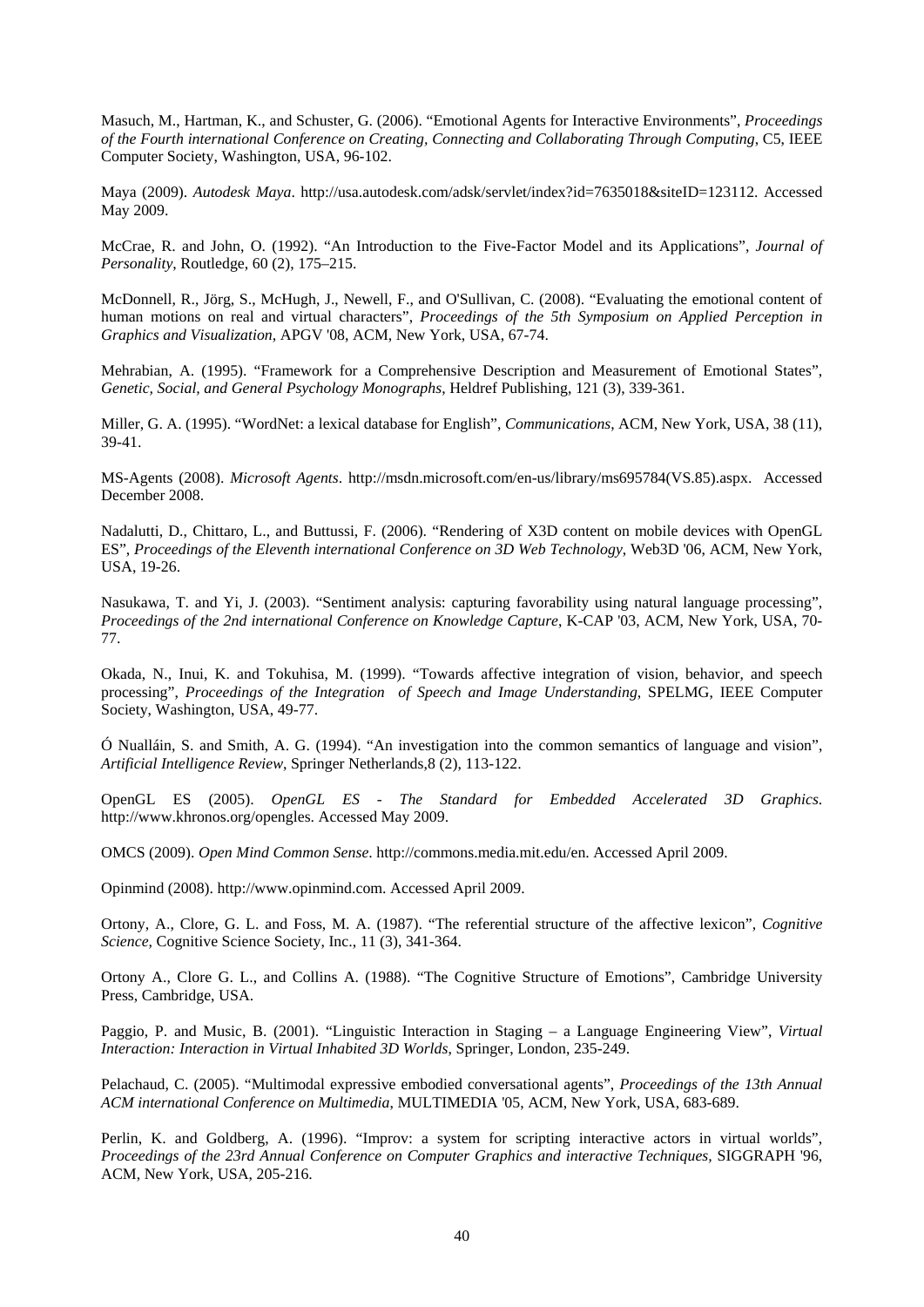Physically Informed Audio Synthesis (2008). http://www.sarc.qub.ac.uk/main.php?page=projects&projID=48. Accessed December 2008.

Plotbot (2009). *Write screenplays in your browser*. http://www.plotbot.com. Accessed March 2009.

Pocket Cortona (2009). http://www.parallelgraphics.com/products/cortonace. Accessed May 2009.

Prendinger, H., Descamps, S. and Ishizuka, M. (2002). "Scripting affective communication with life-like characters in web-based interaction systems", *Applied Artificial Intelligence Journal*, Taylor & Francis, 16 (7-8), 519-553.

Preuß, J. and Loviscach, J. (2007). "From movie to comic, informed by the screenplay", *ACM SIGGRAPH 2007 Posters*, SIGGRAPH '07, ACM, New York, USA, 99.

Ramírez, A. (2005). "Towards a cinematically enhanced narrative", *Proceedings of the 2005 ACM SIGCHI international Conference on Advances in Computer Entertainment Technology,* ACE '05, ACM, New York, USA, 265, 365-366.

Rasheed, Z., Sheikh, Y., Shah, M. (2005). "On the use of computable features for film classification", *IEEE Transactions on Circuits and Systems for Video Technology,* IEEE Circuits and Systems Society, 15(1), 52-64.

Rebelo, P., Alcorn, M. and Wilson, P. (2005). "A Stethoscope for Imaginary Sound: Interactive Sound in a Health Care Environment", *International Computer Music Conference Proceedings,* ICMC 05, Barcelona.

Rehm, M. and André, E. (2008). "From Annotated Multimodal Corpora to Simulated Human-Like Behaviors", *Modeling Communication*, Springer-Verlag, Berlin Heidelberg, 1-17.

RIVME (2004). *Real-time Immersive Virtual MOCAP Environment*. http://accad.osu.edu/~sgencogl/mocap/ mocap.htm. Accessed November 2008.

Salway, A. and Graham, M. (2003). "Extracting information about emotions in films", *Proceedings of the Eleventh ACM international Conference on Multimedia*, MULTIMEDIA '03, ACM, New York, USA, 299-302.

Schröder, Marc (2001). "Emotional speech synthesis: a review", *Proceedings of the 7th European Conference on Speech Communication and Technology*, EUROSPEECH-2001, Scandinavia, 561-564.

ScriptRight (2006). *ScriptRight Mobile Edition Features*. http://www.scriptright.com. Accessed May 2009.

Shaarani, A. S. and Romano, D. M. (2008). "The intensity of perceived emotions in 3D virtual humans", *Proceedings of the 7th International Joint Conference on Autonomous Agents and Multiagent Systems*, International Conference on Autonomous Agents, International Foundation for Autonomous Agents and Multiagent Systems, Richland, USA, 3, 1261-1264.

Shaikh, M.A.M., Prendinger, H. and Ishizuka, M. (2007). "SenseNet: A linguistic tool to visualize numericalvalence based sentiment of textual data", *Proceedings of the International Conference on Natural Language Processing*, ICON, Hyderabad, India, 147–152.

Shaikh, M.A.M., Prendinger, H. and Ishizuka, M. (2009). "A Linguistic Interpretation of the OCC Emotion Model for Affect Sensing from Text", *Affective Information Processing*, Springer London, 45-73.

Shim, H. and Kang, B. G. (2008). "CAMEO - camera, audio and motion with emotion orchestration for immersive cinematography", *Proceedings of the 2008 international Conference on Advances in Computer Entertainment Technology*, ACM, New York, USA, 352, 115-118.

SMIL (2008). *Synchronized Multimedia Integration Language (SMIL 3.0)*. http://www.w3.org/TR/2008/REC-SMIL3-20081201. Accessed May 2009.

SMIL-Animation (2001). *SMIL Animation*. www.w3.org/TR/smil-animation. Accessed May 2009.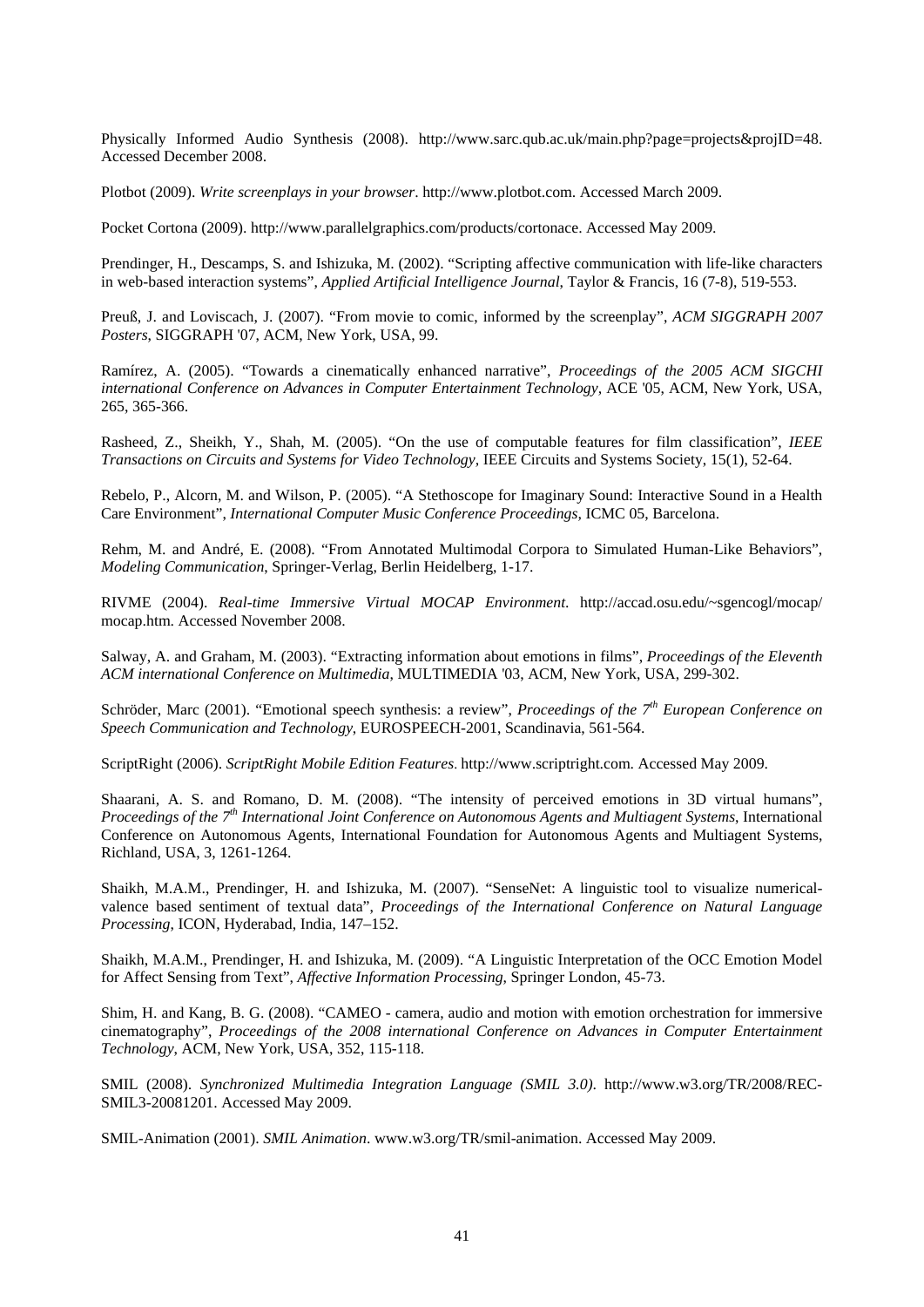Smith, S. and J. Bates (1989). "Toward a theory of narrative for interactive fiction", Technical Report CMU-CS-89- 121, School of Computer Science, Carnegie Mellon University, Pittsburgh, USA.

Sowa, T. (2008). "The Recognition and Comprehension of Hand Gestures - A Review and Research Agenda", *Modeling Communication with Robots and Virtual Humans*, Springer Berlin/Heidelberg, 38-56.

Strapparava, C. and Valitutti, A. (2004). "WordNet-Affect: an affective extension of WordNet", *Proceedings of the 4th International Conference on Language Resources and Evaluation*, LREC 2004, 4, 1083-1086.

Strapparava, C. and Mihalcea, R. (2008). "Learning to identify emotions in text", *Proceedings of the 2008 ACM Symposium on Applied Computing*, SAC '08, ACM, New York, USA, 1556-1560.

Su, W-P., Pham, B., Wardhani, A. (2007). "Personality and Emotion-Based High-Level Control of Affective Story Characters", *IEEE Transactions on Visualization and Computer Graphics*, 13 (2), 281-293.

Taylor, P., Black, A. and Caley, R. (1998). "The architecture of the Festival Speech Synthesis system", *Proceedings of the 3rd ESCA Workshop on Speech Synthesis*, Jenolan Caves, Australia, 147-151.

Term Frequency (2009). *Tf-idf*. http://en.wikipedia.org/wiki/Term\_frequency. Accessed May 2009.

Terra, E. and Clarke, C. L. (2004). "Fast computation of lexical affinity models", *Proceedings of the 20th International Conference on Computational Linguistics*, Association for Computational Linguistics, Morristown, USA, 1022.

Tesniere, L. (1959). *Elements de syntaxe structurale*. Klincksieck, Paris.

Thomas, F. and Johnson O. (1981, reprint 1997). *The Illusion of Life: Disney Animation*. Abbeville Press/Hyperion, 47-69.

Thórisson, K. R., Pennock, C., List, T., and DiPirro, J. (2004). "Artificial intelligence in computer graphics: a constructionist approach", *SIGGRAPH Computer Graphics,* ACM, New York, 38 (1), 26-30.

Thórisson, K. R. (2007). "Integrated A.I. systems", *Minds & Machines,* Springer, Netherlands, 17 (1), 11-25.

Turetsky, R. and Dimitrova, N. (2004). "Screenplay alignment for closed-system speaker identification and analysis of feature films", *IEEE International Conference on Multimedia and Expo*, ICME '04, 3, 1659-1662.

Turunen, M and Hakulinen, J. (2007). "Spoken and Multimodal Communication Systems in Mobile Settings", *Verbal and Nonverbal Communication Behaviours*, LNAI 4775, Springer-Verlag, Berlin/Heidelberg, 227-241.

Turunen, M., Salonen, E-P., Hakulinen, J., Kanner, J. and Kainulainen, A. (2005). "Mobile architecture for distributed multimodal dialogues", *Proceedings of Applied Spoken Language Interaction in Distributed Environments*, ASIDE-2005, paper 22.

Vish, V. (2004). "Moved by Movements: How Character Movements Cue Us to Form Specific Genre and Affective Impressions", *Entertaining Computing – ICEC 2004*, Springer Berlin/Heidelberg, 3166/2004, 168-171.

Vilhjálmsson, H. and Thórisson, K.R, (2008). "A Brief History of Function Representation from Gandalf to SAIBA", *Proceedings of the 1st Function Markup Language Workshop*, AAMAS, Portugal, 61-64.

Virtual Theatre (2004). *The Virtual Theatre Project*. http://accad.osu.edu/research/virtual\_environment\_htmls/ virtual theatre.htm. Accessed November 2008.

VoiceXML (2004). *Voice Extensible Markup Language*. http://www.w3.org/TR/voicexml20. Accessed June 09.

VRML (1995). *Virtual Reality Modeling Language*. http://www.w3.org/MarkUp/VRML. Accessed May 2009.

Wahlster, W. (2006). "Smartkom: Foundations of Multimodal Dialogue Systems", Springer Verlag.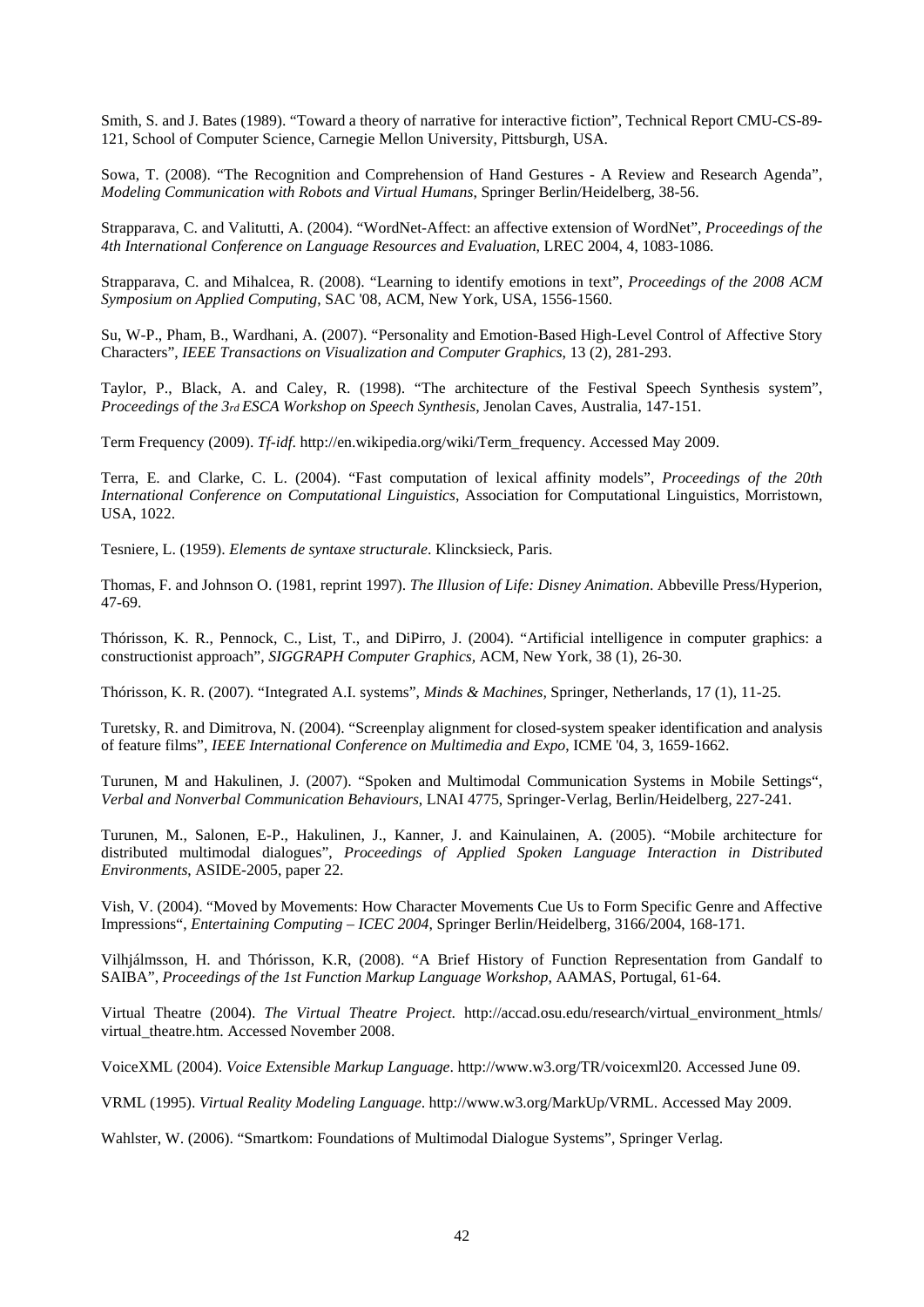# **Appendix A – Research Schedule Activities Appendix A – Research Schedule Activities**

|                                                                    |      |      | 1st year   |      |             |      | 2nd year |            | 3rd year |      |      |      |
|--------------------------------------------------------------------|------|------|------------|------|-------------|------|----------|------------|----------|------|------|------|
| <b>Research Activities</b>                                         | 2008 |      |            | 2009 |             |      |          | 2010       |          |      | 2011 |      |
|                                                                    | Oct- | Jan- | Apr-       | Jul- | Oct-        | Jan- | Apr-     | Jul-       | Oct-     | Jan- | Apr- | Jul- |
|                                                                    | Dec  | Mar  | <b>Jun</b> | Sep  | <b>IDec</b> | Mar  | Jun      | <b>Sep</b> | Dec      | Mar  | Jun  | Sep  |
| Literature Review                                                  |      |      |            |      |             |      |          |            |          |      |      |      |
| 100 Day Review and Presentation                                    |      |      |            |      |             |      |          |            |          |      |      |      |
| Submission to ISEA2009                                             |      |      |            |      |             |      |          |            |          |      |      |      |
| In-Depth Review of Systems and Approaches Relevant for Text to     |      |      |            |      |             |      |          |            |          |      |      |      |
| Animation Modelling                                                |      |      |            |      |             |      |          |            |          |      |      |      |
| Submission to IMVIP 2009                                           |      |      |            |      |             |      |          |            |          |      |      |      |
| Submission to KI 2009                                              |      |      |            |      |             |      |          |            |          |      |      |      |
| Development of detailed System Architecture for SceneMaker         |      |      |            |      |             |      |          |            |          |      |      |      |
| Submission to AICS 2009                                            |      |      |            |      |             |      |          |            |          |      |      |      |
| <b>Confirmation Report and Presentation</b>                        |      |      |            |      |             |      |          |            |          |      |      |      |
| Submission to 'Artificial Intelligence Review' Journal by Springer |      |      |            |      |             |      |          |            |          |      |      |      |
| Design Automated Scene Production Module of SceneMaker             |      |      |            |      |             |      |          |            |          |      |      |      |
| Design User Interface Module of SceneMaker                         |      |      |            |      |             |      |          |            |          |      |      |      |
| 2nd Year Poster                                                    |      |      |            |      |             |      |          |            |          |      |      |      |
| <b>Implementation of Scene Production Module</b>                   |      |      |            |      |             |      |          |            |          |      |      |      |
| Implementation of User Interface in Accordance with HCI            |      |      |            |      |             |      |          |            |          |      |      |      |
| Submission to IEEE Pervasive Computing Journal                     |      |      |            |      |             |      |          |            |          |      |      |      |
| <b>Test and Evaluate</b>                                           |      |      |            |      |             |      |          |            |          |      |      |      |
| Improve Developed SceneMaker Prototype                             |      |      |            |      |             |      |          |            |          |      |      |      |
| Submission to ACM Transactions on Multimedia Computing,            |      |      |            |      |             |      |          |            |          |      |      |      |
| Communications and Applications                                    |      |      |            |      |             |      |          |            |          |      |      |      |
| 3rd Year Presentation                                              |      |      |            |      |             |      |          |            |          |      |      |      |
| Thes is write up                                                   |      |      |            |      |             |      |          |            |          |      |      |      |

Table A.1: Research Schedule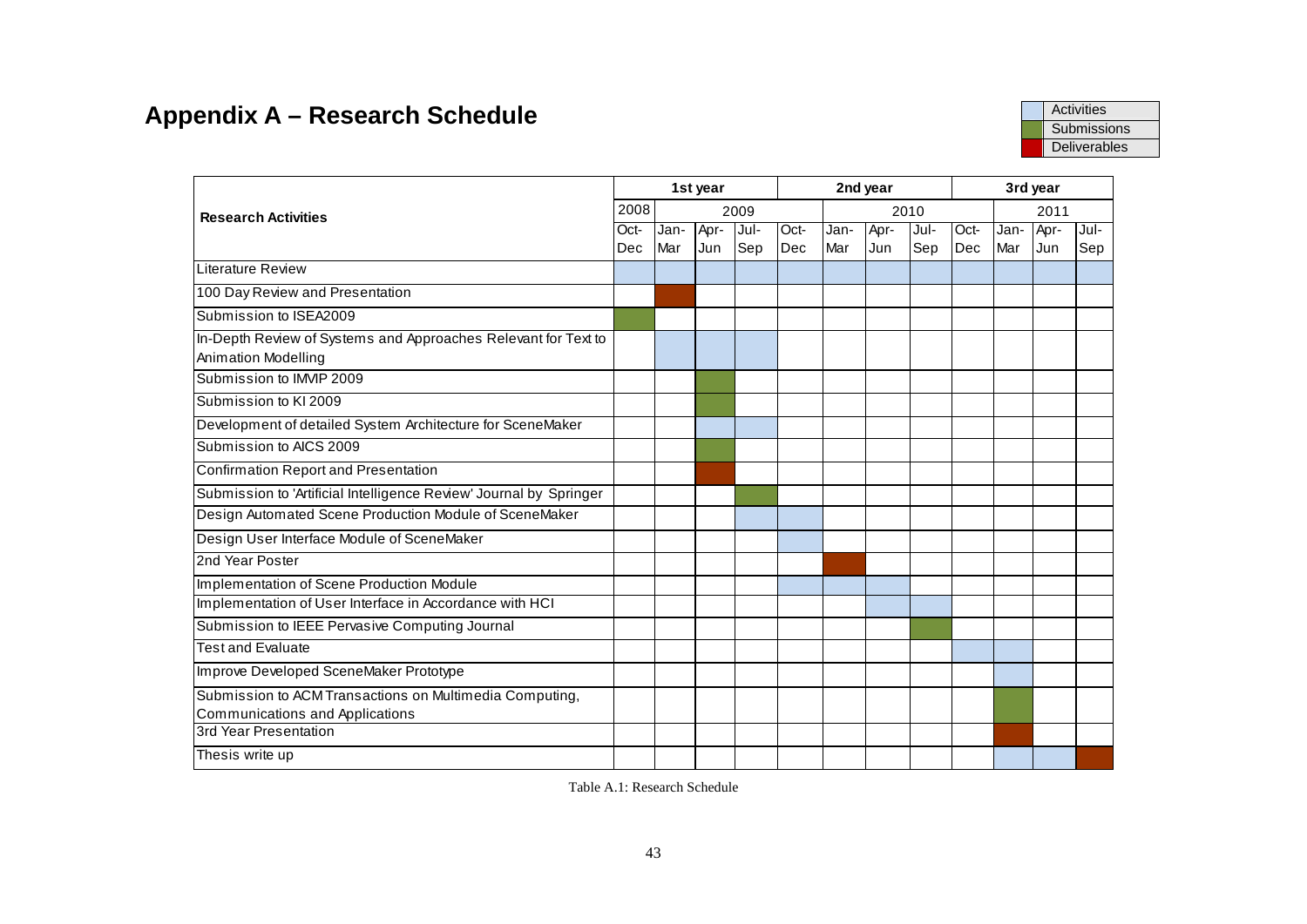# **Appendix B – Relation to Other Work**

| NI.       | Natural Language |
|-----------|------------------|
| <b>SP</b> | Screenplay       |
| Ð         | Dialogue         |
| <b>NS</b> | Not Specified    |

|                                       |       |               |              |              | Input               |                            |         |              |              |                            |               |              |              |   |                   |                   |                                         |  |                 |              |                 | <b>Story</b>                |                |                | <b>Story</b>     |                   |                | Author                |                |              |                                                 |  |
|---------------------------------------|-------|---------------|--------------|--------------|---------------------|----------------------------|---------|--------------|--------------|----------------------------|---------------|--------------|--------------|---|-------------------|-------------------|-----------------------------------------|--|-----------------|--------------|-----------------|-----------------------------|----------------|----------------|------------------|-------------------|----------------|-----------------------|----------------|--------------|-------------------------------------------------|--|
| System                                |       | Year Category |              | (Perception) |                     |                            |         |              |              | <b>Output (Generation)</b> |               |              |              |   |                   |                   |                                         |  | <b>Emotions</b> |              |                 |                             | Processing     |                |                  | <b>Type</b>       |                |                       |                |              | <b>Options Access Implementation</b>            |  |
|                                       |       |               | Text         | Speech       | (IIC<br>Other (Code | Gesture)<br>Other (Vision, | $T$ ext | Speech       | Gaze         | Expression<br>Facial       | Body Language | Music/Sound  | Camera       |   | Lighting<br>Genre | Emotions<br>Basic | $\overline{\mathsf{B}}$<br>PAD,<br>OCC, |  | Personality     | Social Roles | Narrative Rolls | Analysis<br>Layout/Dramatic | Sentence-based | Context Memory | Linear Storyline | Interactive Story | User Interface | Code/Rules Extendable | Mobile Devices | Internet     |                                                 |  |
| Improv                                | 1996  |               |              | ✓            | ✓                   | ✓                          |         |              |              | √                          |               | ✓            |              |   |                   | ✓                 |                                         |  | ✓               |              |                 |                             |                |                |                  | ✓                 | ✓              |                       |                | ✓            |                                                 |  |
| <b>AESOPWORLD</b>                     | 1999  | Virtual       | NL           | $\checkmark$ |                     | √                          |         |              |              |                            |               | ✓            |              |   |                   | ✓                 |                                         |  |                 |              |                 |                             |                |                | ✓                |                   |                |                       |                |              | Prolog, Blackboards                             |  |
| Max                                   | 2008  | Agents        | D            |              |                     | ✓                          |         | ✓            | ✓            | ✓                          | ✓             |              |              |   |                   |                   | ✓                                       |  | $(\checkmark)$  |              |                 |                             | ✓              |                |                  | ✓                 |                |                       |                |              |                                                 |  |
| Greta                                 | 2005  |               | D            |              | $\checkmark$        |                            |         |              | ✔            | $\checkmark$               | ✓             |              |              |   |                   |                   | ✓                                       |  |                 | $\checkmark$ |                 |                             | ✓              |                |                  | $\checkmark$      |                |                       |                |              | APML, Festival, MPEG-4                          |  |
| <b>SCREAM</b>                         | 2002  | Scripting     | D            |              | ✓                   |                            |         | ✓            |              |                            | ✓             |              |              |   |                   | $\checkmark$      |                                         |  |                 | $\checkmark$ |                 |                             |                | ✓              |                  | $\checkmark$      |                | ✓                     |                |              | Java, Prolog, Ms-Agents                         |  |
| <b>EML</b>                            | 2006  | <b>Tools</b>  |              | $\checkmark$ |                     |                            |         |              |              | ✓                          | $\checkmark$  | ✓            | ✓            |   |                   | $\checkmark$      | ✔                                       |  |                 |              |                 |                             |                |                | ✓                |                   |                |                       |                |              | Festival, SABLE, GestuRA,<br>ANVIL, SMIL        |  |
| WordsEye                              | 2001  |               | (NL)         |              |                     |                            |         |              |              |                            | ✓             |              | ✓            | √ |                   |                   |                                         |  |                 |              |                 |                             | ✓              |                | ✓                |                   | ✓              |                       |                | ✓            | <b>WordNet</b>                                  |  |
| Spoken Image                          | 94/01 |               | NL           | ✓            |                     | ✓                          |         |              |              |                            |               |              |              |   |                   |                   |                                         |  |                 |              |                 |                             | ✓              |                | ✓                |                   |                |                       |                |              |                                                 |  |
| Fuzzy P&E Engine                      | 2007  |               | $\mathbf{P}$ |              |                     |                            |         |              |              |                            | ✓             |              |              |   |                   | $\checkmark$      |                                         |  |                 |              | ✓               |                             |                | V              | ✓                |                   | $\checkmark$   |                       |                |              | Fuzzy Rules, Maya                               |  |
| Behaviour<br><b>Generation System</b> | 2007  | Text to       | NL           |              |                     |                            |         |              | ✓            |                            | V             |              |              |   |                   |                   |                                         |  |                 | $\checkmark$ |                 |                             | ✓              |                | ✓                |                   |                |                       |                |              | <b>BEAT, MPML3D</b>                             |  |
| ScriptViz                             | 2006  | Animation     | $\mathbf{S}$ |              |                     |                            |         |              |              | ✓                          | ✓             |              | $\checkmark$ |   |                   | ✓                 |                                         |  |                 |              |                 |                             | ✓              |                | ✓                |                   | ✓              |                       |                |              | OpenGL, Java, ApplePie                          |  |
| CAMEO                                 | 2008  |               | $\mathbf{S}$ |              | ✓                   |                            |         |              |              | NS                         |               | ✓            | ✓            | ୰ |                   | <b>NS</b>         |                                         |  |                 |              |                 |                             |                |                | ✓                |                   | ✓              |                       |                |              | XML                                             |  |
| <b>CONFUCIUS</b>                      | 2006  |               | <b>NL</b>    |              |                     |                            |         |              |              |                            |               | ✓            |              |   |                   |                   |                                         |  |                 |              |                 |                             |                |                | ✔                |                   |                |                       |                |              | Java, Connexor Parser,<br>WordNet, VRML, H-Anim |  |
| <b>SceneMaker</b>                     | 2009  |               | <b>SP</b>    |              |                     |                            |         | $\checkmark$ | $\checkmark$ | ✓                          | ✓             | $\checkmark$ | $\checkmark$ | ✓ | $\checkmark$      |                   | ✓                                       |  |                 | $\checkmark$ | $\checkmark$    | ✓                           |                |                | ✓                |                   | $\checkmark$   |                       | $\checkmark$   | $\checkmark$ |                                                 |  |

Table B.1: Comparison of Affective and Multimodal Story Visualisation Systems